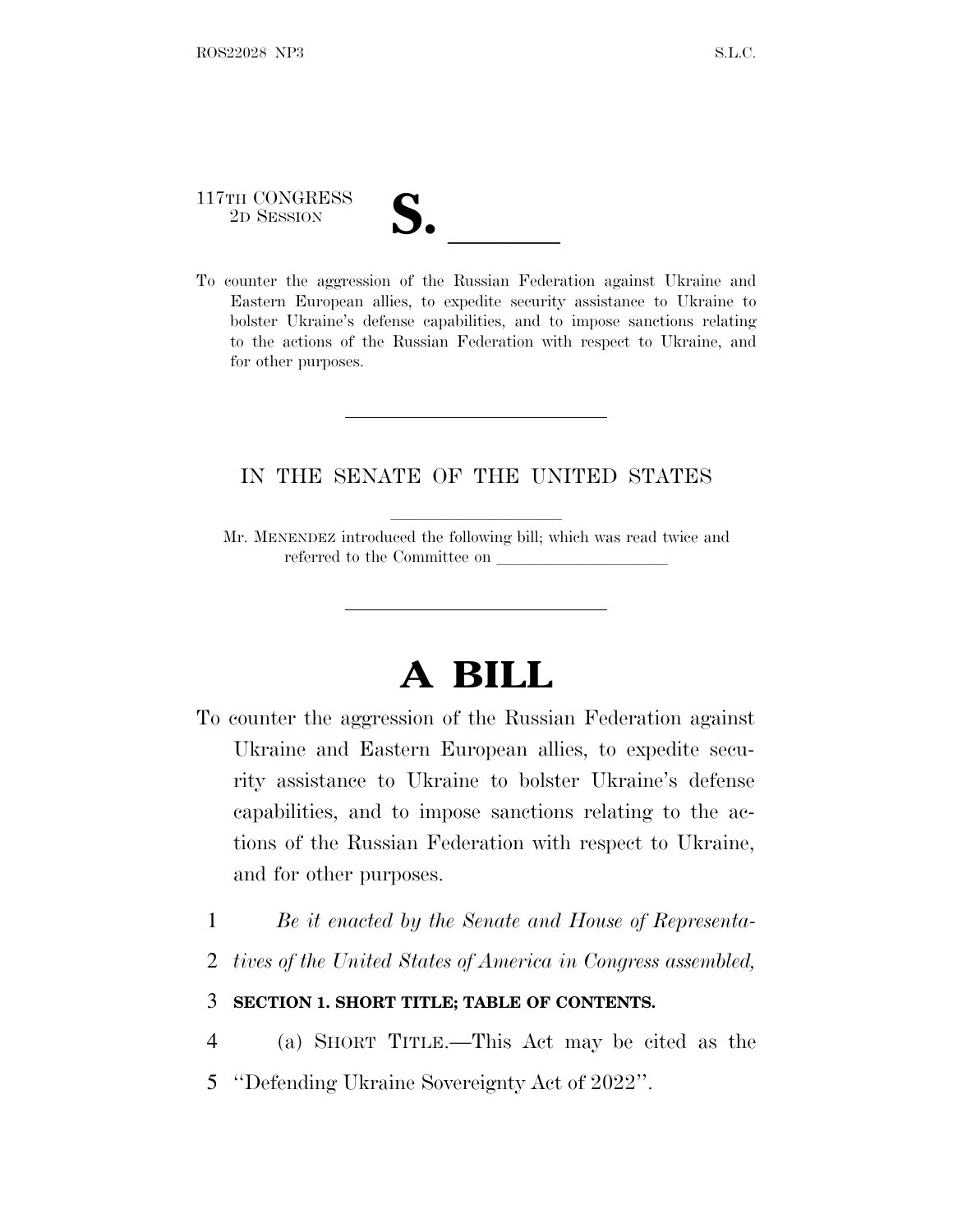### 1 (b) TABLE OF CONTENTS.—The table of contents for

### 2 this Act is as follows:

- Sec. 1. Short title; table of contents.
- Sec. 2. Definitions.
- Sec. 3. Sense of Congress.
- Sec. 4. Statement of policy.

#### TITLE I—EXPEDITING SECURITY ASSISTANCE TO UKRAINE AND BOLSTERING UKRAINE'S DEFENSE CAPABILITIES

- Sec. 101. Prioritizing delivery of excess defense articles to Ukraine.
- Sec. 102. Use of Department of Defense lease authority and Special Defense Acquisition Fund to support Ukraine.
- Sec. 103. Strategy for bolstering defensive capacities of Ukraine and enhancing delivery of security assistance.
- Sec. 104. Presidential drawdown authority.
- Sec. 105. Foreign Military Financing.
- Sec. 106. International Military Education and Training cooperation with Ukraine.
- Sec. 107. Strategy on International Military Education and Training programming in Ukraine.
- Sec. 108. Sense of Congress on loan program.
- Sec. 109. Report on security assistance and provision of defense articles to armed forces of Ukraine.

#### TITLE II—COUNTERING KREMLIN AGGRESSION AGAINST UKRAINE AND EASTERN EUROPEAN ALLIES

- Sec. 201. Authorizing programs to counter and combat disinformation activities of the Russian Federation.
- Sec. 202. Expanded support and authorization for Radio Free Europe/Radio Liberty to reach audiences on the periphery of the Russian Federation.
- Sec. 203. Multilateral efforts to bolster Ukraine's cyber defense capabilities.
- Sec. 204. Report on role of intelligence and security services of the Russian Federation in efforts to undermine the independence and integrity of Ukraine.
- Sec. 205. Strategy for forum on European security.
- Sec. 206. Deepening security and economic ties with Baltic allies.
- Sec. 207. Public disclosure of assets of Vladimir Putin and his inner circle.
- Sec. 208. Briefing to fulfill United States-Ukraine strategic dialogue objectives.

### TITLE III—DETERRENCE MEASURES AGAINST FURTHER MILI-TARY ESCALATION AND AGGRESSION BY THE RUSSIAN FED-ERATION WITH RESPECT TO UKRAINE

- Sec. 301. Definitions.
- Sec. 302. Determination with respect to operations of the Russian Federation in Ukraine.
- Sec. 303. Imposition of sanctions with respect to officials of the Government of the Russian Federation relating to operations in Ukraine.
- Sec. 304. Imposition of sanctions with respect to Russian financial institutions.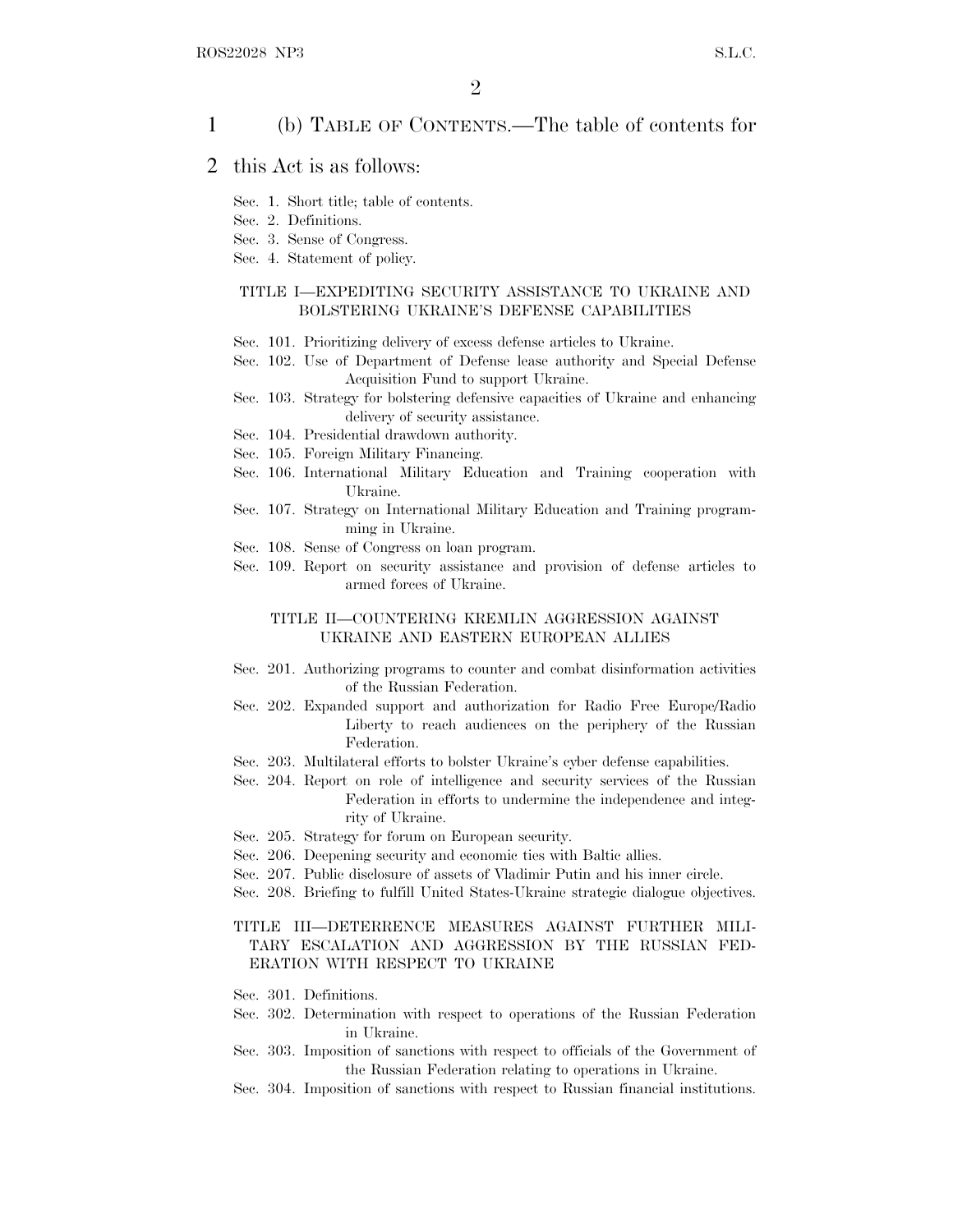- Sec. 305. Imposition of sanctions with respect to provision of specialized financial messaging services to sanctioned Russian financial institutions.
- Sec. 306. Prohibition on and imposition of sanctions with respect to transactions involving Russian sovereign debt.
- Sec. 307. Department of State review of sanctions with respect to Nord Stream 2.
- Sec. 308. Imposition of sanctions with respect to Nord Stream 2.
- Sec. 309. Imposition of sanctions with respect to Russian extractive industries.
- Sec. 310. Sanctions described.
- Sec. 311. Implementation; regulations; penalties.
- Sec. 312. Exceptions; waiver.
- Sec. 313. Termination.

#### TITLE IV—GENERAL PROVISIONS

Sec. 401. Sunset.

Sec. 402. Exception relating to importation of goods.

#### 1 **SEC. 2. DEFINITIONS.**

### 2 In this Act:

|                | (1) APPROPRIATE CONGRESSIONAL COMMIT-              |
|----------------|----------------------------------------------------|
| $\overline{4}$ | TEES.—The term "appropriate congressional com-     |
| 5              | mittees" means the Committee on Foreign Relations  |
| 6              | of the Senate and the Committee on Foreign Affairs |
|                | of the House of Representatives.                   |

 (2) DEFENSE ARTICLE; DEFENSE SERVICE.— The terms ''defense article'' and ''defense service'' have the meanings given those terms in section 47 of the Arms Export Control Act (22 U.S.C. 2794).

### 12 **SEC. 3. SENSE OF CONGRESS.**

13 It is the sense of Congress that—

14 (1) it is in the national security interests of the 15 United States to continue and deepen the security 16 partnership between the United States and Ukraine,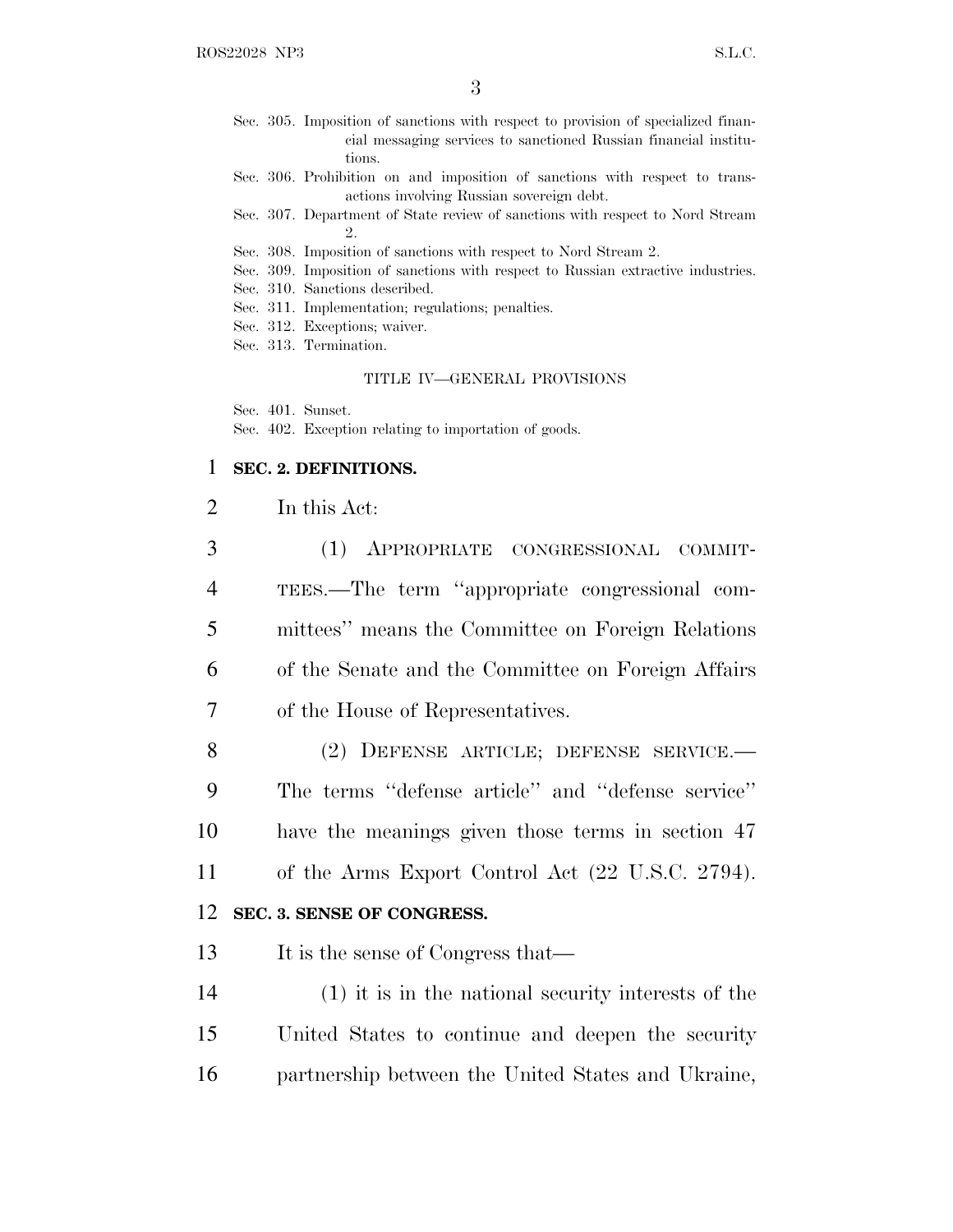| $\mathbf{1}$   | and support Ukraine's sovereignty and territorial in-  |
|----------------|--------------------------------------------------------|
| $\overline{2}$ | tegrity;                                               |
| 3              | (2) aggression and malign influence by the Gov-        |
| $\overline{4}$ | ernment of the Russian Federation and its proxies      |
| 5              | in Ukraine is a threat to the democratic sovereignty   |
| 6              | of Ukraine;                                            |
| 7              | (3) in coordination with the European Union,           |
| 8              | the North Atlantic Treaty Organization (NATO),         |
| 9              | and members of the international community, the        |
| 10             | United States should support the territorial integrity |
| 11             | of Ukraine and oppose any effort by the Government     |
| 12             | of the Russian Federation to further encroach on       |
| 13             | Ukraine's territory and independence;                  |
| 14             | (4) the United States should work in close con-        |
| 15             | cert with allies and partners of the United States—    |
| 16             | (A) to support and expedite the provision              |
| 17             | of lethal and non-lethal assistance to Ukraine;        |
| 18             | and                                                    |
| 19             | (B) to support and bolster the defense of              |
| 20             | Ukraine against potential renewed aggression           |
| 21             | and military escalation by the Government of           |
| 22             | the Russian Federation or through any of its           |
| 23             | proxies;                                               |
| 24             | (5) the United States and NATO should not              |
| 25             | cede to the demands of the Government of the Rus-      |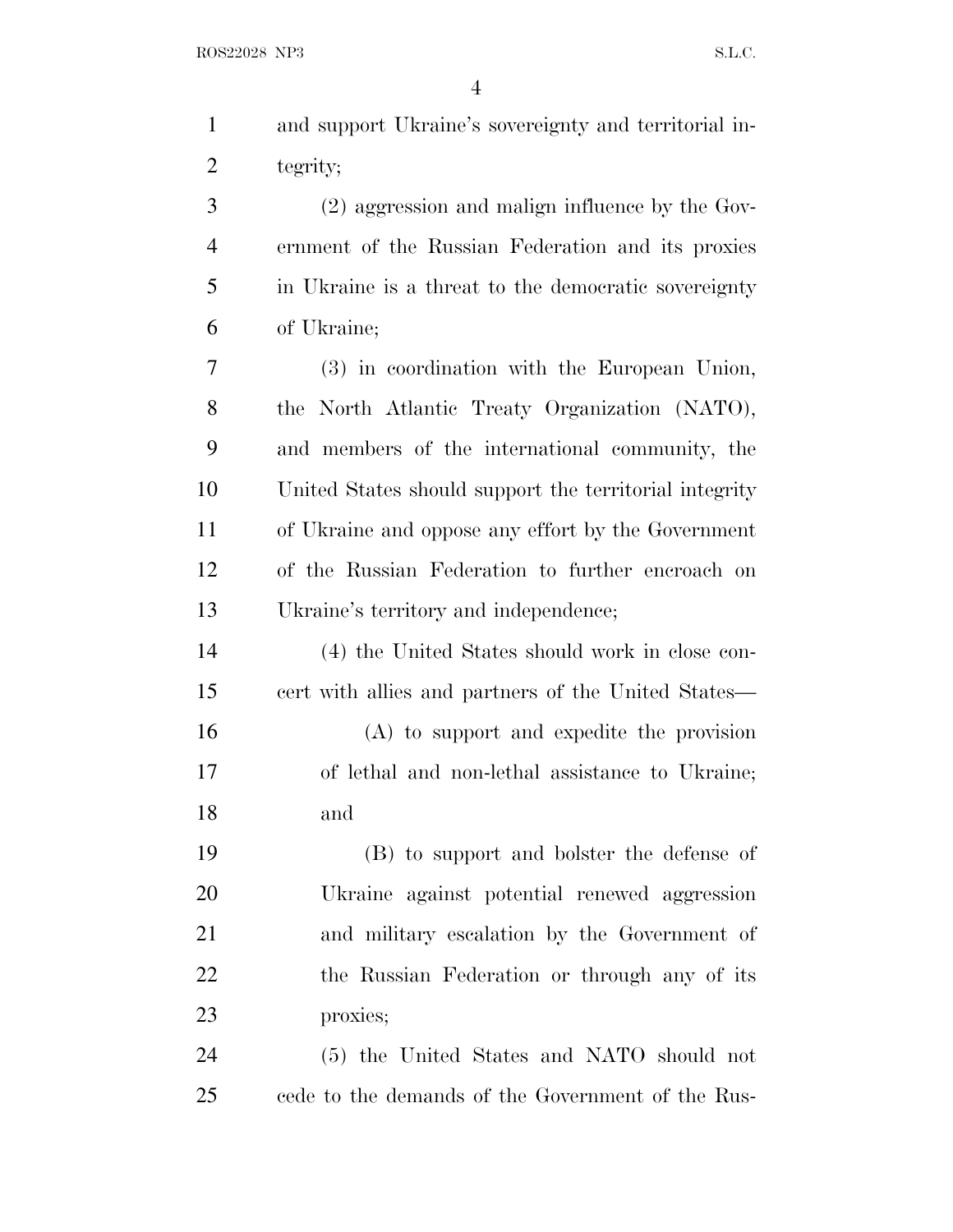| $\mathbf{1}$   | sian Federation regarding NATO membership or ex-     |
|----------------|------------------------------------------------------|
| $\overline{2}$ | pansion;                                             |
| 3              | $(6)$ economic and financial sanctions, when used    |
| $\overline{4}$ | as part of a coordinated and comprehensive strategy, |
| 5              | are a powerful tool to advance United States foreign |
| 6              | policy and national security interests; and          |
| 7              | (7) the United States, in coordination with al-      |
| 8              | lies and partners of the United States, should im-   |
| 9              | pose substantial new sanctions in the event that the |
| 10             | Government of the Russian Federation or its proxies  |
| 11             | engages in escalatory military operations or other   |
| 12             | destabilizing aggression against Ukraine.            |
|                |                                                      |
| 13             | SEC. 4. STATEMENT OF POLICY.                         |
| 14             | It is the policy of the United States that—          |
| 15             | (1) the United States will support the terri-        |
| 16             | torial integrity of Ukraine and other Eastern Euro-  |
| 17             | pean countries against aggression by the Govern-     |
| 18             | ment of the Russian Federation or its proxies;       |
| 19             | (2) the United States will work to ensure the        |
| 20             | swift and ongoing provision of lethal and non-lethal |
| 21             | security assistance to Ukraine, particularly so long |
| 22             | as the Government of the Russian Federation or its   |
| 23             | proxies has armed forces within the territorial bor- |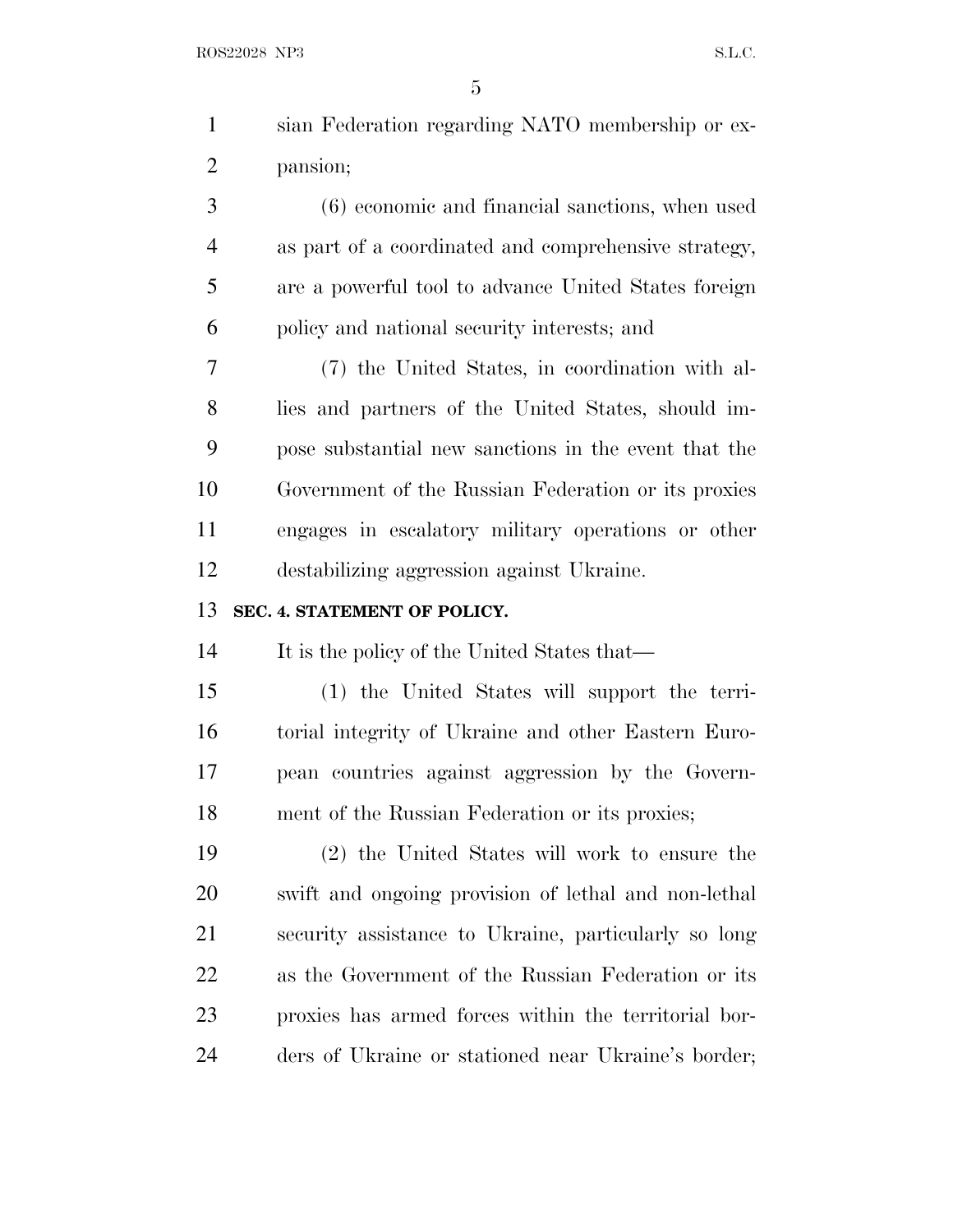(3) the United States will continue to build the resiliency of Ukraine's military and cyber defenses and bolster Ukraine's ability to defend against ag- gression by the Government of the Russian Federa-tion;

 (4) the United States will continue to improve Ukraine's interoperability with NATO forces and seek to further enhance security cooperation and en- gagement with and among partners in the Black Sea and Baltic region;

 (5) the United States will work closely with re- gional partners, including those in the Black Sea re- gion and the Baltic states, to strengthen Ukrainian and regional security; and

 (6) the United States is committed to a strong and unified NATO and will not cede to the demands of the Government of the Russian Federation re-garding NATO membership.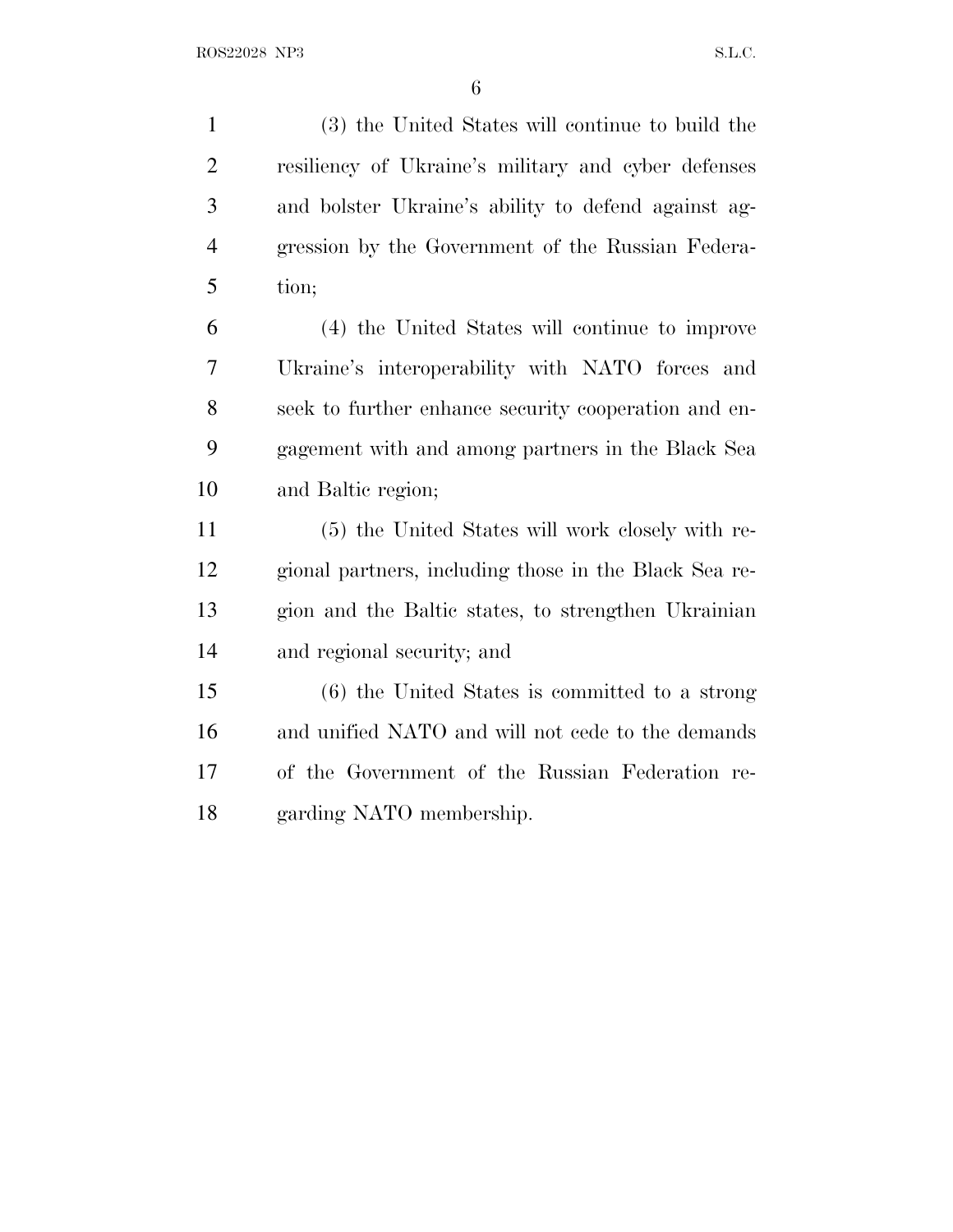# **TITLE I—EXPEDITING SECURITY ASSISTANCE TO UKRAINE AND BOLSTERING UKRAINE'S DEFENSE CAPABILITIES**

 **SEC. 101. PRIORITIZING DELIVERY OF EXCESS DEFENSE ARTICLES TO UKRAINE.**

 (a) I<sup>N</sup> GENERAL.—During fiscal year 2022, the United States should give priority to the delivery of excess defense articles to Ukraine over the transfer of such arti-10 cles to other countries and regions under section  $516(c)(2)$  of the Foreign Assistance Act of 1961 (22 U.S.C.  $12 \quad 2321j(e)(2)$ ).

 (b) WAIVER.—The President may waive subsection (a) if the President certifies to the appropriate congres- sional committees, the Committee on Armed Services of the Senate, and the Committee on Armed Services of the House of Representatives, that such a waiver is in the na-tional security interest of the United States.

 **SEC. 102. USE OF DEPARTMENT OF DEFENSE LEASE AU- THORITY AND SPECIAL DEFENSE ACQUISI-TION FUND TO SUPPORT UKRAINE.**

 (a) USE OF SPECIAL DEFENSE ACQUISITION FUND.—The Secretary of Defense, in consultation with the Secretary of State, may utilize, to the maximum extent possible, the Special Defense Acquisition Fund established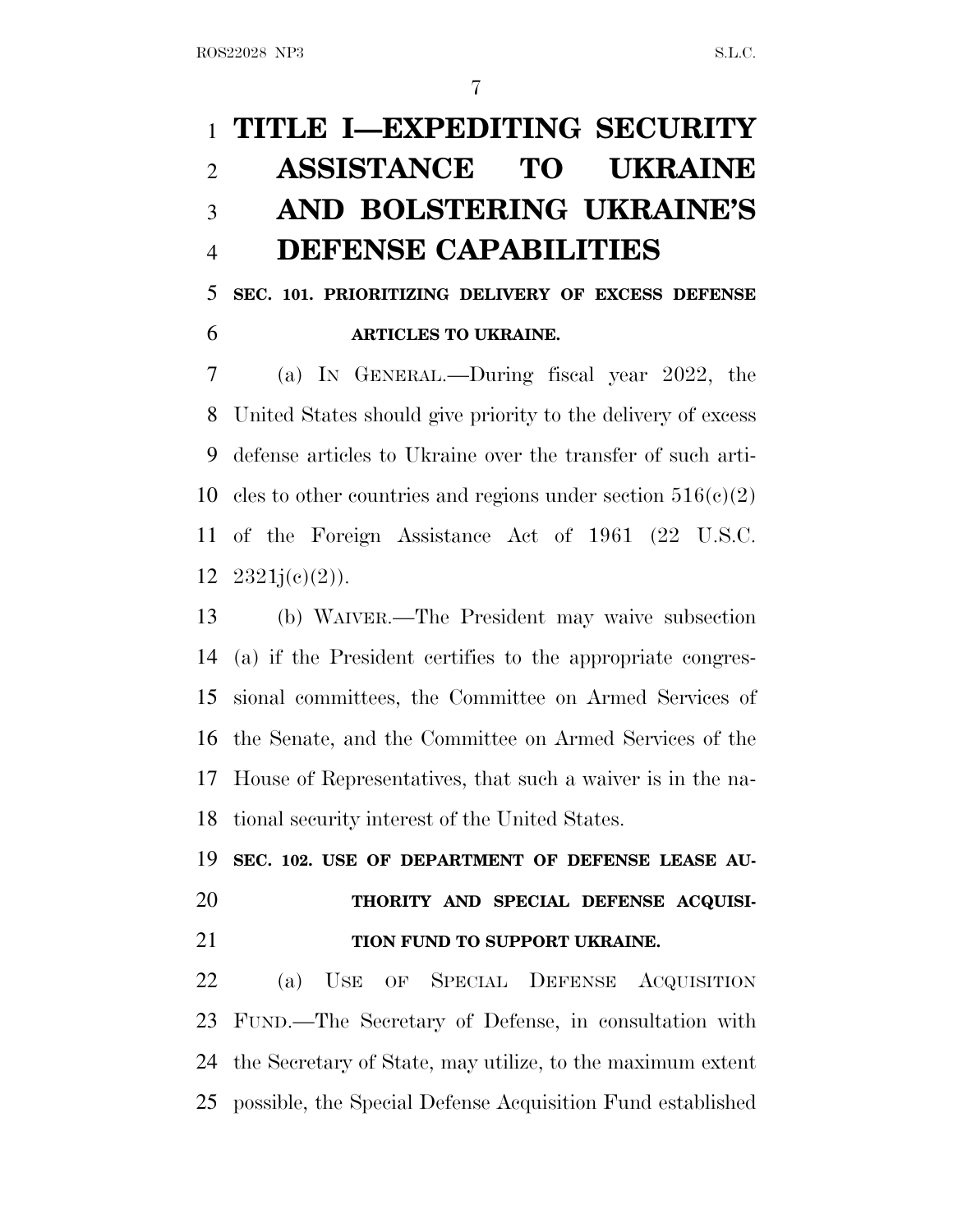under section 51 of the Arms Export Control Act (22 U.S.C. 2795) to expedite the procurement and delivery of defense articles and defense services for the purpose of assisting and supporting the armed forces of Ukraine.

 (b) USE OF LEASE AUTHORITY.—The Secretary of Defense, in consultation with the Secretary of State, may utilize, to the maximum extent possible, its lease author- ity, including with respect to no-cost leases, to provide de- fense articles to Ukraine for the purpose of assisting and supporting the armed forces of Ukraine.

## **SEC. 103. STRATEGY FOR BOLSTERING DEFENSIVE CAPAC-ITIES OF UKRAINE AND ENHANCING DELIV-ERY OF SECURITY ASSISTANCE.**

 (a) I<sup>N</sup> GENERAL.—Not later than 30 days after the date of the enactment of this Act, the Secretary of State shall submit to the appropriate congressional committees, the Committee on Armed Services of the Senate, and the Committee on Armed Services of the House of Represent- atives, a strategy for bolstering the defensive capabilities of the armed forces of Ukraine and enhancing the delivery of security assistance to Ukraine, which shall include the following:

 (1) A plan to meet the most critical capability gaps and capacity shortfalls of the armed forces of Ukraine.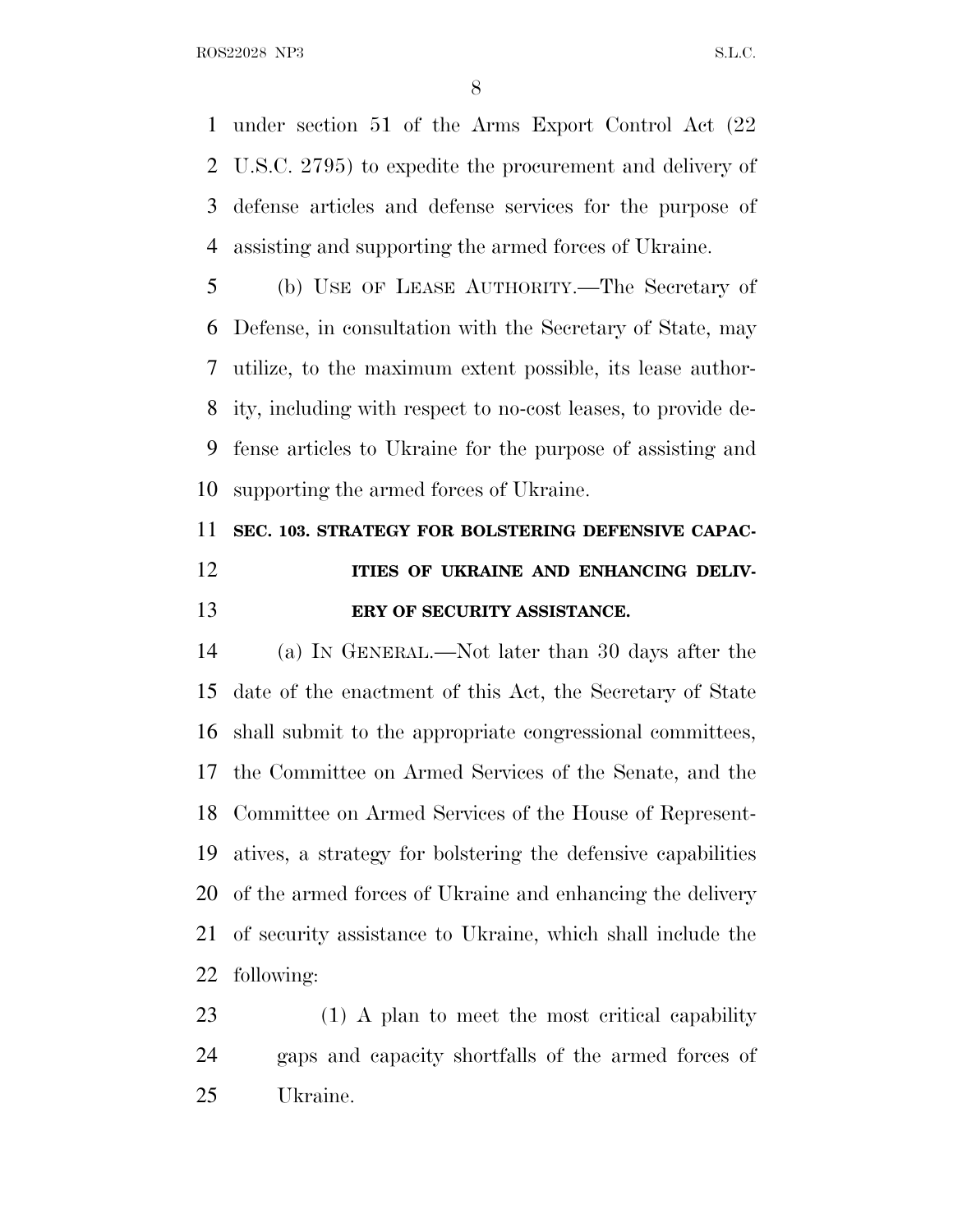(2) A plan for United States cooperation with allies and partners to provide immediate assistance to the armed forces of Ukraine.

 (3) A plan to prioritize the delivery of excess defense articles to Ukraine in accordance with sec-tion 101.

 (4) A plan to transfer to Ukraine defense arti- cles previously allocated for operations in Afghani- stan that are available for transfer, as appropriate. (b) FORM.—The strategy required by subsection (a) shall be submitted in unclassified form, but may include a classified annex if necessary.

### **SEC. 104. PRESIDENTIAL DRAWDOWN AUTHORITY.**

 The authority under section 506(a) of the Foreign Assistance Act of 1961 (22 U.S.C. 2318(a)) may be exer- cised during fiscal year 2022 for Ukraine to the maximum extent available for that fiscal year.

### **SEC. 105. FOREIGN MILITARY FINANCING.**

 (a) SENSE OF CONGRESS.—It is the sense of Con-gress that—

 (1) the provision of security assistance to Ukraine is one of the most efficient and effective mechanisms for supporting Ukraine and ensuring that it can defend against aggression by the Russian Federation;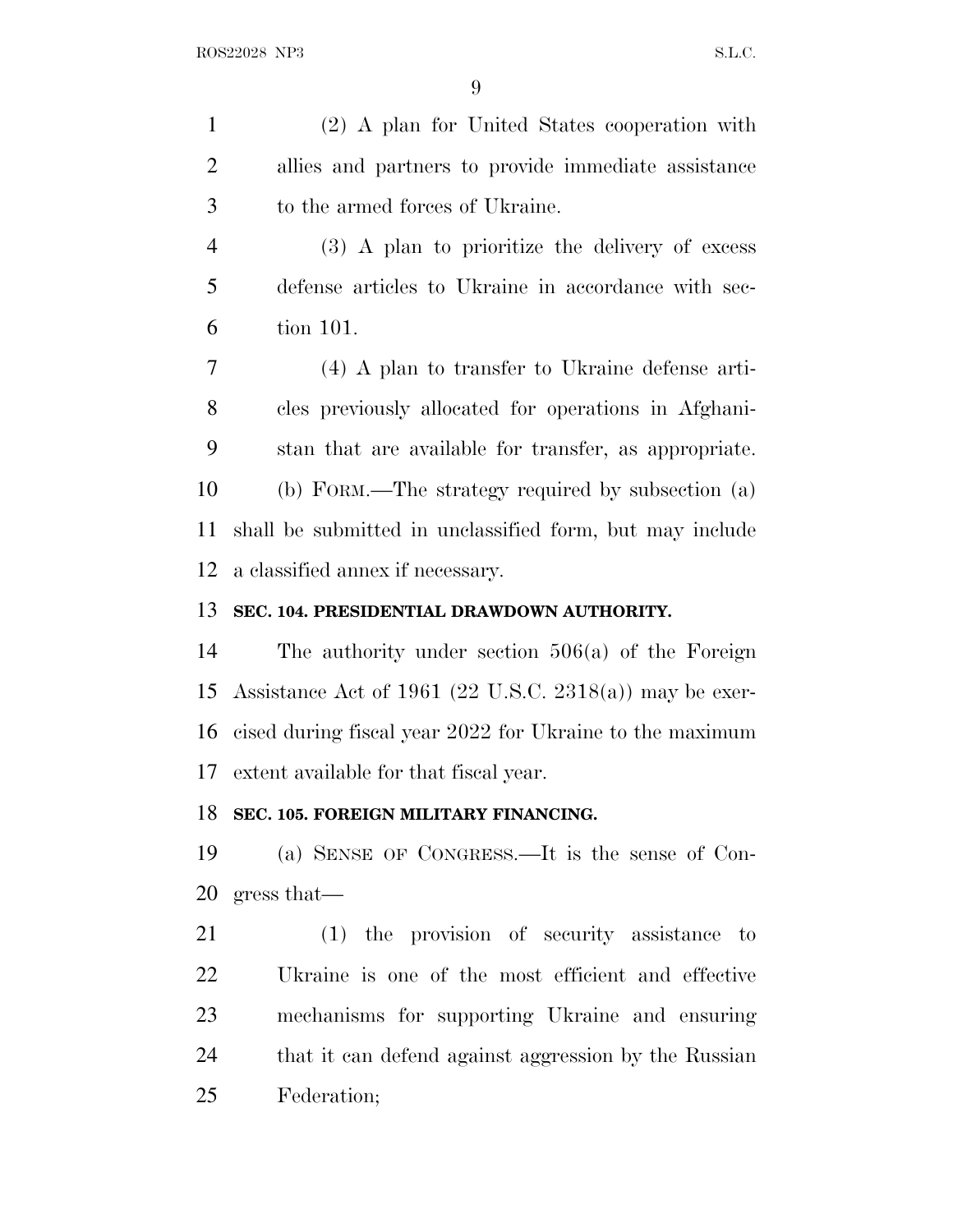(2) in light of the military build-up by the Gov- ernment of the Russian Federation, the United States, working with allies and partners, should work to expedite the provision of defense articles and other security assistance to Ukraine and prioritize and facilitate assistance to respond to the most urgent defense needs of the armed forces of Ukraine; and

 (3) the United States should ensure adequate planning for maintenance for any equipment pro-vided to Ukraine.

 (b) AUTHORIZATION OF EMERGENCY SUPPLE- MENTAL APPROPRIATIONS.—Upon an affirmative deter- mination under section 302, there is authorized to be ap- propriated for the Department of State for fiscal year 2022 \$500,000,000, as an authorization of emergency supplemental appropriations, for Foreign Military Financ- ing assistance to Ukraine to assist the country in meeting its defense needs.

 (c) NOTICE TO CONGRESS.—Not later than 15 days before providing assistance or support pursuant to sub- section (a), the Secretary of State shall submit to the ap- propriate congressional committees, the Committee on Ap-propriations of the Senate, and the Committee on Appro-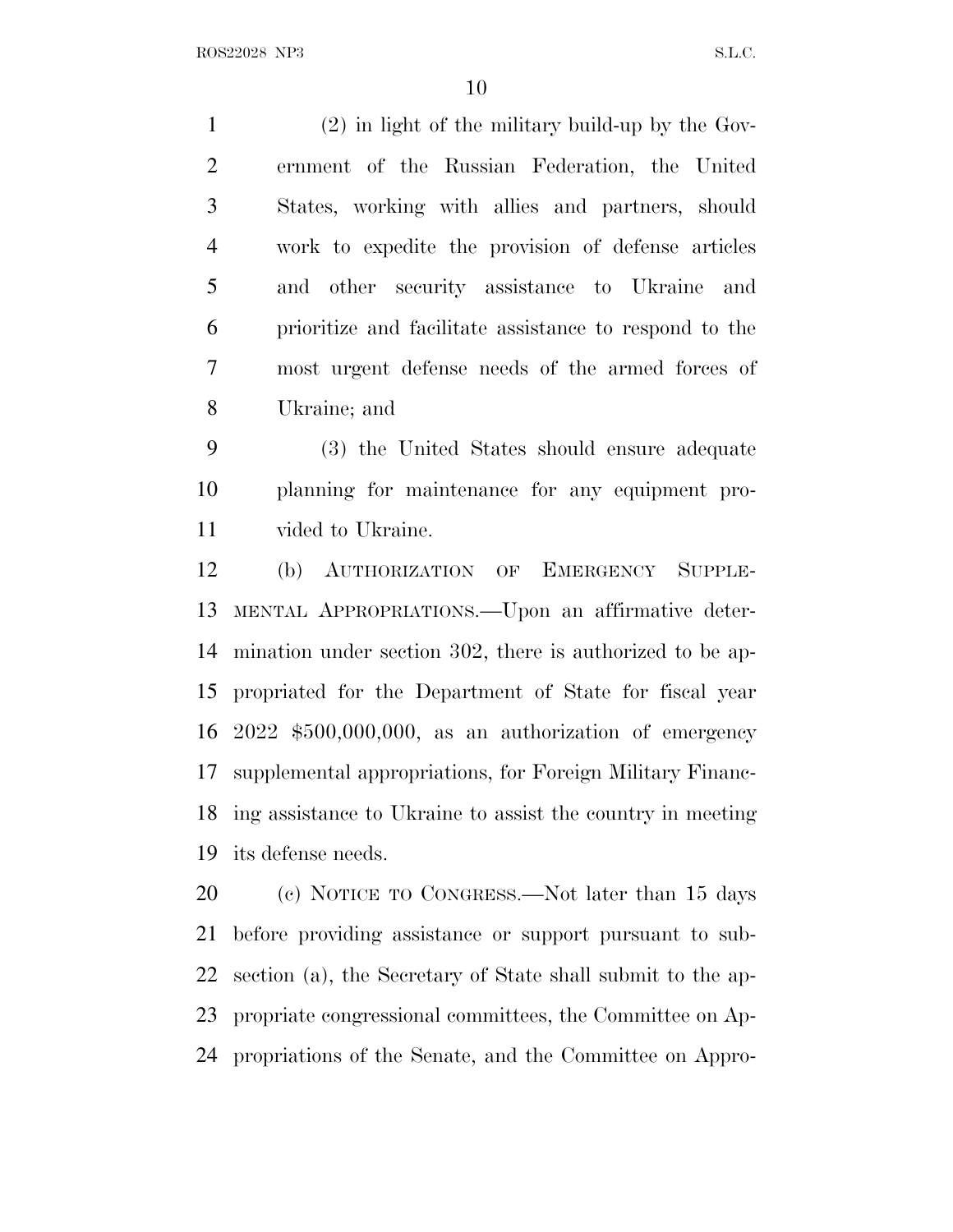| $\mathbf{1}$   | priations of the House of Representatives a notification   |
|----------------|------------------------------------------------------------|
| $\overline{2}$ | containing the following:                                  |
| 3              | (1) A detailed description of the assistance or            |
| 4              | support to be provided, including—                         |
| 5              | (A) the objectives of such assistance or                   |
| 6              | support;                                                   |
| $\overline{7}$ | (B) the budget for such assistance or sup-                 |
| 8              | port; and                                                  |
| 9              | (C) the expected or estimated timeline for                 |
| 10             | delivery of such assistance or support.                    |
| 11             | $(2)$ A description of such other matters as the           |
| 12             | Secretary considers appropriate.                           |
| 13             | (d) AUTHORITY TO PROVIDE LETHAL ASSIST-                    |
| 14             | ANCE.—The Secretary of State is authorized to provide      |
| 15             | lethal assistance under this section, including anti-armor |
|                | 16 weapon systems, mortars, crew-served weapons and am-    |
| 17             | munition, grenade launchers and ammunition, anti-tank      |
| 18             | weapons systems, anti-ship weapons systems, anti-aircraft  |
| 19             | weapons systems, and small arms and ammunition.            |
| 20             | SEC. 106. INTERNATIONAL MILITARY EDUCATION AND             |
|                |                                                            |
| 21             | TRAINING COOPERATION WITH UKRAINE.                         |
| 22             | (a) SENSE OF CONGRESS.—It is the sense of Con-             |
| 23             | gress that—                                                |
| 24             | (1) International Military Education and Train-            |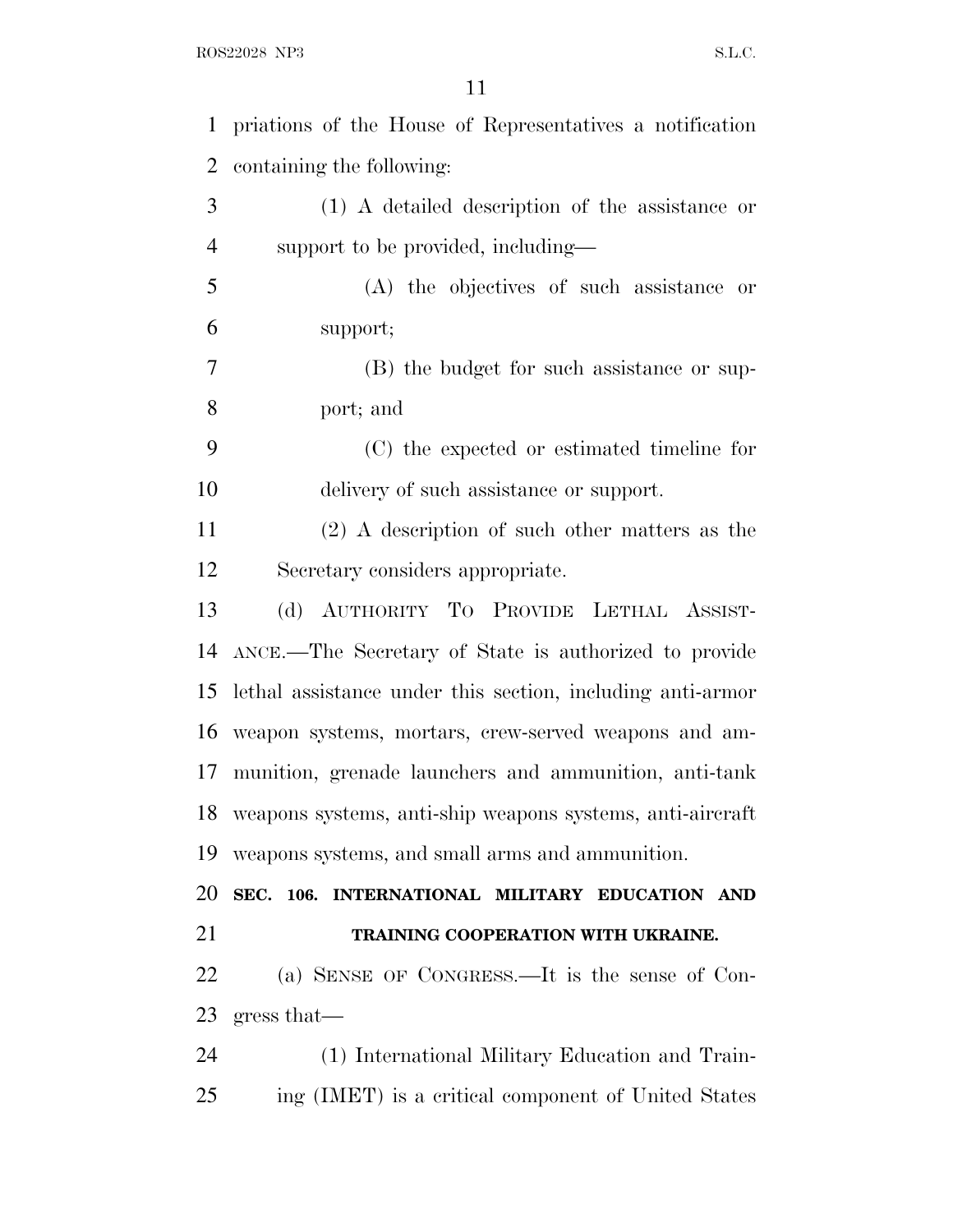security assistance that facilitates training of inter- national forces and strengthens cooperation and ties between the United States and foreign countries; (2) it is in the national interest of the United States to further strengthen the armed forces of Ukraine, particularly to enhance their defensive ca- pability and improve interoperability for joint oper- ations; and (3) the Government of Ukraine should fully uti- lize the United States IMET program, encourage eli- gible officers and civilian leaders to participate in the training, and promote successful graduates to positions of prominence in the armed forces of Ukraine. (b) AUTHORIZATION OF APPROPRIATIONS.—There is authorized to be appropriated to the Department of State for fiscal year 2022 \$3,000,000 for International Military Education and Training assistance for Ukraine. The as- sistance shall be made available for the following purposes: (1) Training of future leaders. (2) Establishing a rapport between the United States Armed Forces and the armed forces of Ukraine to build partnerships for the future. (3) Enhancement of interoperability and capa-bilities for joint operations.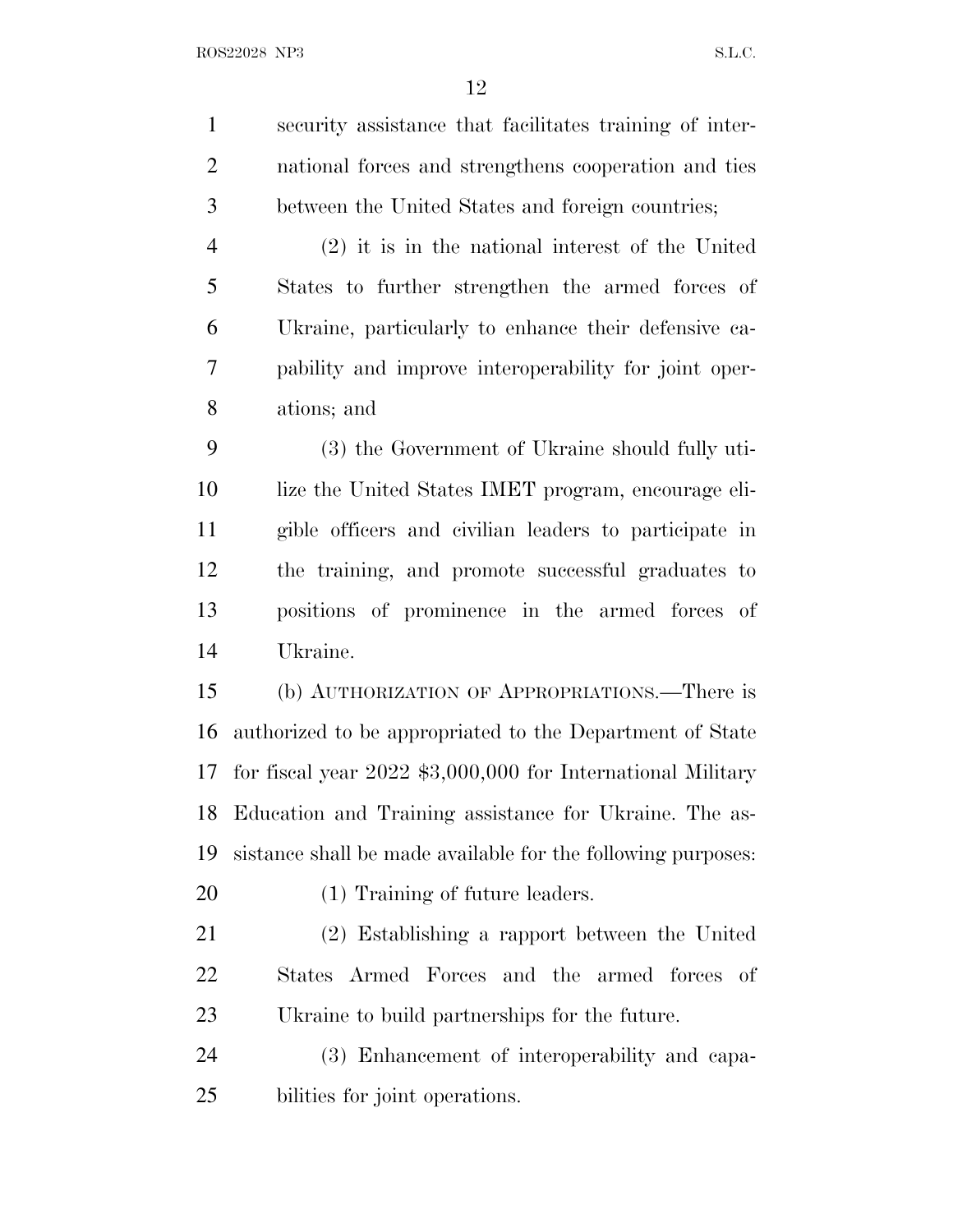| $\mathbf{1}$   | (4) Focusing on professional military education,            |
|----------------|-------------------------------------------------------------|
| $\overline{2}$ | civilian control of the military, and human rights.         |
| 3              | (5) Fostering a better understanding of the                 |
| $\overline{4}$ | United States.                                              |
| 5              | (c) NOTICE TO CONGRESS.—Not later than 15 days              |
| 6              | before providing assistance or support pursuant to sub-     |
| 7              | section (a), the Secretary of State shall submit to the ap- |
| 8              | propriate congressional committees, the Committee on Ap-    |
| 9              | propriations of the Senate, and the Committee on Appro-     |
| 10             | priations of the House of Representatives a notification    |
| 11             | containing the following elements:                          |
| 12             | (1) A detailed description of the assistance or             |
| 13             | support to be provided, including—                          |
| 14             | (A) the objectives of such assistance or                    |
| 15             | support;                                                    |
| 16             | (B) the budget for such assistance or sup-                  |
| 17             | port; and                                                   |
| 18             | (C) the expected or estimated timeline for                  |
| 19             | delivery of such assistance or support.                     |
| 20             | $(2)$ A description of such other matters as the            |
| 21             | Secretary considers appropriate.                            |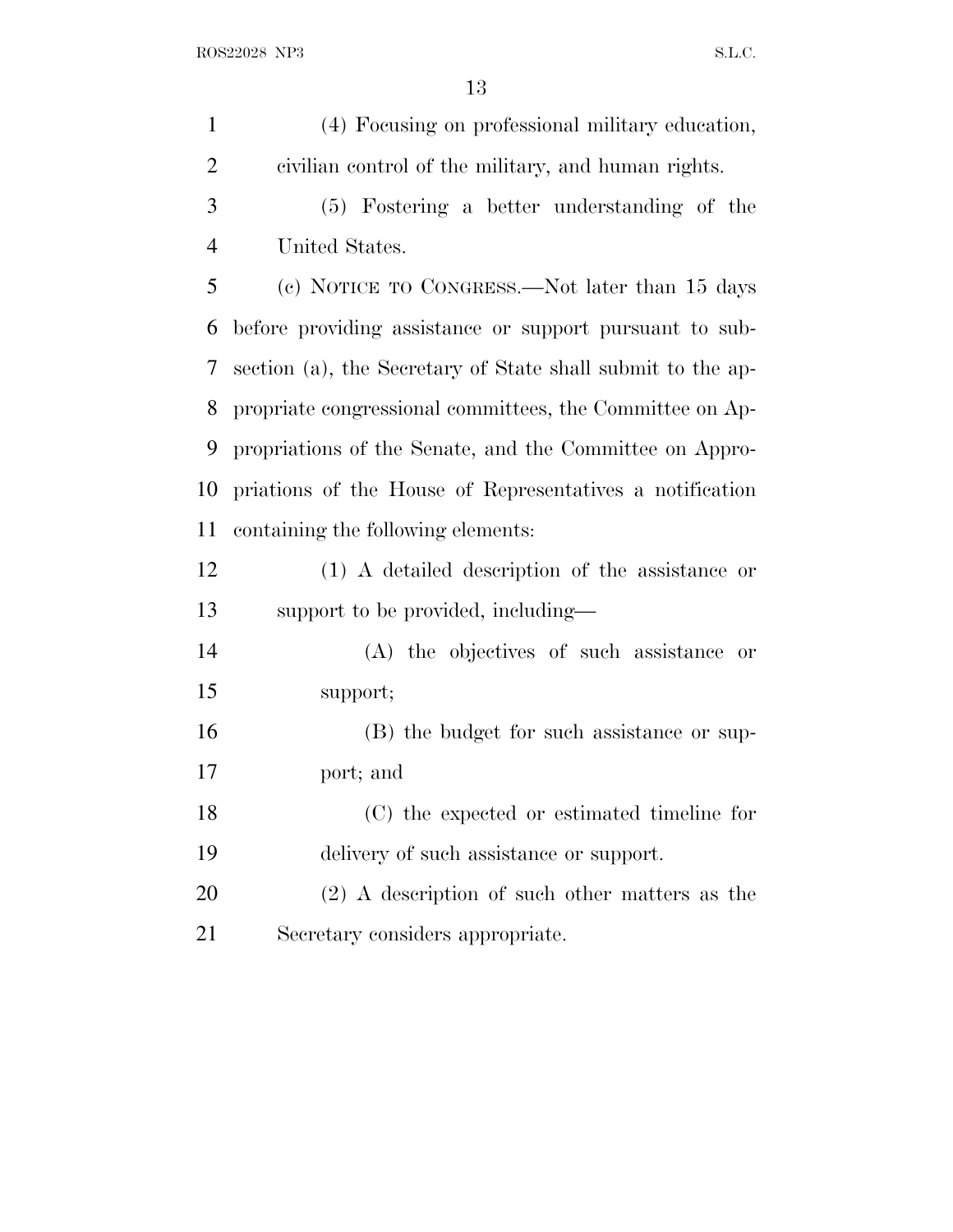## **SEC. 107. STRATEGY ON INTERNATIONAL MILITARY EDU- CATION AND TRAINING PROGRAMMING IN UKRAINE.**

 (a) I<sup>N</sup> GENERAL.—Not later than 90 days after the date of the enactment of this Act, the Secretary of State shall submit to the appropriate congressional committees a strategy for the implementation of the International Military Education and Training program in Ukraine au-thorized under section 106.

 (b) ELEMENTS.—The strategy required under sub-section (a) shall include the following elements:

 (1) A clear plan, developed in close consultation with the Ukrainian Ministry of Defense and the armed forces of Ukraine, for how the IMET pro- gram will be used by the United States Government and the Government of Ukraine to propel program graduates to positions of prominence in support of the reform efforts of the armed forces of Ukraine in 19 line with NATO standards.

 (2) An assessment of the education and train-21 ing requirements of the armed forces of Ukraine and clear recommendations for how IMET graduates should be assigned by the Ukrainian Ministry of De-fense upon completion of education or training.

 (3) An accounting of the current combat re-quirements of the armed forces of Ukraine and an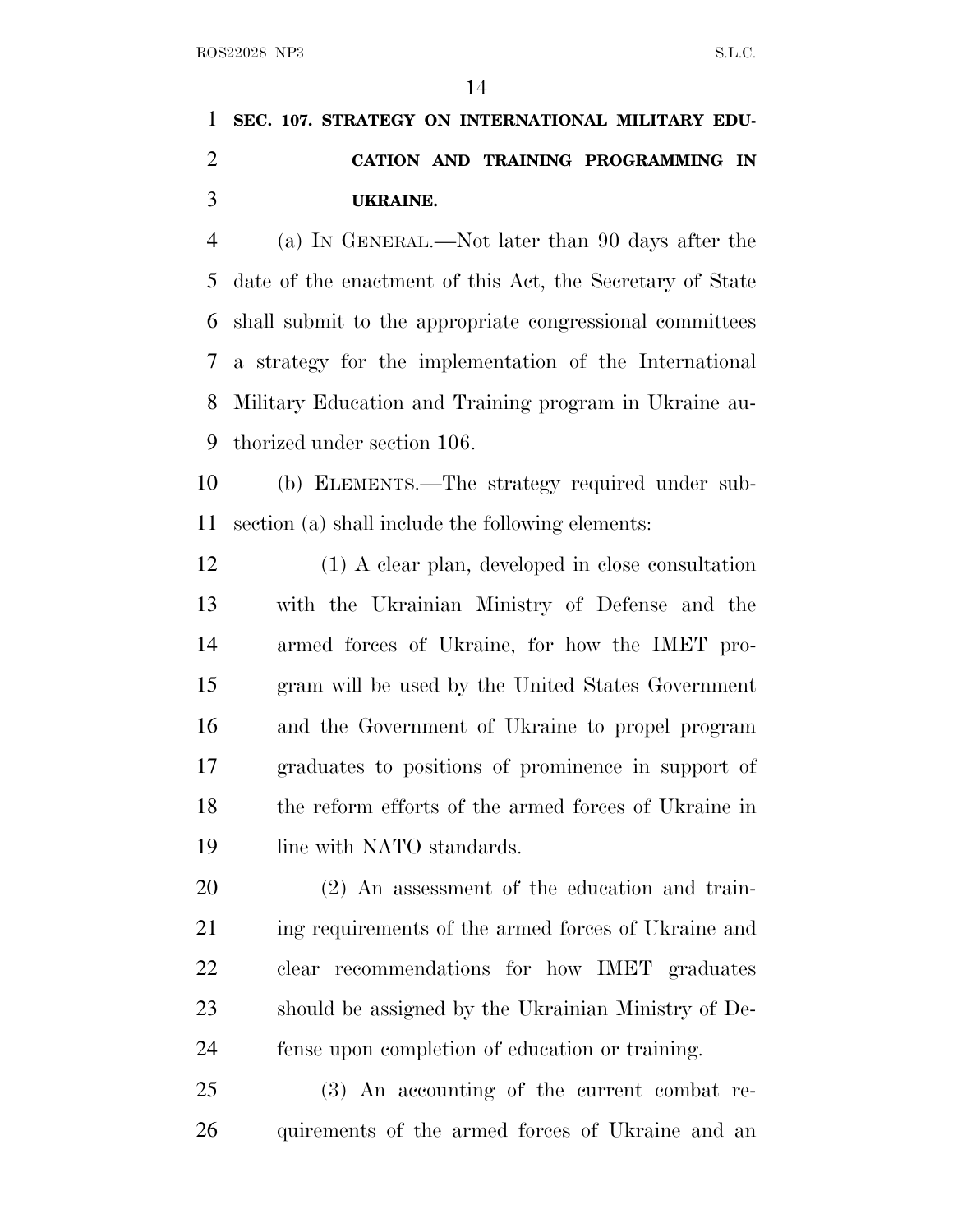assessment of the viability of alternative mobile training teams, distributed learning, and other flexi-ble solutions to reach such students.

 (4) An identification of opportunities to influ- ence the next generation of leaders through attend- ance at United States staff and war colleges, junior leader development programs, and technical schools. (c) FORM.—The strategy required under subsection (a) shall be submitted in unclassified form, but may con-tain a classified annex.

### **SEC. 108. SENSE OF CONGRESS ON LOAN PROGRAM.**

12 It is the sense of Congress that—

 (1) as appropriate, the United States Govern- ment should provide direct loans to Ukraine for the procurement of defense articles, defense services, and design and construction services pursuant to the authority of section 23 of the Arms Export Control Act (22 U.S.C. 2763) to support the further devel-opment of Ukraine's military forces; and

 (2) such loans should be considered an additive security assistance tool, and not a substitute for Foreign Military Financing for grant assistance or Ukraine Security Assistance Initiative programming.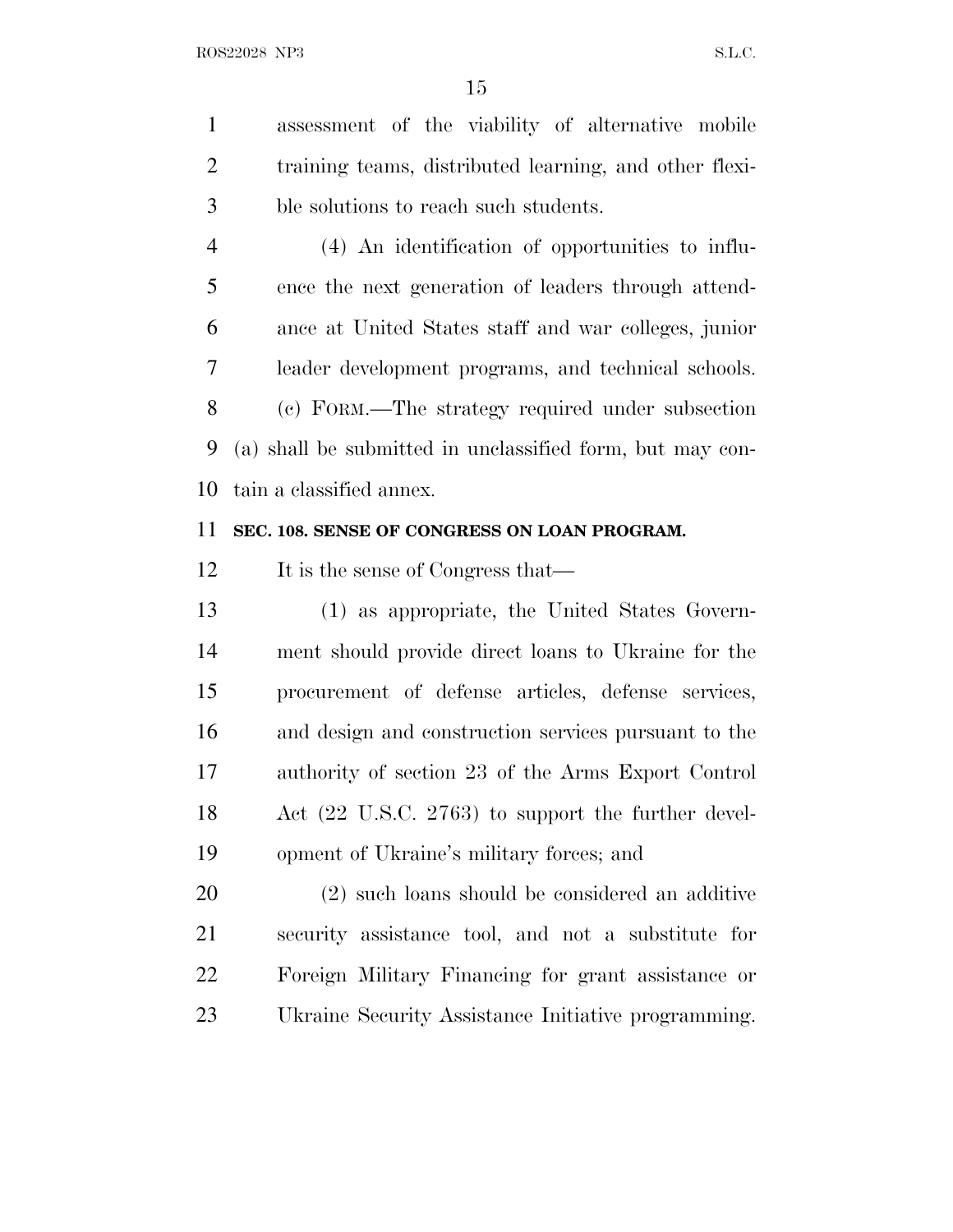# **SEC. 109. REPORT ON SECURITY ASSISTANCE AND PROVI- SION OF DEFENSE ARTICLES TO ARMED FORCES OF UKRAINE.**

 Not later than 90 days after the date of the enact- ment of this Act, the Secretary of State shall submit to the appropriate congressional committees, the Committee on Armed Services of the Senate, and the Committee on Armed Services of the House of Representatives, a report that includes—

 (1) a description of the steps the United States has taken to provide and expedite security assist- ance, defense articles, and any other forms of sup- port to Ukraine and the armed forces of Ukraine, including increasing air defense capabilities, since September 1, 2021;

 (2) a description of any increased assistance and support provided by allies and partners of the United States or Ukraine to Ukraine or the armed forces of Ukraine, including increasing air defense capabilities, since September 1, 2021; and

 (3) a description of any plans by the United States to provide additional assistance and support to Ukraine or the armed forces of Ukraine.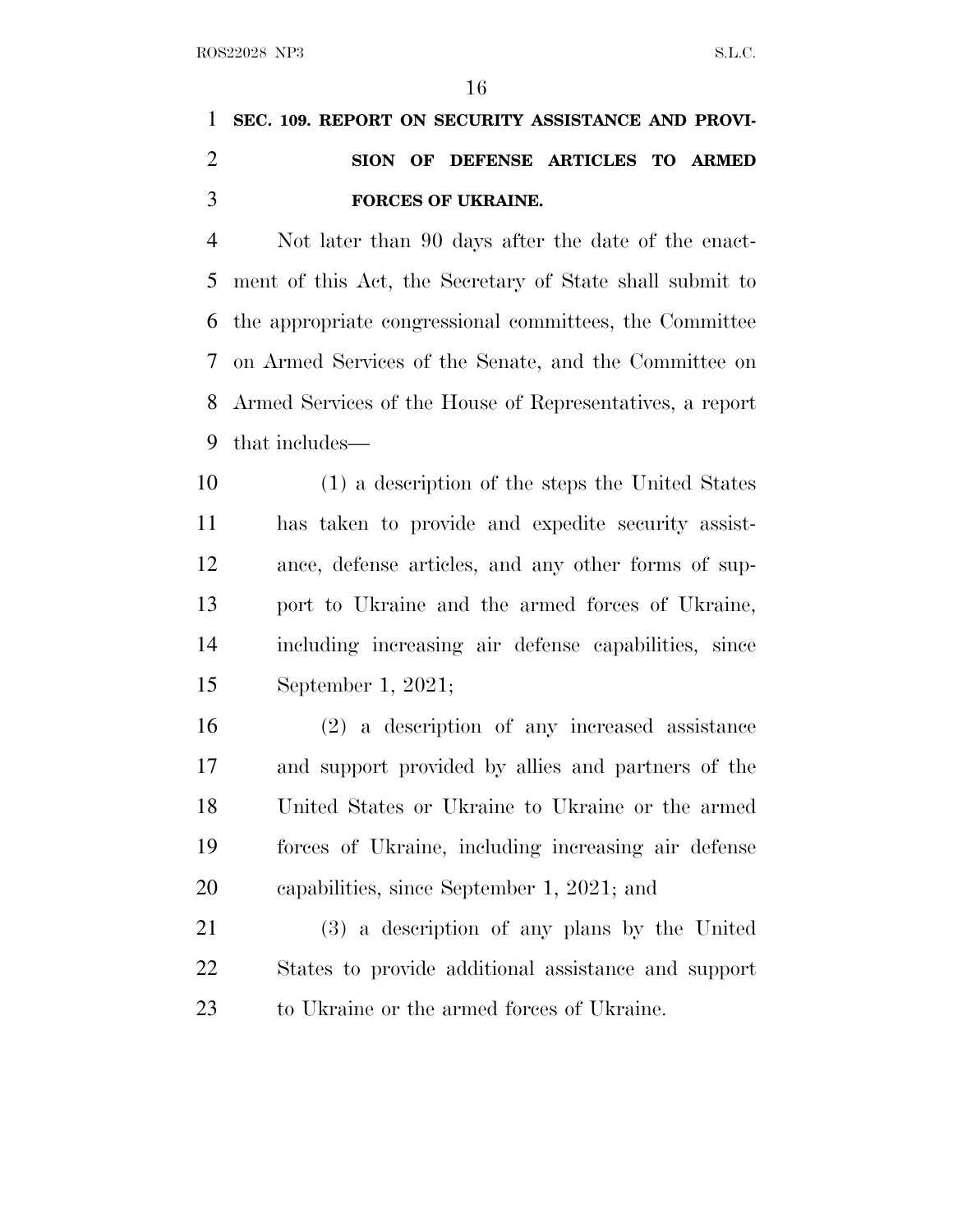# **TITLE II—COUNTERING KREM- LIN AGGRESSION AGAINST UKRAINE AND EASTERN EU-ROPEAN ALLIES**

 **SEC. 201. AUTHORIZING PROGRAMS TO COUNTER AND COMBAT DISINFORMATION ACTIVITIES OF THE RUSSIAN FEDERATION.**

 (a) COUNTERING RUSSIAN INFLUENCE FUND.—The Secretary of State should use funds available for obliga- tion in the Countering Russian Influence Fund described in section 7070(d) of the Department of State, Foreign Operations, and Related Programs Appropriations Act, 2017 (division J of Public Law 115–31; 131 Stat. 706)—

 (1) to prioritize assisting Ukraine to detect and combat disinformation from the Russian Federation and its proxies; and

 (2) to assist the Government of Ukraine in de-veloping new defense strategies and technologies.

(b) STRATEGY REQUIRED.—

20 (1) IN GENERAL.—Not later than 60 days after 21 the date of the enactment of this Act, the Secretary of State shall submit to the appropriate congres- sional committees a plan for countering and com-bating disinformation by the Russian Federation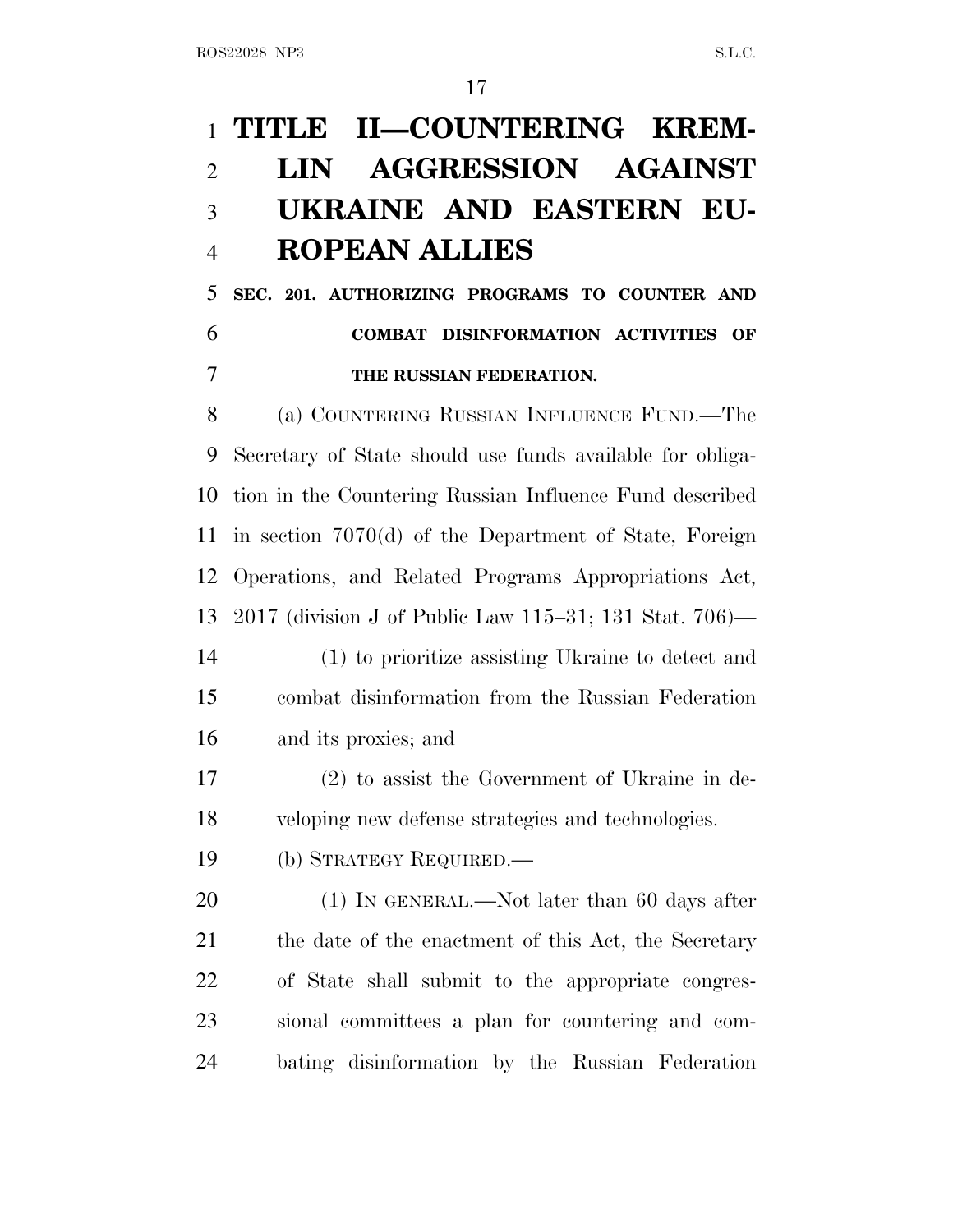| $\mathbf{1}$   | and supporting free and independent media in   |
|----------------|------------------------------------------------|
| $\overline{2}$ | Ukraine that includes—                         |
| 3              | $(A)$ a plan to assist the Government of       |
| $\overline{4}$ | Ukraine in combating and responding to malign  |
| 5              | influence operations of the Russian Federation |
| 6              | aimed at inflaming tensions and dividing       |
| 7              | Ukrainian society;                             |
| 8              | (B) an assessment of effective efforts and     |
| 9              | programs to improve media literacy in Ukraine  |
| 10             | and recommendations for how the United         |
| 11             | States can assist in supporting and expanding  |
| 12             | those programs;                                |
| 13             | (C) a plan to assist the Government of         |
| 14             | Ukraine improve efforts to detect and remove   |
| 15             | content originating from Russian troll farms,  |
| 16             | bots, and other sources aimed at sowing divi-  |
| 17             | and disseminating disinformation in<br>sion    |
| 18             | Ukraine or targeting Ukrainian audiences;      |
| 19             | (D) recommendations to increase support        |
| 20             | for independent media outlets, including Radio |
| 21             | Free Europe/Radio Liberty; and                 |
| 22             | (E) recommendations to increase support        |
| 23             | for independent media outlets catering to Rus- |
| 24             | sian-speaking populations residing in Russian- |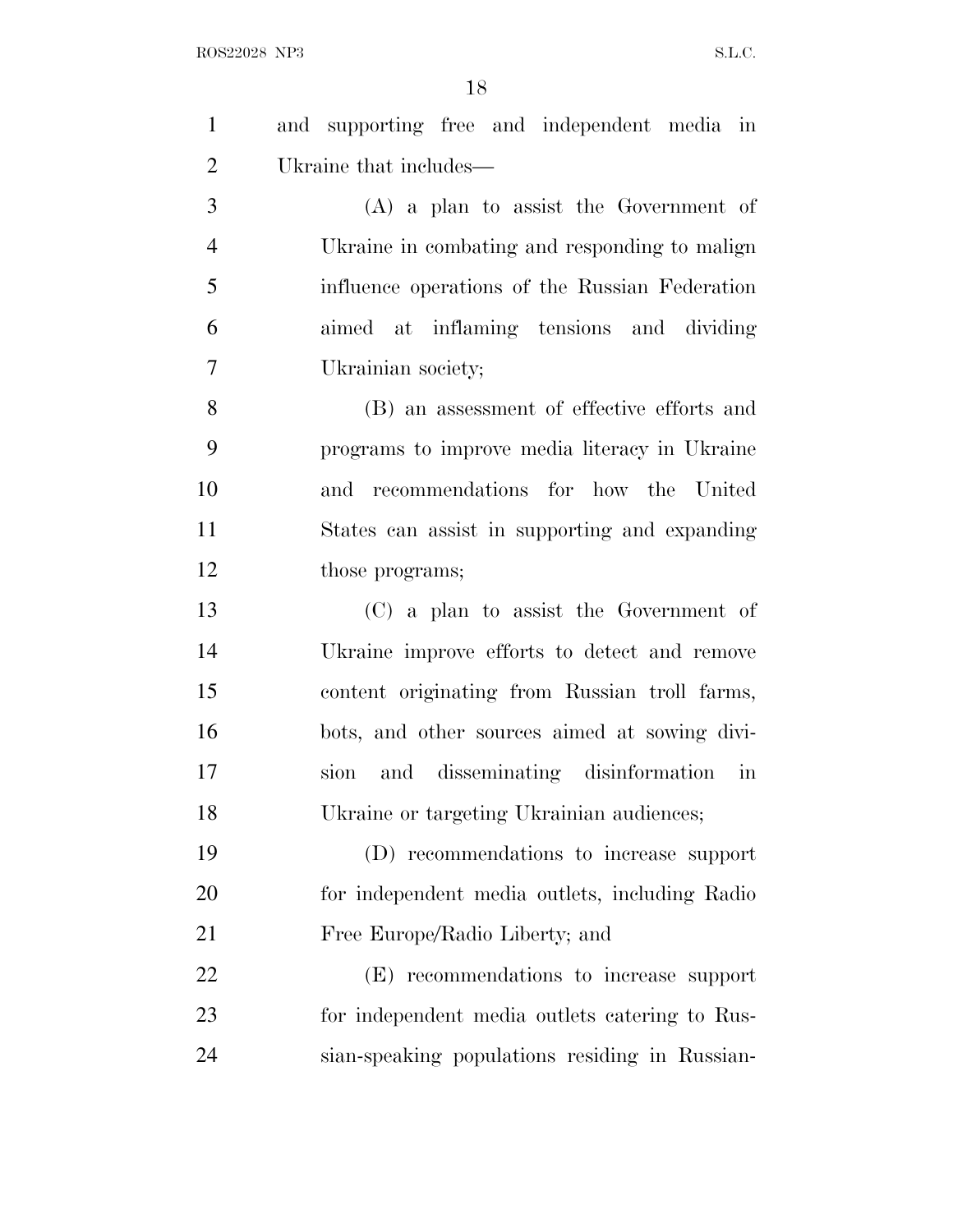| $\mathbf{1}$   | occupied Crimea, the Donbas region of Ukraine,                   |
|----------------|------------------------------------------------------------------|
| $\overline{2}$ | and throughout Ukraine.                                          |
| 3              | (2) FORM.—The strategy required by para-                         |
| 4              | graph (1) shall be submitted in unclassified form,               |
| 5              | but may include a classified annex if necessary.                 |
| 6              | SEC. 202. EXPANDED SUPPORT AND AUTHORIZATION FOR                 |
| 7              | EUROPE/RADIO LIBERTY<br><b>RADIO</b><br><b>FREE</b><br><b>ТО</b> |
| 8              | REACH AUDIENCES ON THE PERIPHERY OF                              |
| 9              | THE RUSSIAN FEDERATION.                                          |
| 10             | (a) SENSE OF CONGRESS.—It is the sense of Con-                   |
| 11             | gress that—                                                      |
| 12             | (1) Radio Free Europe/Radio Liberty continues                    |
| 13             | to fulfill its mission of providing reliable, uncen-             |
| 14             | sored, and accessible news and reporting in Ukraine              |
| 15             | and other countries where media freedom is re-                   |
| 16             | stricted;                                                        |
| 17             | (2) Radio Free Europe/Radio Liberty is one of                    |
| 18             | the most critical sources of unrestricted, independent           |
| 19             | news and reporting for audiences on the periphery of             |
| 20             | the Russian Federation;                                          |
| 21             | (3) the Government of the Russian Federation                     |
| 22             | has engaged in systematic targeting of Radio Free                |
| 23             | Europe/Radio Liberty reporters inside the Russian                |
| 24             | Federation, which has negatively impacted the orga-              |
|                |                                                                  |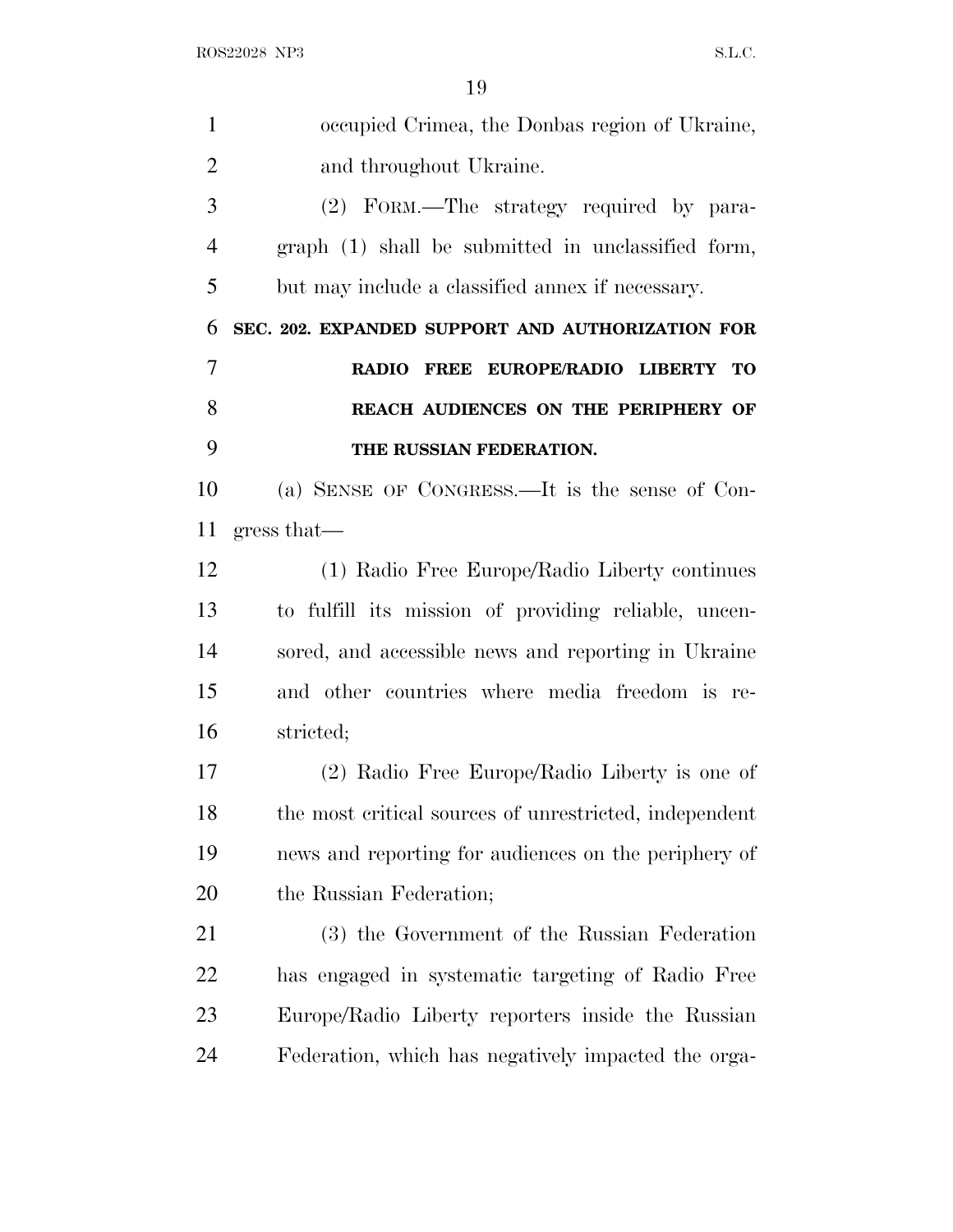| $\mathbf{1}$   | nization's ability to provide timely, reliable, and ac-      |
|----------------|--------------------------------------------------------------|
| $\overline{2}$ | curate news from inside the country; and                     |
| 3              | (4) despite pressure from the Government of                  |
| $\overline{4}$ | the Russian Federation, Radio Free Europe/Radio              |
| 5              | Liberty's audience continues to grow inside the Rus-         |
| 6              | sian Federation and surrounding countries.                   |
| 7              | (b) AUTHORIZATION OF APPROPRIATIONS.—There is                |
| 8              | authorized to be appropriated \$155,500,000 for Radio        |
| 9              | Free Europe/Radio Liberty for fiscal year 2022.              |
| 10             | (c) AUTHORIZATION OF NEW BUREAUS.—Radio Free                 |
| 11             | Europe/Radio Liberty may explore opening new bureaus         |
| 12             | to help expand its ability to reach audiences on the periph- |
| 13             | ery of the Russian Federation.                               |
| 14             | (d) INITIATIVES TO BOLSTER RADIO FREE EUROPE/                |
| 15             | RADIO LIBERTY BUREAUS AROUND RUSSIAN FEDERA-                 |
| 16             | TION'S PERIPHERY.—To help expand its reach to Rus-           |
| 17             | sian-speaking audiences and increase its reach to audi-      |
| 18             | ences through digital media, Radio Free Europe/Radio         |
| 19             | Liberty should—                                              |
| 20             | (1) evaluate where Russian disinformation is                 |
| 21             | most deeply pervasive in the Eurasia region;                 |
| 22             | (2) develop strategies to better communicate                 |
| 23             | with predominately Russian-speaking regions;                 |
| 24             | (3) build on efforts to increase capacity and                |
| 25             | programming to counter disinformation in real time;          |
|                |                                                              |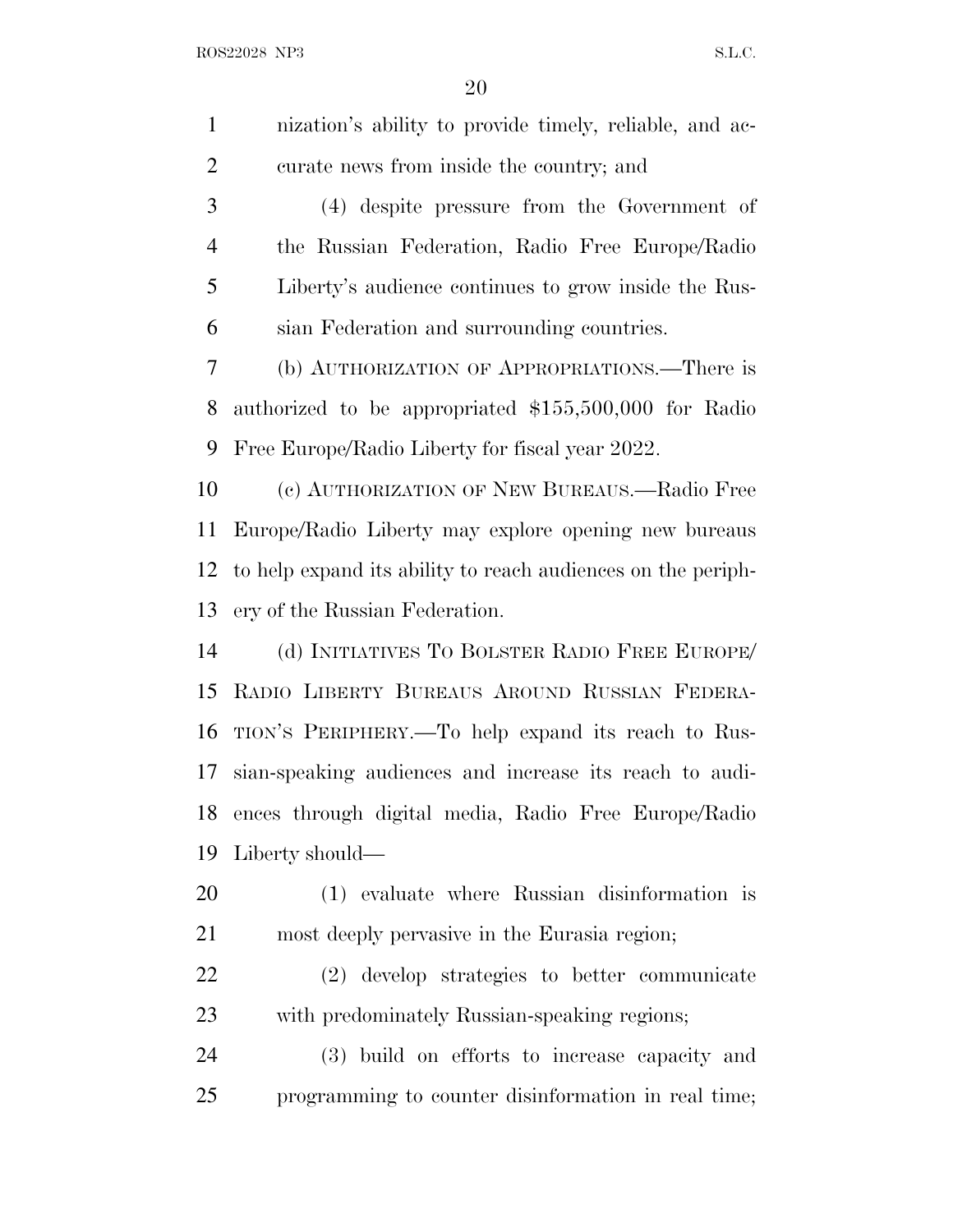(4) expand Russian language investigative jour-nalism;

 (5) improve the technical capacity of the Ukraine bureau; and

 (6) continue efforts to increase digital news services.

 (e) REPORT REQUIRED.—Not later than 90 days after the date of the enactment of this Act, the United States Agency for Global Media shall submit to the appro- priate congressional committees, the Committee on Appro- priations of the Senate, and the Committee on Appropria- tions of the House of Representatives a report that in-cludes—

 (1) recommendations of locations to open new bureaus to help reach new audiences in the broader Eurasia region;

 (2) an assessment of current staffing and an- ticipated staffing needs in order to effectively reach audiences in the broader Eurasia region; and

 (3) an assessment of the impact of the Govern- ment of the Russian Federation closing down Radio Free Europe/Radio Liberty within the Russian Fed-eration.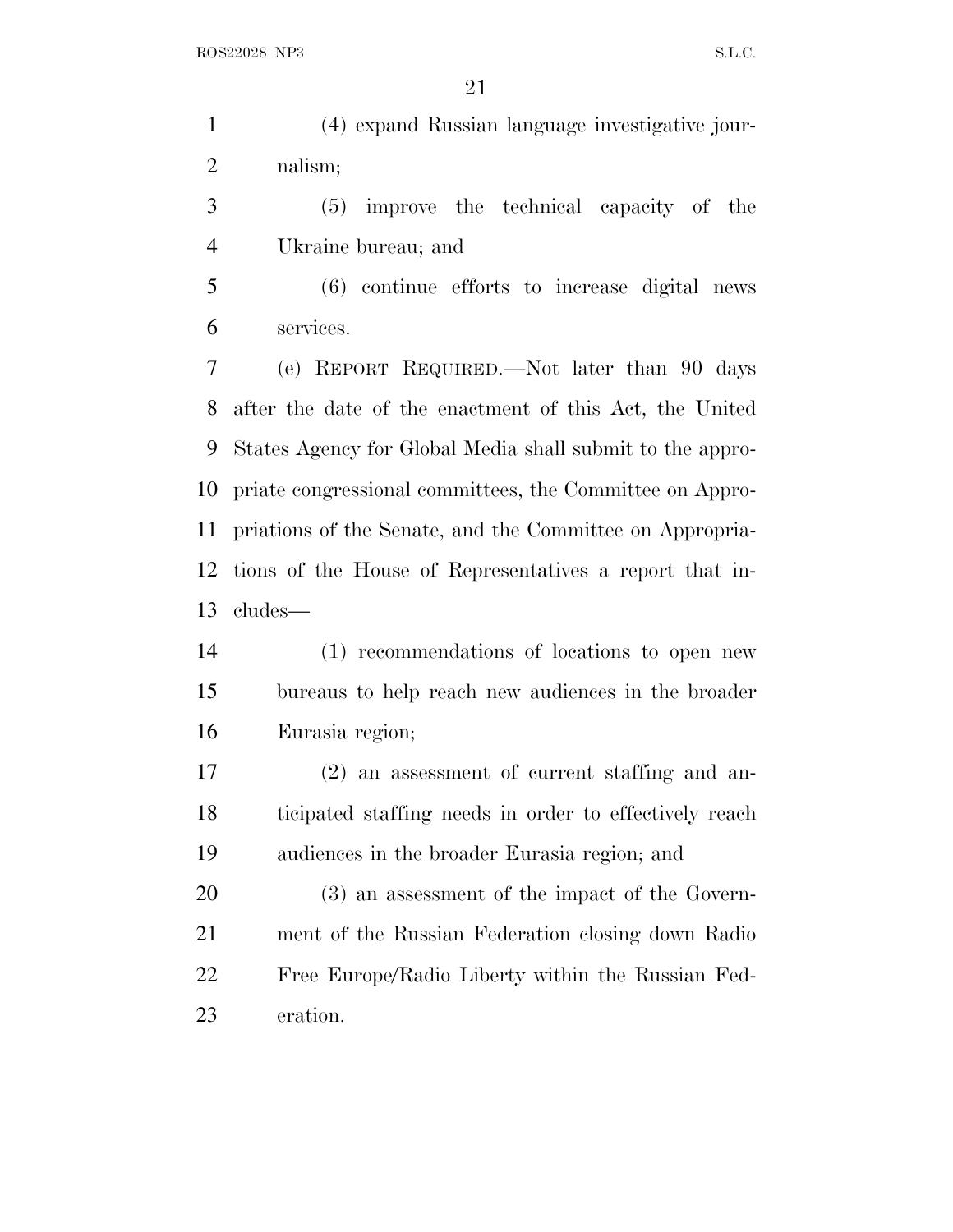# **SEC. 203. MULTILATERAL EFFORTS TO BOLSTER UKRAINE'S CYBER DEFENSE CAPABILITIES.** (a) STATEMENT OF POLICY.—It is the policy of the

United States—

 (1) to support multilateral, intergovernmental, and nongovernmental efforts to improve Ukraine's cybersecurity capacity, including addressing legisla- tive and regulatory gaps in Ukraine's cybersecurity policies, improving cybersecurity sector governance, and expanding collaboration among relevant stake-holders in both the public and private sectors;

 (2) to work with the Government of Ukraine to strengthen cybersecurity technical capacity within critical infrastructure sectors and improve the over- all cybersecurity workforce by strengthening cyberse- curity-related academic and training programs and exchanges;

 (3) to work closely with the NATO Cooperative Cyber Defence Centre of Excellence, the European Union Agency for Cybersecurity, and the National Cyber Security Centre of the United Kingdom to bolster Ukraine's cyber defense capabilities; and

 (4) to strengthen the ability of the Government of Ukraine to detect, investigate, disrupt, and deter cyberattacks and to develop cybersecurity incident response teams.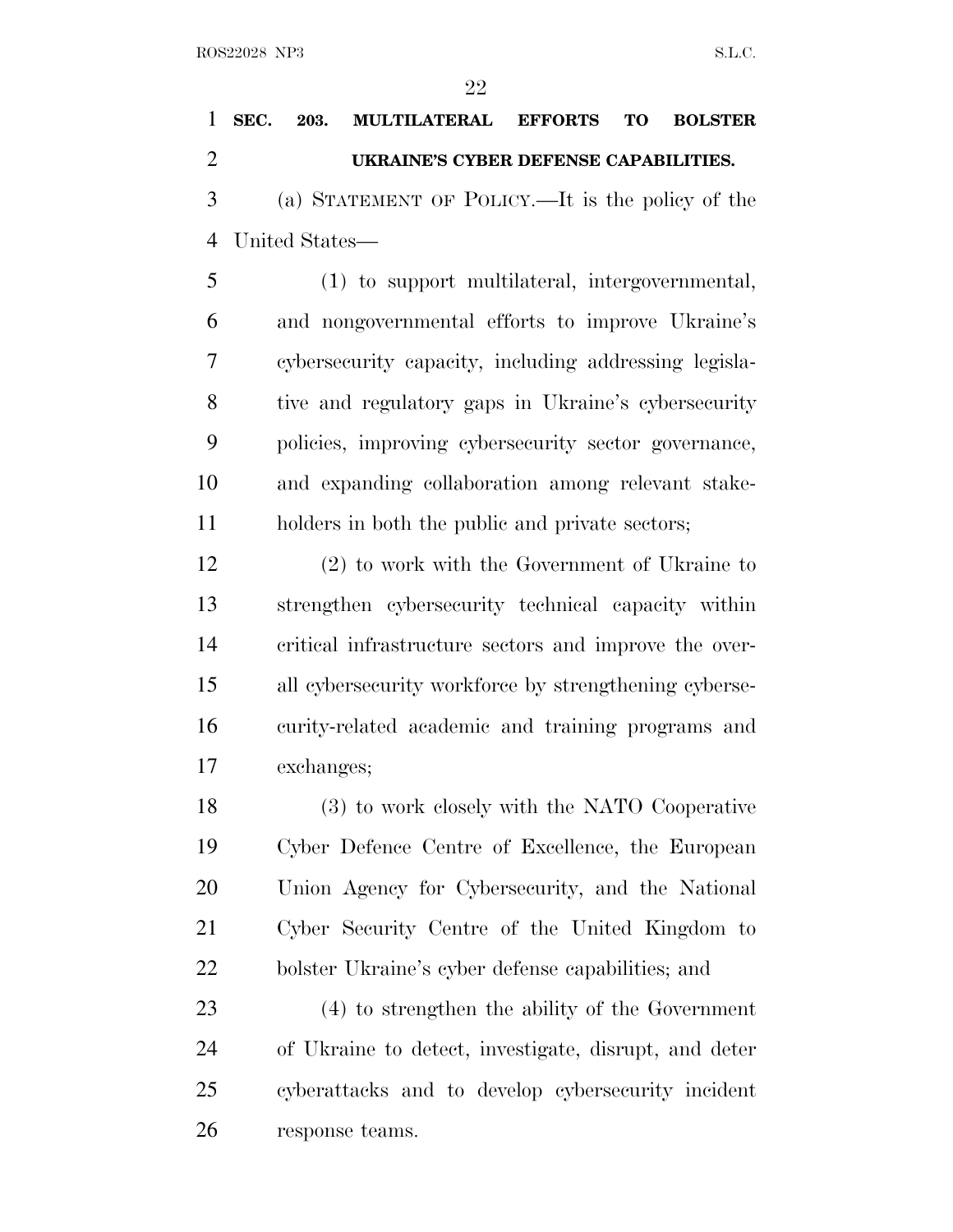(b) REPORT REQUIRED.—Not later than 180 days after the date of the enactment of this Act, the Secretary of State shall submit to the appropriate congressional committees a report on efforts to implement the policy de-scribed in subsection (a).

 (c) EVALUATION OF IMPOSITION OF SANCTIONS.—In the event the Government of the Russian Federation or any of its proxies engages in a cyberattack or cyber inci- dent that materially disrupts or degrades any critical in- frastructure in Ukraine, the President shall evaluate whether imposing any of the sanctions described in section 310 is in the national security interests of the United States.

#### **SEC. 204. REPORT ON ROLE OF INTELLIGENCE AND SECU-**

## **RITY SERVICES OF THE RUSSIAN FEDERA-TION IN EFFORTS TO UNDERMINE THE INDE-**

**PENDENCE AND INTEGRITY OF UKRAINE.**

 (a) I<sup>N</sup> GENERAL.—Not later than 120 days after the date of the enactment of this Act, the Director of National Intelligence, in coordination with the Secretary of State, shall submit to the appropriate congressional committees, the Select Committee on Intelligence of the Senate, and the Permanent Select Committee on Intelligence of the House of Representatives, a report on the role of the intel-ligence and security services of the Russian Federation in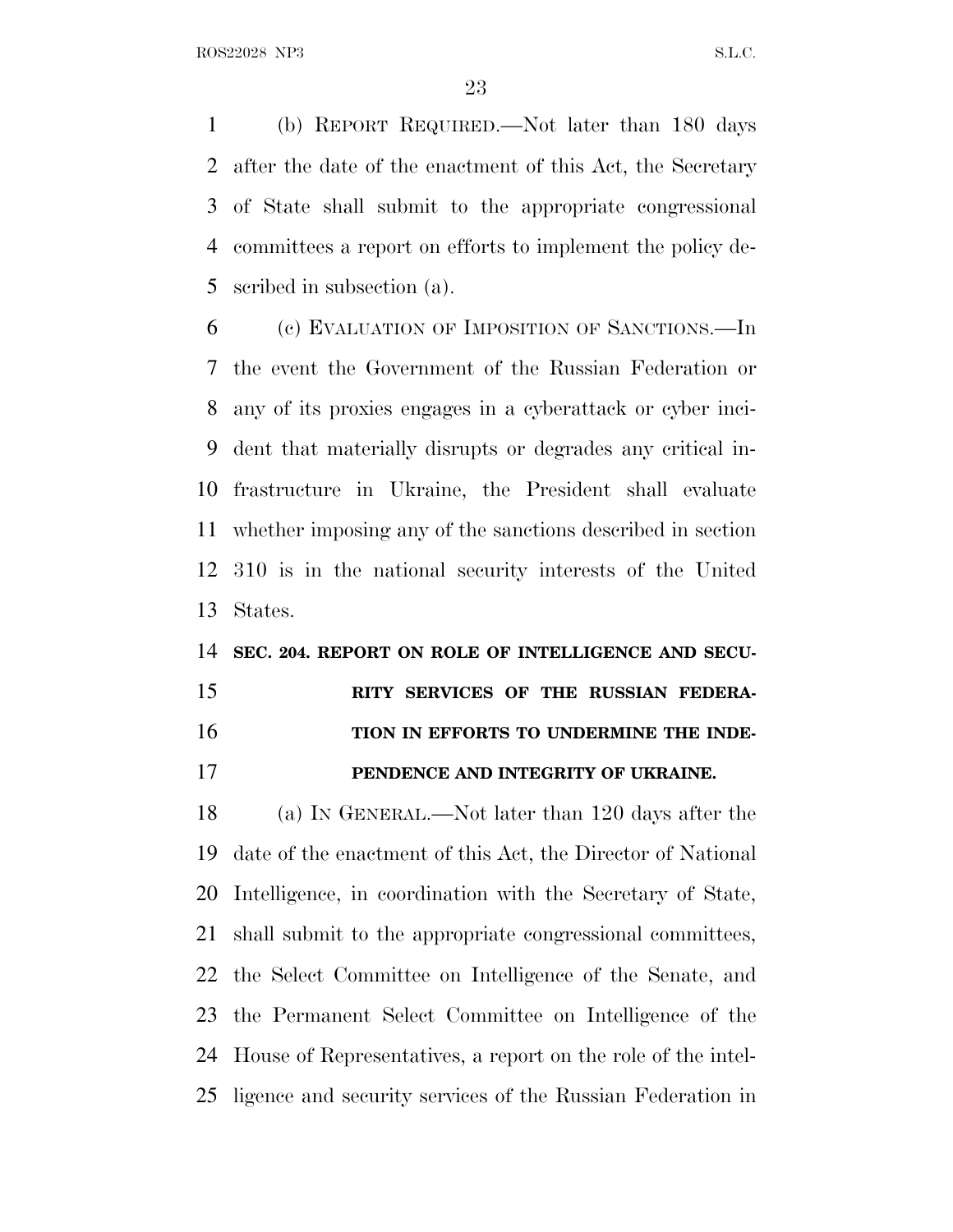efforts to undermine and interfere with the independence of Ukraine.

 (b) ELEMENTS.—The report required by subsection (a) shall include—

 (1) an assessment of the priorities and objec- tives of the intelligence and security services of the Russian Federation with respect to Ukraine;

 (2) a detailed description of the steps taken by any intelligence or security services of the Russian Federation to undermine the stability of Ukraine or 11 the Government of Ukraine;

 (3) a complete list of the branches of the intel- ligence or security services of the Russian Federa- tion that have engaged in any influence efforts or campaigns to undermine the stability of Ukraine or 16 the Government of Ukraine;

(4) an assessment of—

 (A) the tactics and techniques used by any intelligence and security services of the Russian Federation with respect to Ukraine; and

 (B) the success of those tactics and tech-niques; and

 (5) any plans by the United States to provide additional support to the Government of Ukraine to prevent internal destabilization efforts, including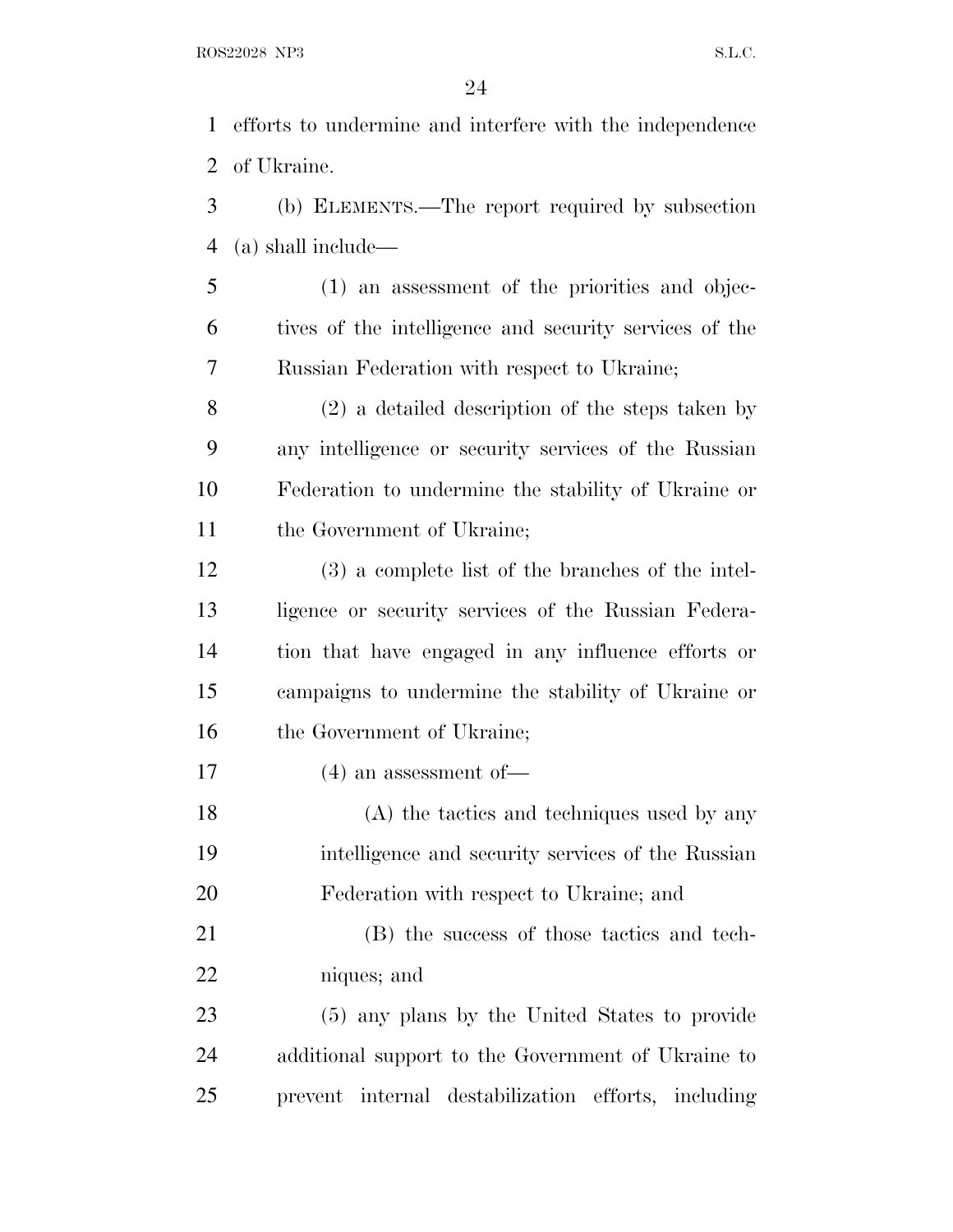| $\mathbf{1}$   | through intelligence sharing and support for reforms        |
|----------------|-------------------------------------------------------------|
| $\overline{2}$ | and anti-corruption efforts.                                |
| 3              | SEC. 205. STRATEGY FOR FORUM ON EUROPEAN SECURITY.          |
| $\overline{4}$ | (a) SENSE OF CONGRESS.—It is the sense of Con-              |
| 5              | gress that                                                  |
| 6              | (1) the United States should work closely with              |
| 7              | NATO allies, particularly those that share a border         |
| 8              | with the Russian Federation, on any matters related         |
| 9              | to European security; and                                   |
| 10             | (2) the United States Mission to the Organiza-              |
| 11             | tion for Security and Co-operation in Europe (com-          |
| 12             | monly referred to as the "OSCE") should—                    |
| 13             | (A) support an inclusive European security                  |
| 14             | dialogue that calls on OSCE participating                   |
| 15             | states to comply with principles set forth in the           |
| 16             | Helsinki Final Act, the Charter of Paris for a              |
| 17             | New Europe, and the Charter of the United                   |
| 18             | Nations; and                                                |
| 19             | (B) continue to publicly call for the Gov-                  |
| 20             | ernment of the Russian Federation to adhere to              |
| 21             | commitments as an OSCE participating<br>its                 |
| 22             | state.                                                      |
| 23             | (b) STRATEGY ON EUROPEAN SECURITY.—Not later                |
| 24             | than 30 days after the date of the enactment of this Act,   |
| 25             | the Secretary of State shall submit to the appropriate con- |
|                |                                                             |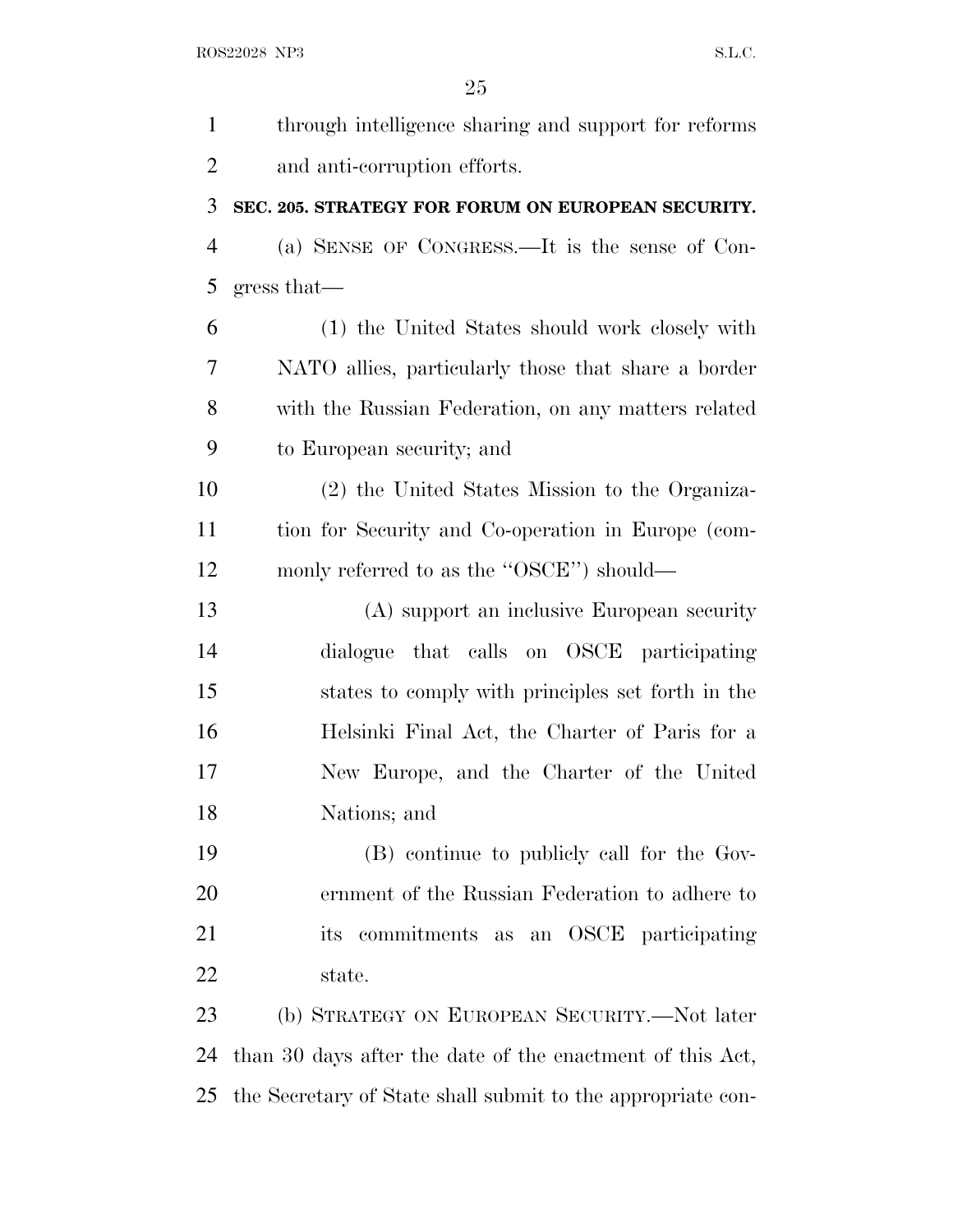gressional committees a strategy for continued engage- ment with the Government of the Russian Federation fol- lowing January 2022 security dialogues, including the Strategic Stability Dialogue in Geneva, the NATO-Russia Council Meeting in Brussels, and the Organization for Se- curity and Co-operation in Europe Permanent Council Meeting in Vienna, which shall include—

 (1) an assessment of whether the Government of the Russian Federation has sufficiently de-esca- lated regional tensions, including through a signifi- cant withdrawal of troops from the border of Ukraine, to merit further discussion;

 (2) an assessment of the objectives of the Gov- ernment of the Russian Federation related to Euro-pean security;

 (3) a plan to reduce tensions between the Rus- sian Federation and Eastern European allies, taking into account the perspectives of a wide cross section of European allies of the United States; and

 (4) a plan for including Eastern European NATO allies, specifically those that share a border with the Russian Federation, in any conversations on European security.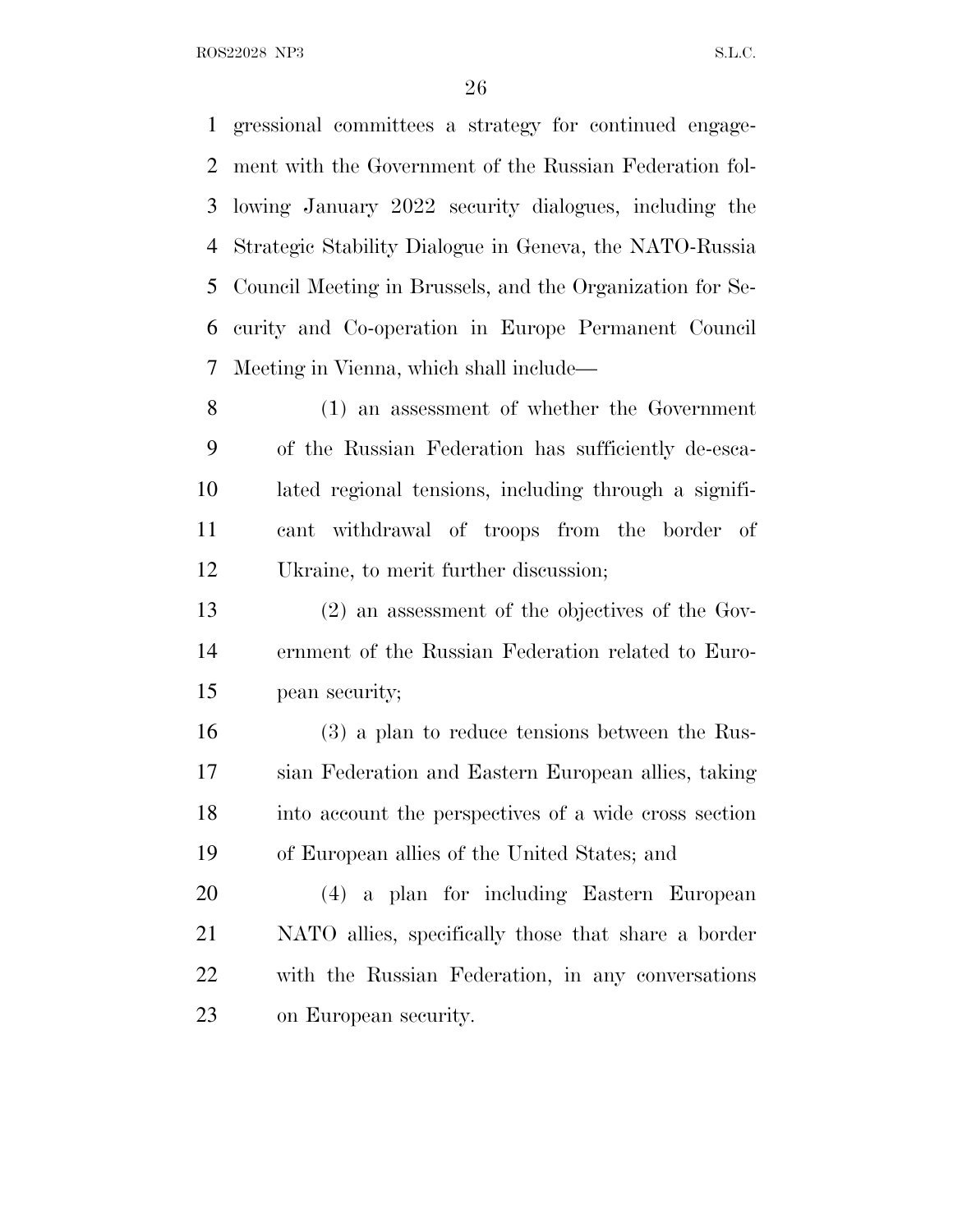(c) FORM.—The strategy required by subsection (a) shall be submitted in unclassified form, but may include a classified annex if necessary.

 **SEC. 206. DEEPENING SECURITY AND ECONOMIC TIES WITH BALTIC ALLIES.**

 (a) SENSE OF CONGRESS.—It is the sense of Con-gress that—

 (1) supporting and bolstering the security of the Baltic states of Estonia, Latvia, and Lithuania is in the national security interests of the United States;

 (2) the Baltic states are critical in countering aggression by the Government of the Russian Fed- eration and maintaining the collective security of the NATO alliance;

 (3) the United States should continue to sup- port and foster a security partnership with the Bal-18 tic states that aims to meet their security needs and provides additional capabilities and tools to help de- fend against aggression by the Government of the Russian Federation in the region;

 (4) the United States should encourage the ini- tiative undertaken by the Baltic states to advance the Three Seas Initiative to strengthen transport,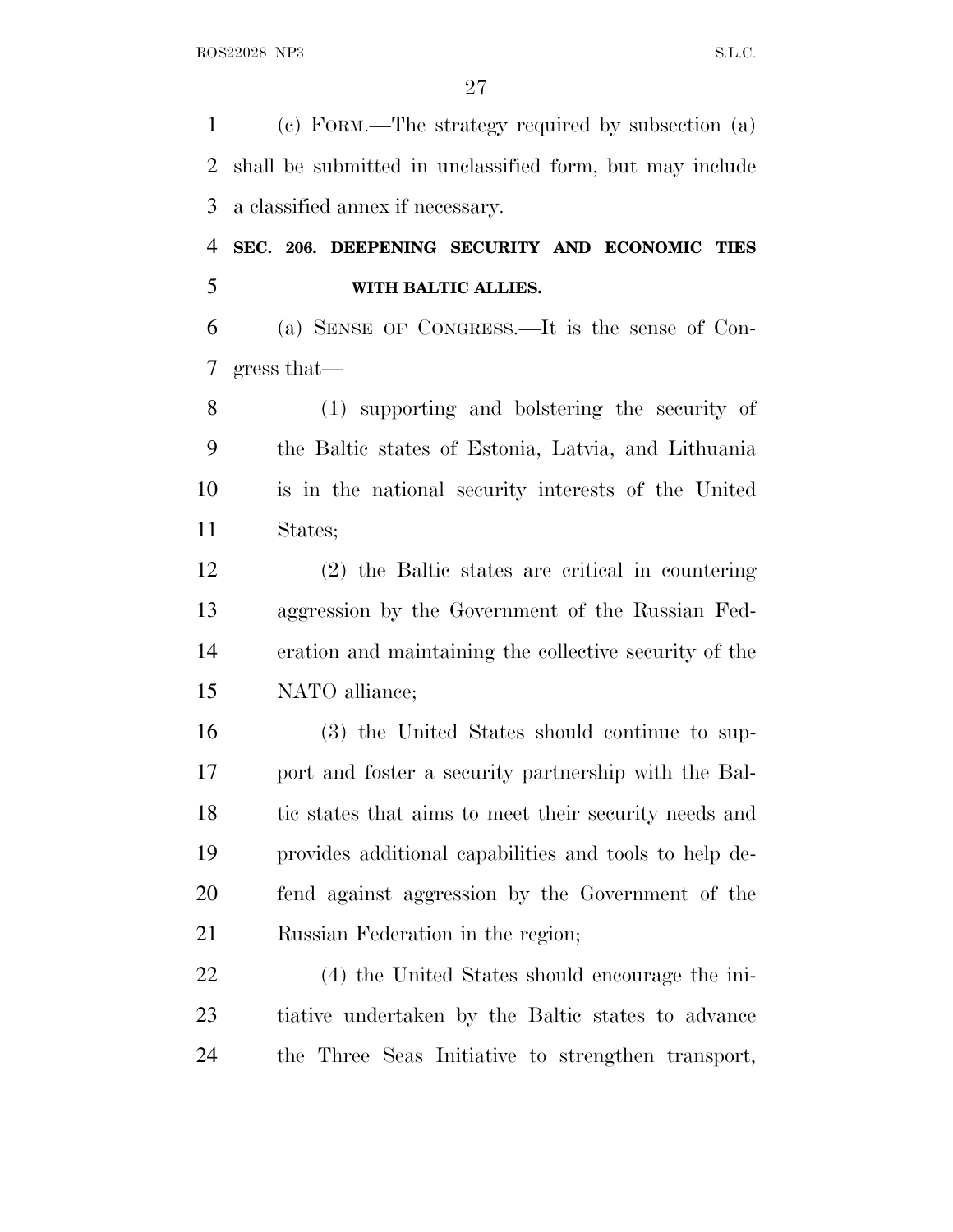| $\mathbf{1}$   | energy, and digital infrastructures among eastern     |
|----------------|-------------------------------------------------------|
| $\overline{2}$ | Europe countries;                                     |
| 3              | (5) there are mutually beneficial opportunities       |
| $\overline{4}$ | for increased investment and economic expansion be-   |
| 5              | tween the United States and the Baltic states; and    |
| 6              | (6) improved economic ties between the United         |
| 7              | States and the Baltic states will lead to a strength- |
| 8              | ened strategic partnership.                           |
| 9              | (b) BALTIC SECURITY AND ECONOMIC ENHANCE-             |
| 10             | MENT INITIATIVE.—                                     |
| 11             | (1) IN GENERAL.—The Secretary of State shall          |
| 12             | establish an initiative to deepen and foster security |
| 13             | and economic ties with the Baltic states.             |
| 14             | (2) PURPOSE AND OBJECTIVES.—The initiative            |
| 15             | established under paragraph (1) shall have the fol-   |
| 16             | lowing goals and objectives:                          |
| 17             | (A) Ensuring the efficient and effective de-          |
| 18             | livery of security assistance to the Baltic states,   |
| 19             | prioritizing assistance that will bolster defenses    |
| 20             | against hybrid warfare and improve interoper-         |
| 21             | ability with NATO forces.                             |
| 22             | (B) Bolstering United States support for              |
| 23             | the Baltic region's physical and energy security      |
| 24             | needs.                                                |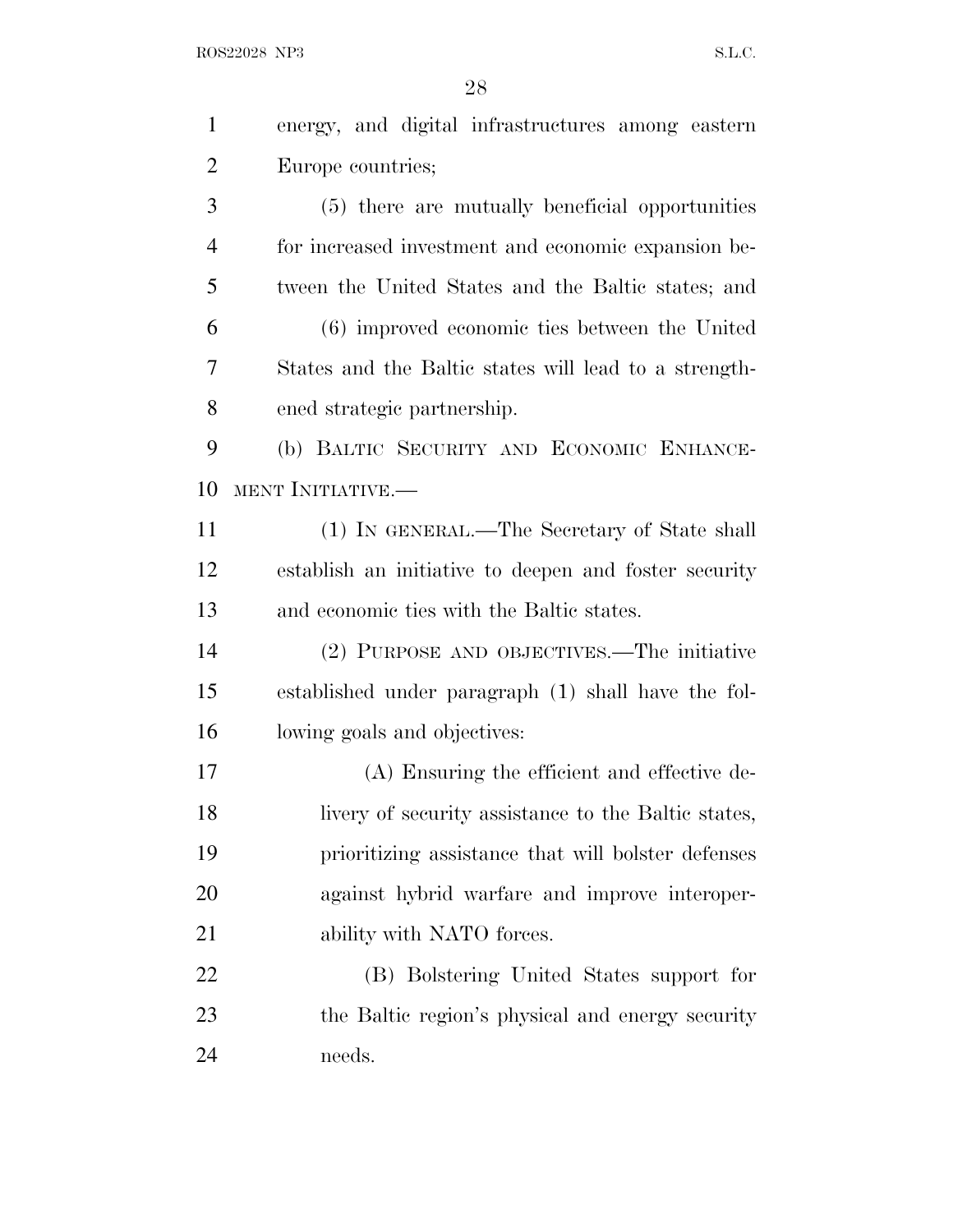| $\mathbf{1}$   | (C) Mitigating the impact of economic co-         |
|----------------|---------------------------------------------------|
| $\overline{2}$ | ercion by the Russian Federation and the Peo-     |
| 3              | ple's Republic of China on Baltic states and      |
| $\overline{4}$ | identifying new opportunities for foreign direct  |
| 5              | investment and United States business ties.       |
| 6              | (D) Improving high-level engagement be-           |
| $\overline{7}$ | tween the United States and the Baltic states,    |
| 8              | with a focus on improving high-level security     |
| 9              | and economic cooperation.                         |
| 10             | (3) ACTIVITIES.—The initiative established        |
| 11             | under paragraph $(1)$ shall—                      |
| 12             | (A) develop a comprehensive security as-          |
| 13             | sistance strategy to strengthen the defensive ca- |
| 14             | pabilities of the Baltic states, in coordination  |
| 15             | with other security assistance authorities, that  |
| 16             | takes into account the unique challenges of the   |
| 17             | proximity of the Baltic states to the Russian     |
| 18             | Federation and the threat of aggression against   |
| 19             | the Baltic states from the Government of the      |
| 20             | Russian Federation;                               |
| 21             | encourage the United States Inter-<br>(B)         |
| 22             | national Development Finance Corporation to       |
| 23             | identify new opportunities for investment in the  |
| 24             | Baltic states;                                    |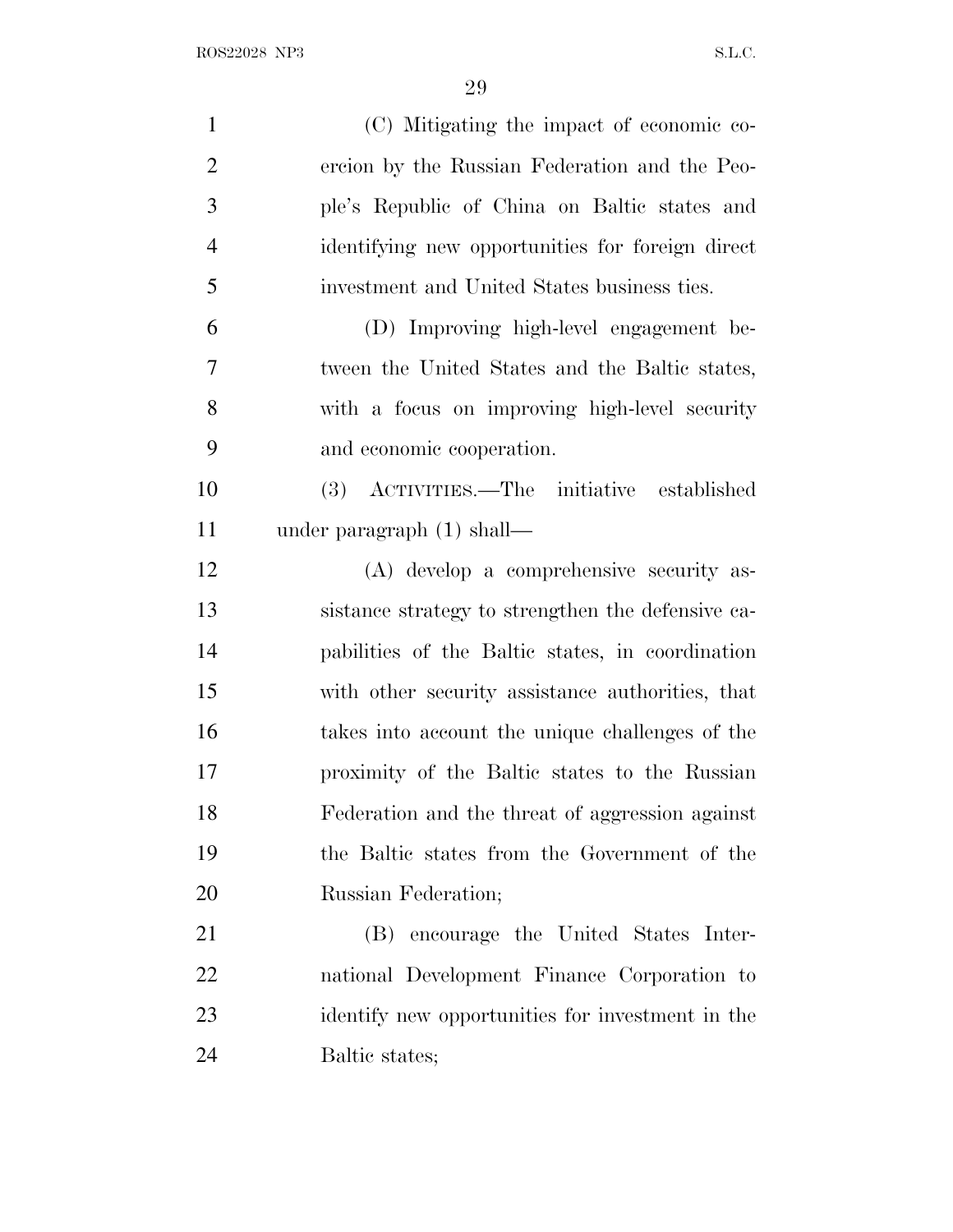| $\mathbf{1}$   | (C) send high-level representatives of the                 |
|----------------|------------------------------------------------------------|
| $\overline{2}$ | Department of State to-                                    |
| 3              | (i) the Baltic states not less fre-                        |
| $\overline{4}$ | quently than twice a year; and                             |
| 5              | (ii) major regional for aon physical                       |
| 6              | and energy security, including the Three                   |
| 7              | Initiative Summit and Business<br>Seas                     |
| 8              | Forum and the Baltic Sea Security Con-                     |
| 9              | ference;                                                   |
| 10             | (D) convene an annual trade forum, in co-                  |
| 11             | ordination with the governments of Baltic                  |
| 12             | states, to foster investment opportunities in the          |
| 13             | Baltic region for United States businesses; and            |
| 14             | (E) foster dialogue between experts from                   |
| 15             | the United States and from the Baltic states on            |
| 16             | hybrid warfare, cyber defenses, economic expan-            |
| 17             | sion, and foreign direct investment.                       |
| 18             | SEC. 207. PUBLIC DISCLOSURE OF ASSETS OF VLADIMIR          |
| 19             | PUTIN AND HIS INNER CIRCLE.                                |
| 20             | (a) IN GENERAL.—Not later than 180 days after the          |
| 21             | date of the enactment of this Act, the Secretary of the    |
| 22             | Treasury, in coordination with the Director of National    |
| 23             | Intelligence and the Secretary of State, shall submit to   |
| 24             | the committees specified in subsection (d) a detailed re-  |
| 25             | port on the personal net worth and assets of the President |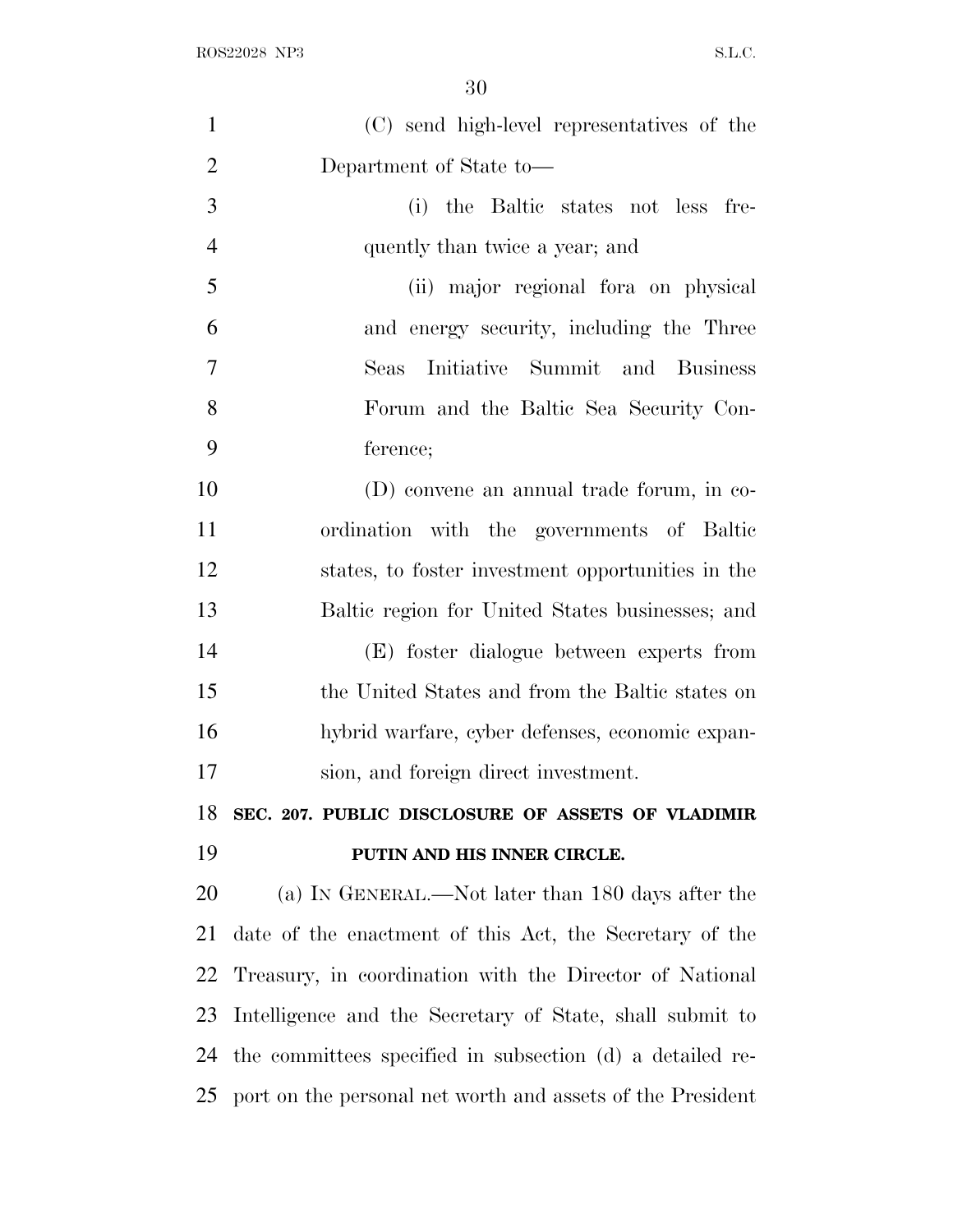of the Russian Federation, Vladimir Putin, and his inner circle.

 (b) ELEMENTS.—The report required by subsection (a) shall include—

 (1) an identification of significant senior foreign political figures and oligarchs in the Russian Fed- eration, as determined by their closeness to Vladimir Putin;

 (2) the estimated net worth and known sources of income of the individuals identified under para- graph (1), Vladimir Putin, and the family members of such individuals and Vladimir Putin (including spouses, children, parents, and siblings), including assets, investments, bank accounts, business inter- ests, held in and outside of the Russian Federation, and relevant beneficial ownership information;

 (3) an estimate of the total annual income and personal expenditures of Vladimir Putin and his family members for calendar years 2017 through 2021; and

 (4) all known details about the financial prac- tices and transparency, or lack thereof, of Vladimir Putin and the individuals identified under paragraph (1).

(c) FORM.—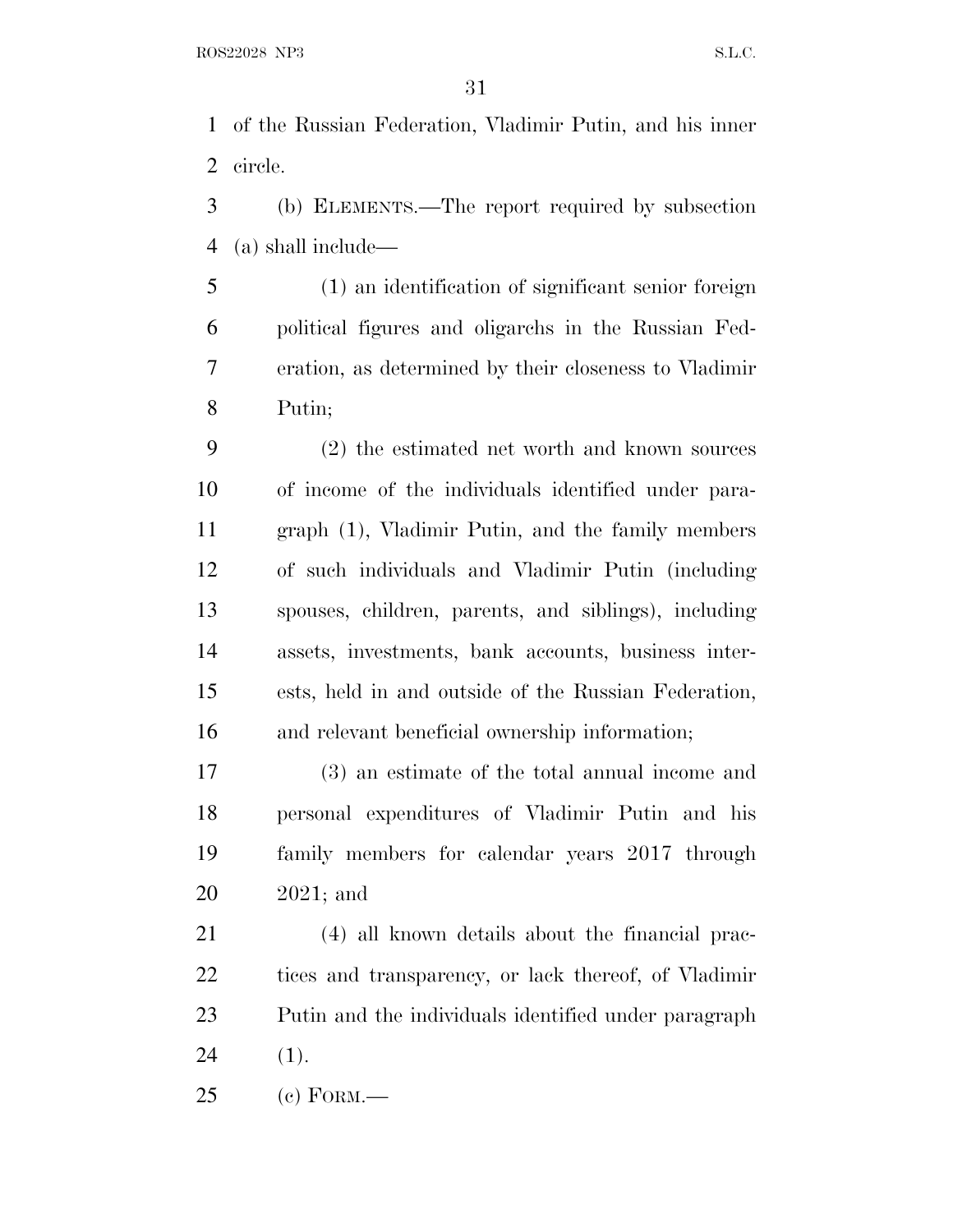| $\mathbf{1}$   | (1) IN GENERAL.—The report required by sub-                 |
|----------------|-------------------------------------------------------------|
| $\overline{2}$ | section (a) shall be submitted in unclassified form,        |
| 3              | but may include a classified annex.                         |
| $\overline{4}$ | (2) PUBLIC AVAILABILITY.—The unclassified                   |
| 5              | portion of the report required by subsection (a) shall      |
| 6              | be made available on a publicly accessible internet         |
| 7              | website.                                                    |
| 8              | (d) COMMITTEES SPECIFIED.—The committees spec-              |
| 9              | ified in this subsection are—                               |
| 10             | (1) the appropriate congressional committees;               |
| 11             | (2) the Select Committee on Intelligence and                |
| 12             | the Committee on Banking, Housing, and Urban Af-            |
| 13             | fairs of the Senate; and                                    |
| 14             | (3) the Permanent Select Committee on Intel-                |
| 15             | ligence and the Committee on Financial Services of          |
| 16             | the House of Representatives.                               |
| 17             | SEC. 208. BRIEFING TO FULFILL UNITED STATES-UKRAINE         |
| 18             | STRATEGIC DIALOGUE OBJECTIVES.                              |
| 19             | (a) IN GENERAL.—Not later than 90 days after the            |
| 20             | date of the enactment of this Act, the Secretary of State   |
| 21             |                                                             |
|                | shall provide to the appropriate congressional committees   |
| 22             | a briefing on efforts to deepen ties with Ukraine and fully |
| 23             | implement the objectives outlined in the United States-     |
| 24             | Ukraine Charter on Strategic Partnership, signed by Sec-    |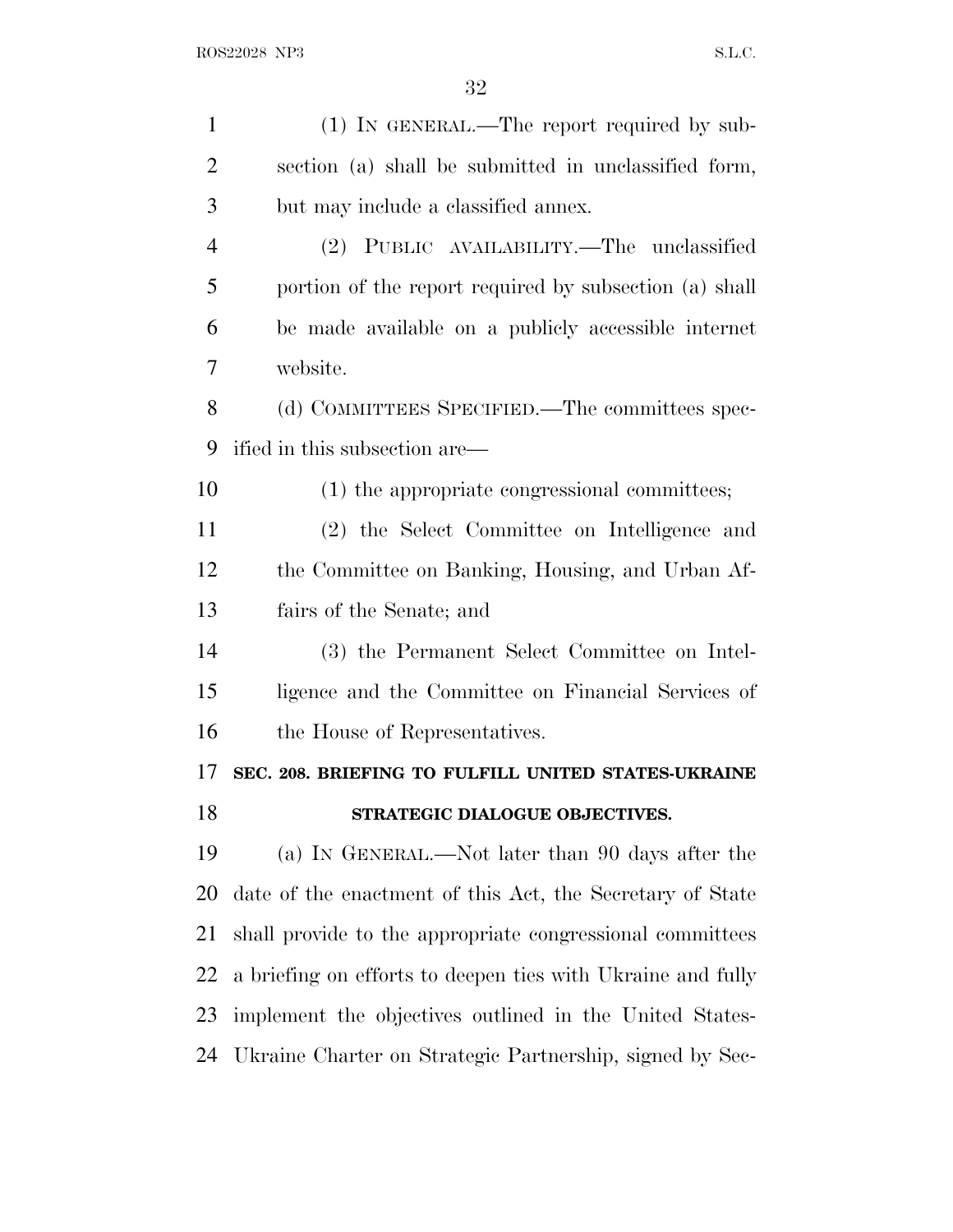retary of State Antony Blinken and Ukrainian Foreign Minister Dmytro Kuleba on November 10, 2021.

 (b) ELEMENTS.—The briefing required by subsection (a) shall include the following:

 (1) A plan to bolster support for Ukraine's sov- ereignty, independence, territorial integrity, and in- violability of borders, including plans for high-level representation and robust participation in Ukraine's Crimea Platform.

 (2) A plan to highlight human rights abuses by the Government of the Russian Federation in Ukrainian territory, which shall include mechanisms to draw attention to persecuted minorities and polit-ical prisoners in Crimea and the Donbas.

 (3) An assessment of humanitarian assistance needs for those affected or displaced by the war in Donbas.

 (4) A plan to support democracy and the rule of law in Ukraine, which shall include efforts to build on progress made on the establishment of anti- corruption institutions, land reform, local govern-ance, and digitalization.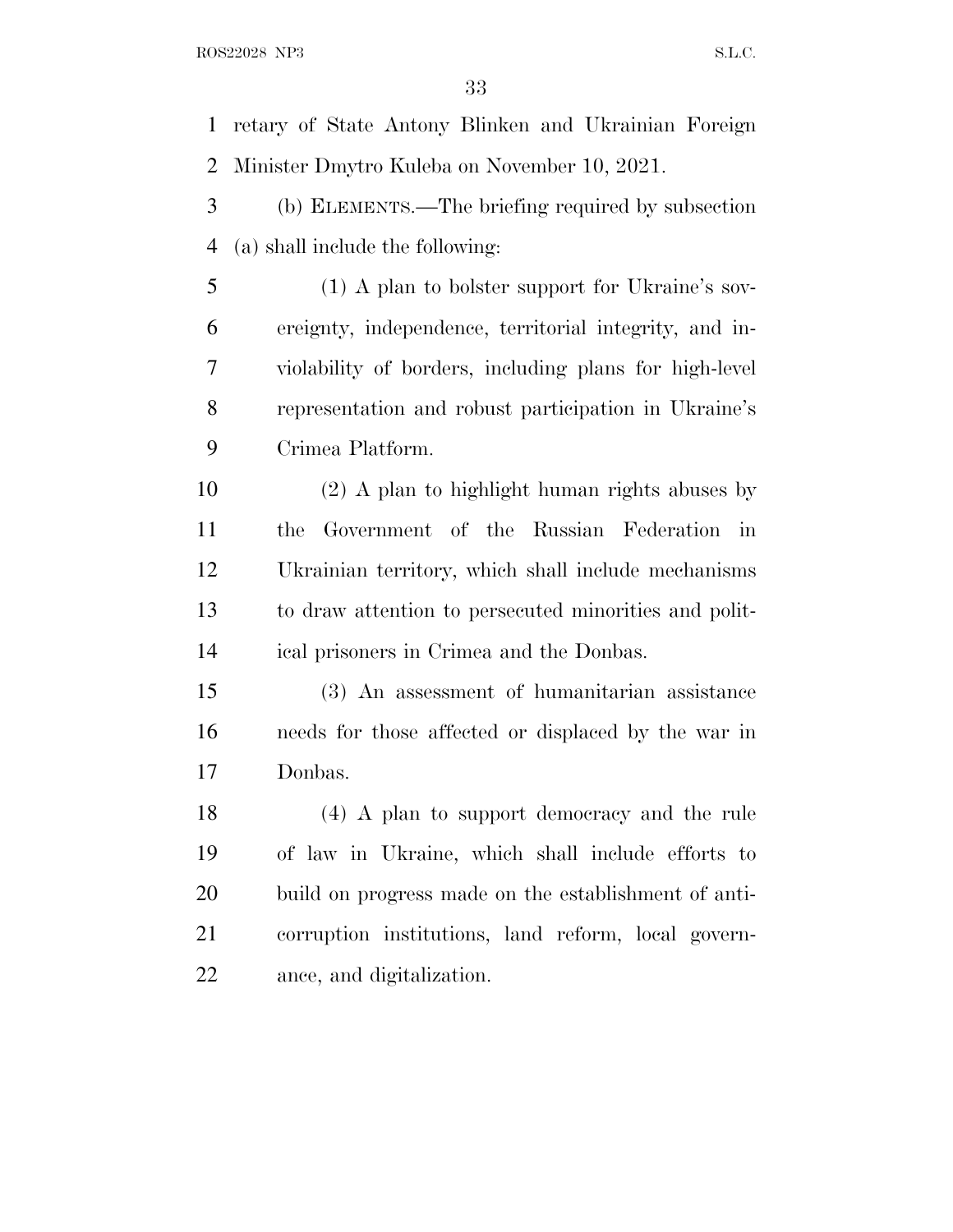# **TITLE III—DETERRENCE MEAS- URES AGAINST FURTHER MILITARY ESCALATION AND AGGRESSION BY THE RUS- SIAN FEDERATION WITH RE-SPECT TO UKRAINE**

**SEC. 301. DEFINITIONS.**

In this title:

 (1) ADMISSION; ADMITTED; ALIEN.—The terms ''admission'', ''admitted'', and ''alien'' have the meanings given those terms in section 101 of the Immigration and Nationality Act (8 U.S.C. 1101).

 (2) APPROPRIATE COMMITTEES OF CON- GRESS.—The term ''appropriate committees of Con-gress'' means—

 (A) the Committee on Foreign Relations and the Committee on Banking, Housing, and Urban Affairs of the Senate; and

 (B) the Committee on Foreign Affairs and the Committee on Financial Services of the House of Representatives.

 (3) FINANCIAL INSTITUTION.—The term ''fi- nancial institution'' means a financial institution specified in subparagraph (A), (B), (C), (D), (E),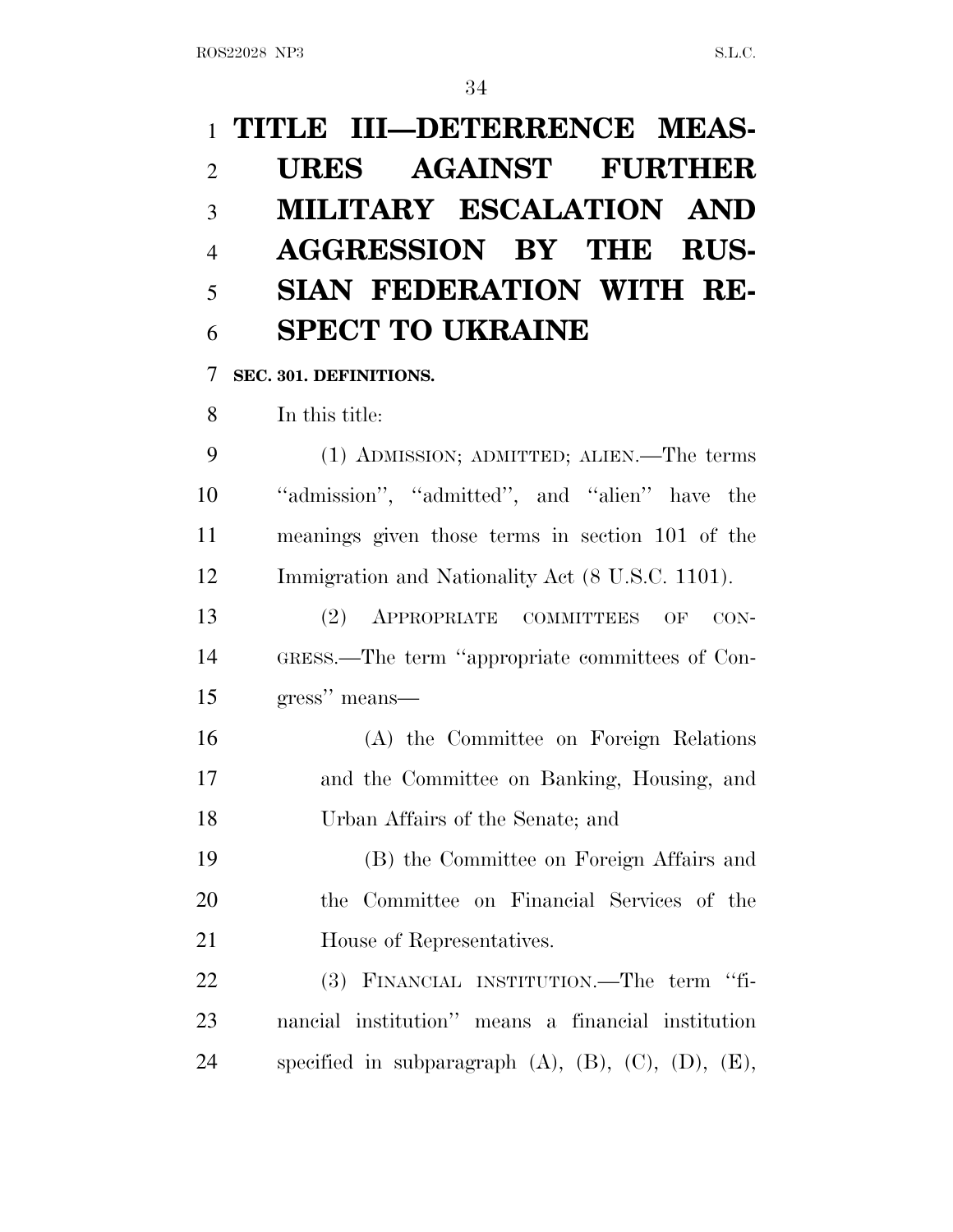| $\mathbf{1}$   | $(F)$ , $(G)$ , $(H)$ , $(I)$ , $(J)$ , $(M)$ , or $(Y)$ of section |
|----------------|---------------------------------------------------------------------|
| $\overline{2}$ | $5312(a)(2)$ of title 31, United States Code.                       |
| 3              | (4) FOREIGN FINANCIAL INSTITUTION.—The                              |
| $\overline{4}$ | term "foreign financial institution" has the meaning                |
| 5              | given that term in regulations prescribed by the Sec-               |
| 6              | retary of the Treasury.                                             |
| 7              | (5) FOREIGN PERSON.—The term "foreign per-                          |
| 8              | son" means an individual or entity that is not a                    |
| 9              | United States person.                                               |
| 10             | $(6)$ KNOWINGLY.—The term "knowingly" with                          |
| 11             | respect to conduct, a circumstance, or a result,                    |
| 12             | means that a person had actual knowledge, or                        |
| 13             | should have known, of the conduct, the cir-                         |
| 14             | cumstance, or the result.                                           |
| 15             | (7) UNITED STATES PERSON.—The term                                  |
| 16             | "United States person" means—                                       |
| 17             | (A) a United States citizen or an alien law-                        |
| 18             | fully admitted for permanent residence to the                       |
| 19             | United States; or                                                   |
| 20             | (B) an entity organized under the laws of                           |
| 21             | the United States or any jurisdiction within the                    |
| 22             | United States, including a foreign branch of                        |
| 23             | such an entity.                                                     |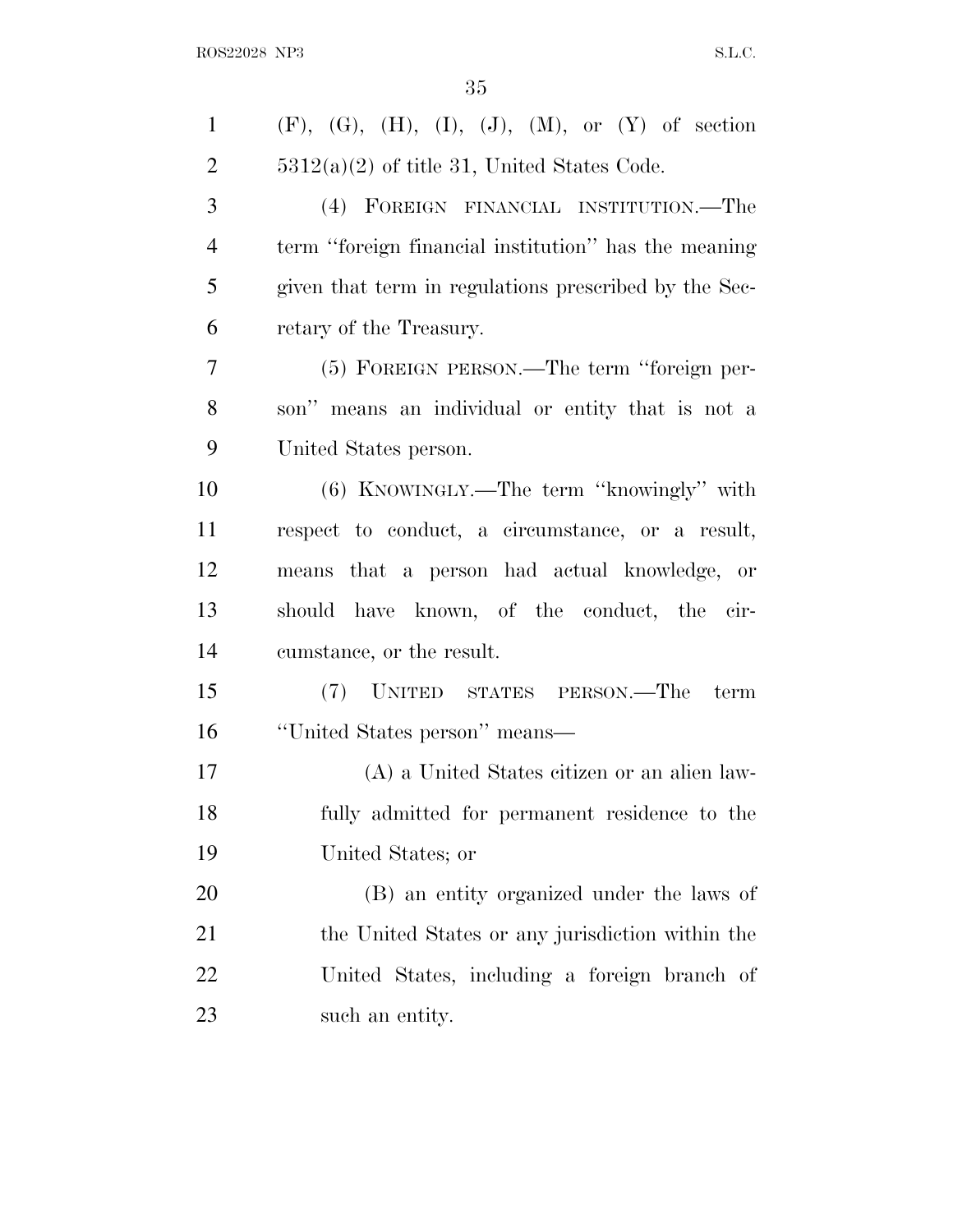| 1              | SEC. 302. DETERMINATION WITH RESPECT TO OPERATIONS           |
|----------------|--------------------------------------------------------------|
| $\overline{2}$ | OF THE RUSSIAN FEDERATION IN UKRAINE.                        |
| 3              | (a) IN GENERAL.—The President shall determine, at            |
| 4              | such times as are required under subsection (b), wheth-      |
| 5              | $er$ —                                                       |
| 6              | (1) the Government of the Russian Federation,                |
| 7              | including through any of its proxies, is engaged in          |
| 8              | or knowingly supporting a significant escalation in          |
| 9              | hostilities or hostile action in or against Ukraine,         |
| 10             | compared to the level of hostilities or hostile action       |
| 11             | in or against Ukraine prior to December 1, 2021;             |
| 12             | and                                                          |
| 13             | $(2)$ if so, whether such escalation has the aim             |
| 14             | or effect of undermining, overthrowing, or disman-           |
| 15             | tling the Government of Ukraine, occupying the ter-          |
| 16             | ritory of Ukraine, or interfering with the sovereignty       |
| 17             | or territorial integrity of Ukraine.                         |
| 18             | (b) TIMING OF DETERMINATIONS.—The President                  |
| 19             | shall make the determination described in subsection $(a)$ — |
| 20             | $(1)$ not later than 15 days after the date of the           |
| 21             | enactment of this Act;                                       |
| 22             | $(2)$ after the first determination under para-              |
| 23             | $graph(1)$ , every 90 days (or more frequently as war-       |
| 24             | ranted) during the one-year period beginning<br>on           |
| 25             | such date of enactment; and                                  |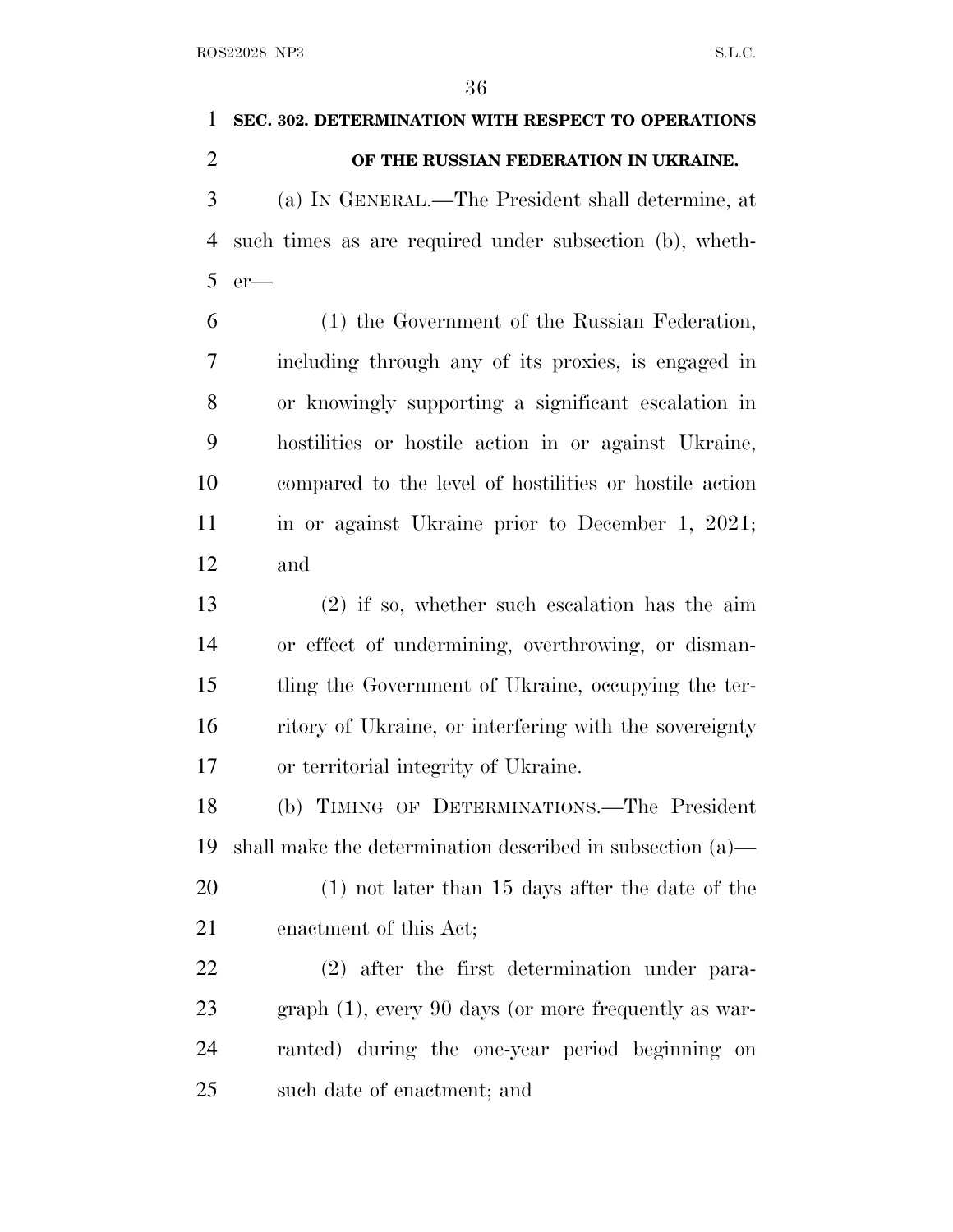(3) after the end of that one-year period, every 120 days.

 (c) REPORT REQUIRED.—Upon making a determina- tion under this section, the President shall submit to the appropriate committees of Congress, the Committee on Armed Services of the Senate, and the Committee on Armed Services of the House of Representatives, a report on the determination.

 **SEC. 303. IMPOSITION OF SANCTIONS WITH RESPECT TO OFFICIALS OF THE GOVERNMENT OF THE RUSSIAN FEDERATION RELATING TO OPER-ATIONS IN UKRAINE.**

 (a) I<sup>N</sup> GENERAL.—Upon making an affirmative de- termination under section 302 and not later than 60 days following such a determination, the President shall impose the sanctions described in section 310 with respect to each of the officials specified in subsection (b).

 (b) OFFICIALS SPECIFIED.—The officials specified in this subsection are the following:

(1) The President of the Russian Federation.

 (2) The Prime Minister of the Russian Federa-tion.

 (3) The Foreign Minister of the Russian Fed-eration.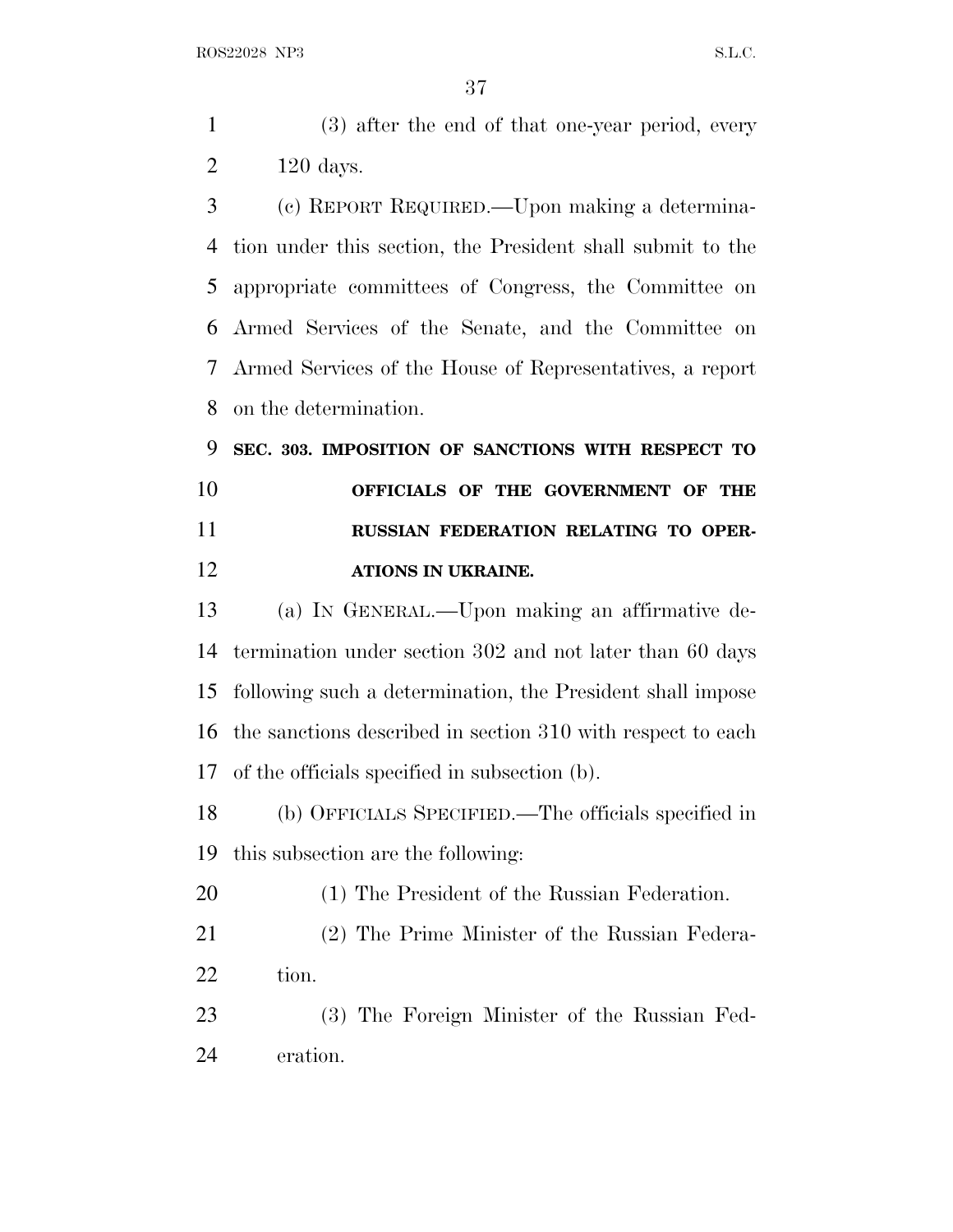| $\mathbf{1}$   | (4) The Minister of Defense of the Russian            |
|----------------|-------------------------------------------------------|
| $\overline{2}$ | Federation.                                           |
| 3              | (5) The Chief of the General Staff of the             |
| 4              | Armed Forces of the Russian Federation.               |
| 5              | (6) The Commander-in-Chief of the Land                |
| 6              | Forces of the Russian Federation.                     |
| 7              | (7) The Commander-in-Chief of the Aerospace           |
| 8              | Forces of the Russian Federation.                     |
| 9              | (8) The Commander of the Airborne Forces of           |
| 10             | the Russian Federation.                               |
| 11             | (9) The Commander-in-Chief of the Navy of the         |
| 12             | Russian Federation.                                   |
| 13             | (10) The Commander of the Strategic Rocket            |
| 14             | Forces of the Russian Federation.                     |
| 15             | (11) The Commander of the Special Operations          |
| 16             | Forces of the Russian Federation.                     |
| 17             | (12) The Commander of Logistical Support of           |
| 18             | the Armed Forces of the Russian Federation.           |
| 19             | (c) ADDITIONAL OFFICIALS.—                            |
| 20             | (1) LIST REQUIRED.—Not later than 30 days             |
| 21             | after making an affirmative determination under       |
| 22             | section 302 and every 90 days thereafter, the Presi-  |
| 23             | dent shall submit to the appropriate committees of    |
| 24             | Congress a list of foreign persons that the President |
| 25             | determines—                                           |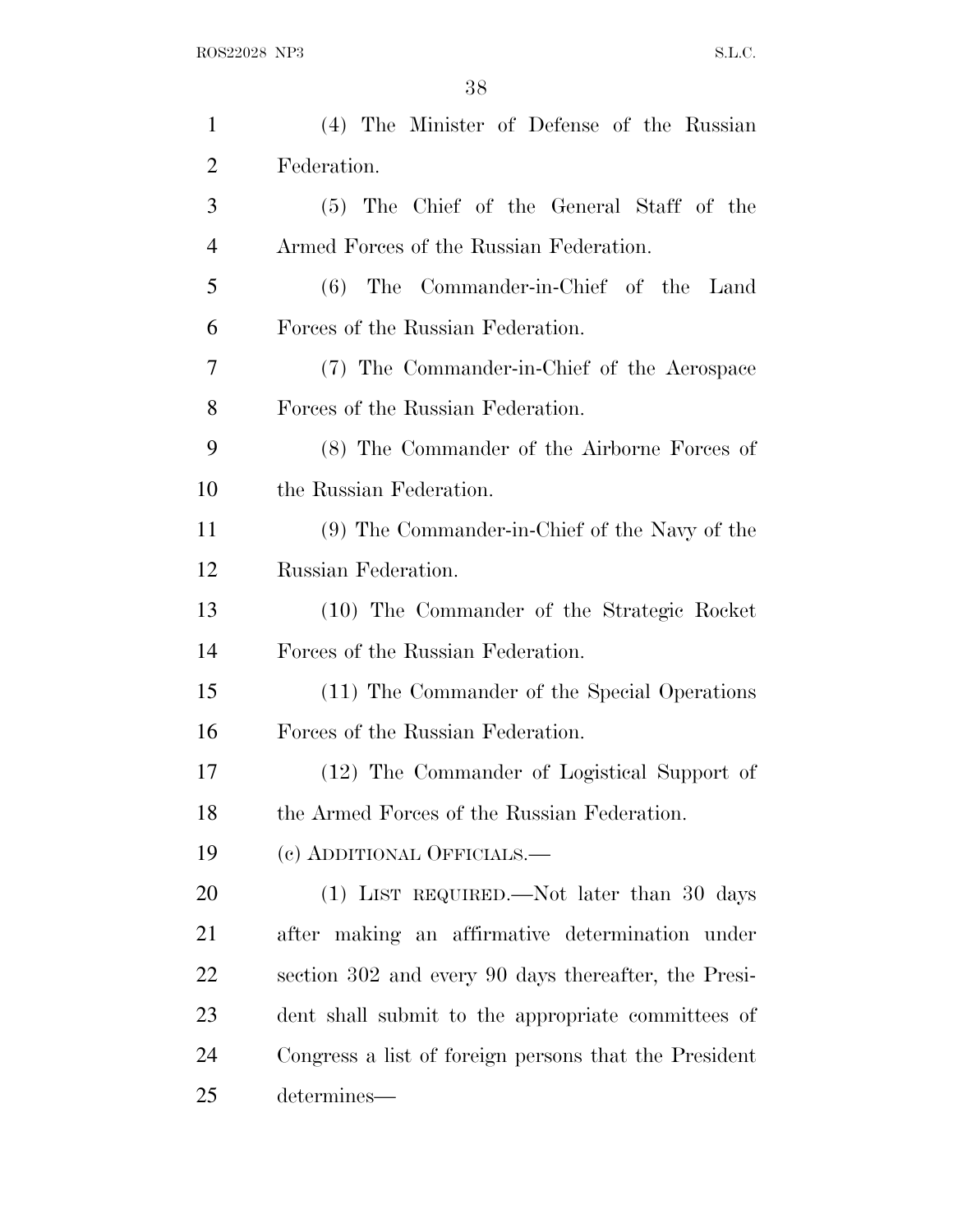| $\mathbf{1}$   | $(A)$ are—                                          |
|----------------|-----------------------------------------------------|
| $\overline{2}$ | (i) senior officials of any branch of               |
| 3              | the armed forces of the Russian Federa-             |
| $\overline{4}$ | tion leading any of the operations de-              |
| 5              | scribed in section 302; or                          |
| 6              | (ii) senior officials of the Government             |
| $\overline{7}$ | of the Russian Federation, including any            |
| 8              | intelligence agencies or security services of       |
| 9              | the Russian Federation, with significant            |
| 10             | roles in planning or implementing such op-          |
| 11             | erations; and                                       |
| 12             | (B) with respect to which sanctions should          |
| 13             | be imposed in the interest of the national secu-    |
| 14             | rity of the United States.                          |
| 15             | (2) IMPOSITION OF SANCTIONS.—Upon the sub-          |
| 16             | mission of each list required by paragraph (1), the |
| 17             | President shall impose the sanctions described in   |
| 18             | section 310 with respect to each foreign person on  |
| 19             | the list.                                           |
| 20             | SEC. 304. IMPOSITION OF SANCTIONS WITH RESPECT TO   |
| 21             | RUSSIAN FINANCIAL INSTITUTIONS.                     |
| 22             | (a) IMPOSITION OF SANCTIONS.—                       |
| 23             | (1) IN GENERAL.—Upon making an affirmative          |
| 24             | determination under section 302 and not later than  |
| 25             | 30 days following such a determination, the Presi-  |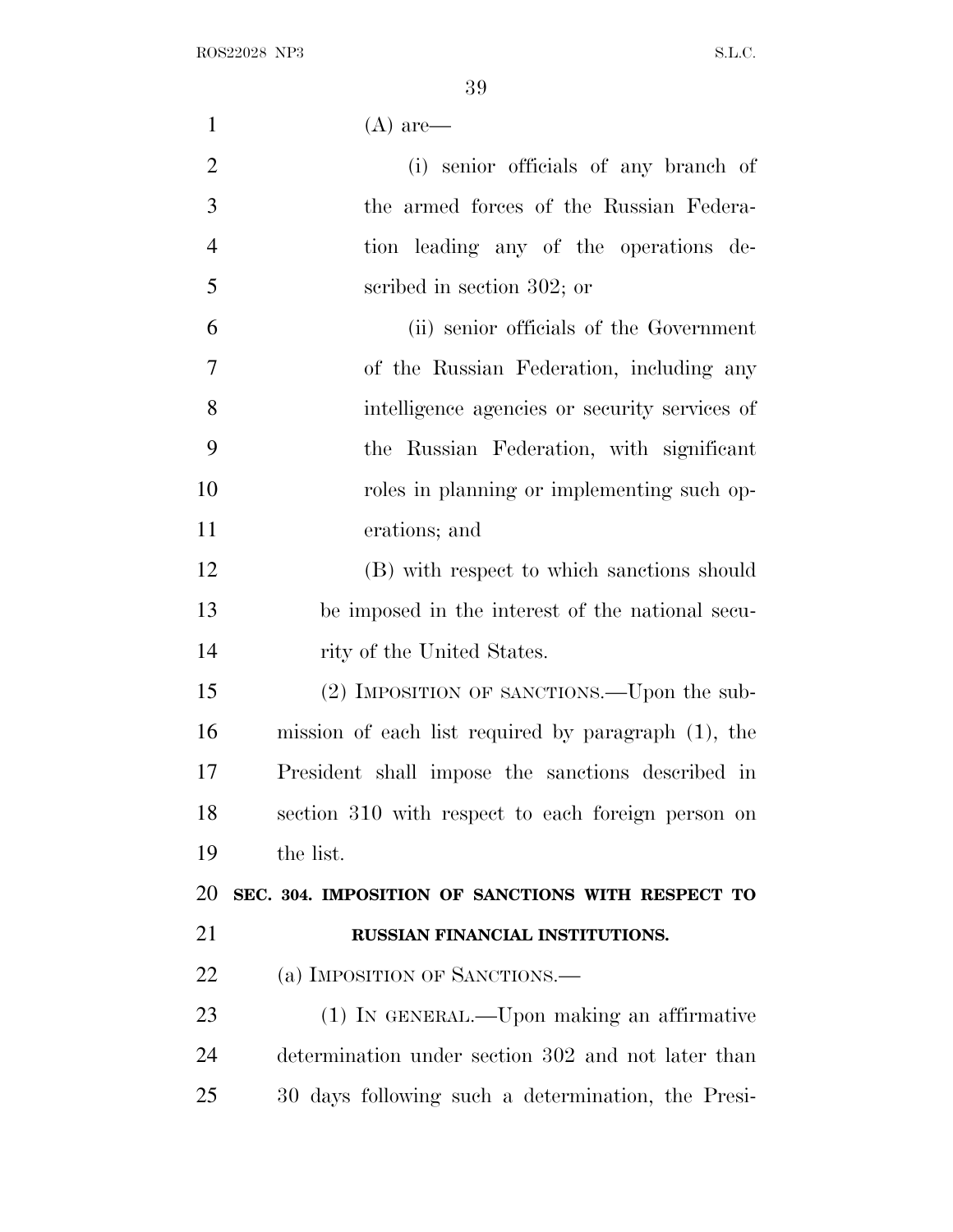| 1              | dent shall impose the sanctions described in section   |
|----------------|--------------------------------------------------------|
| $\overline{2}$ | $310(a)(1)$ with respect to 3 or more of the following |
| 3              | financial institutions:                                |
| $\overline{4}$ | (A) Sberbank.                                          |
| 5              | (B) VTB.                                               |
| 6              | (C) Gazprombank.                                       |
| 7              | (D) VEB.RF.                                            |
| 8              | (E) The Russian Direct Investment Fund.                |
| 9              | (F) Credit Bank of Moscow.                             |
| 10             | (G) Alfa Bank.                                         |
| 11             | (H) Rosselkhozbank.                                    |
| 12             | (I) FC Bank Otkritie.                                  |
| 13             | (J) Promsvyazbank.                                     |
| 14             | (K) Sovcombank.                                        |
| 15             | (L) Transkapitalbank.                                  |
| 16             | (2) SUBSIDIARIES AND SUCCESSOR ENTITIES.—              |
| 17             | The President may impose the sanctions described       |
| 18             | in section $310(a)(1)$ with respect to any subsidiary  |
| 19             | of, or successor entity to, a financial institution    |
| 20             | specified in paragraph $(1)$ .                         |
| 21             | (b) ADDITIONAL RUSSIAN FINANCIAL INSTITU-              |
| 22             | TIONS.                                                 |
| 23             | (1) LIST REQUIRED.—Not later than 30 days              |
| 24             | after making an affirmative determination under        |
| 25             | section 302, and every 90 days thereafter, the Presi-  |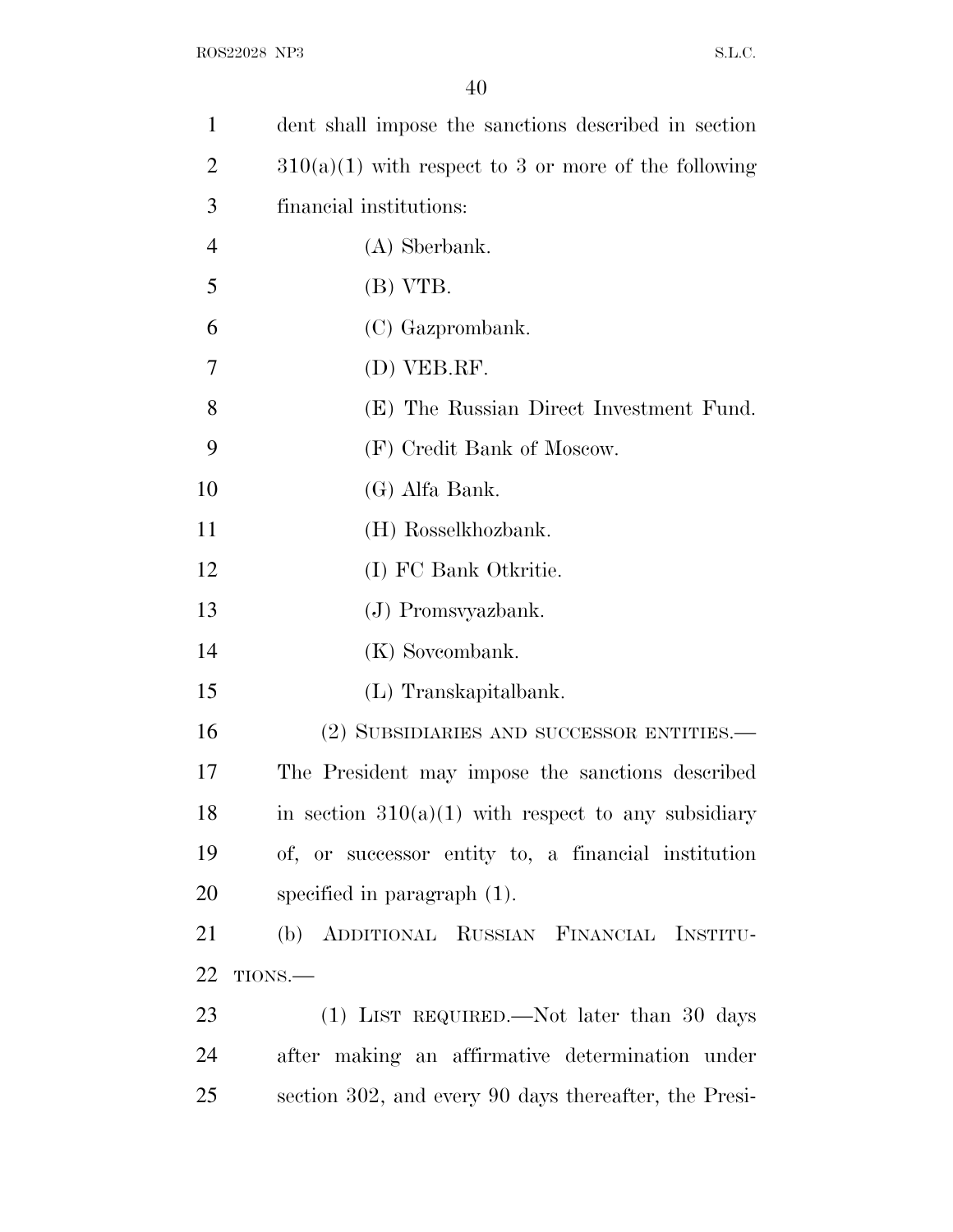| $\mathbf{1}$   | dent shall submit to the appropriate committees of             |
|----------------|----------------------------------------------------------------|
| $\overline{2}$ | Congress a list of foreign persons that the President          |
| 3              | determines—                                                    |
| $\overline{4}$ | (A) are significant financial institutions                     |
| 5              | owned or operated by the Government of the                     |
| 6              | Russian Federation; and                                        |
| 7              | (B) should be sanctioned in the interest of                    |
| 8              | United States national security.                               |
| 9              | (2) IMPOSITION OF SANCTIONS.—Upon the sub-                     |
| 10             | mission of each list required by paragraph $(1)$ , the         |
| 11             | President shall impose the sanctions described in              |
| 12             | section $310(a)(1)$ with respect to each foreign person        |
| 13             | identified on the list.                                        |
| 14             | SEC. 305. IMPOSITION OF SANCTIONS WITH RESPECT TO              |
| 15             | PROVISION OF SPECIALIZED FINANCIAL MES-                        |
| 16             | SAGING SERVICES TO SANCTIONED RUSSIAN                          |
| 17             | FINANCIAL INSTITUTIONS.                                        |
| 18             | (a) LIST OF PROVIDERS OF SPECIALIZED FINANCIAL                 |
| 19             | MESSAGING SERVICES TO RUSSIAN FINANCIAL INSTITU-               |
| 20             | TIONS.—Not later than 60 days after making an affirma-         |
| 21             | tive determination under section 302, and not later than       |
| 22             | 30 days after the submission of any list of Russian finan-     |
| 23             | cial institutions under section $304(b)(1)$ , the Secretary of |
| 24             | State, in consultation with the Secretary of the Treasury,     |
| 25             | shall submit to the appropriate committees of Congress         |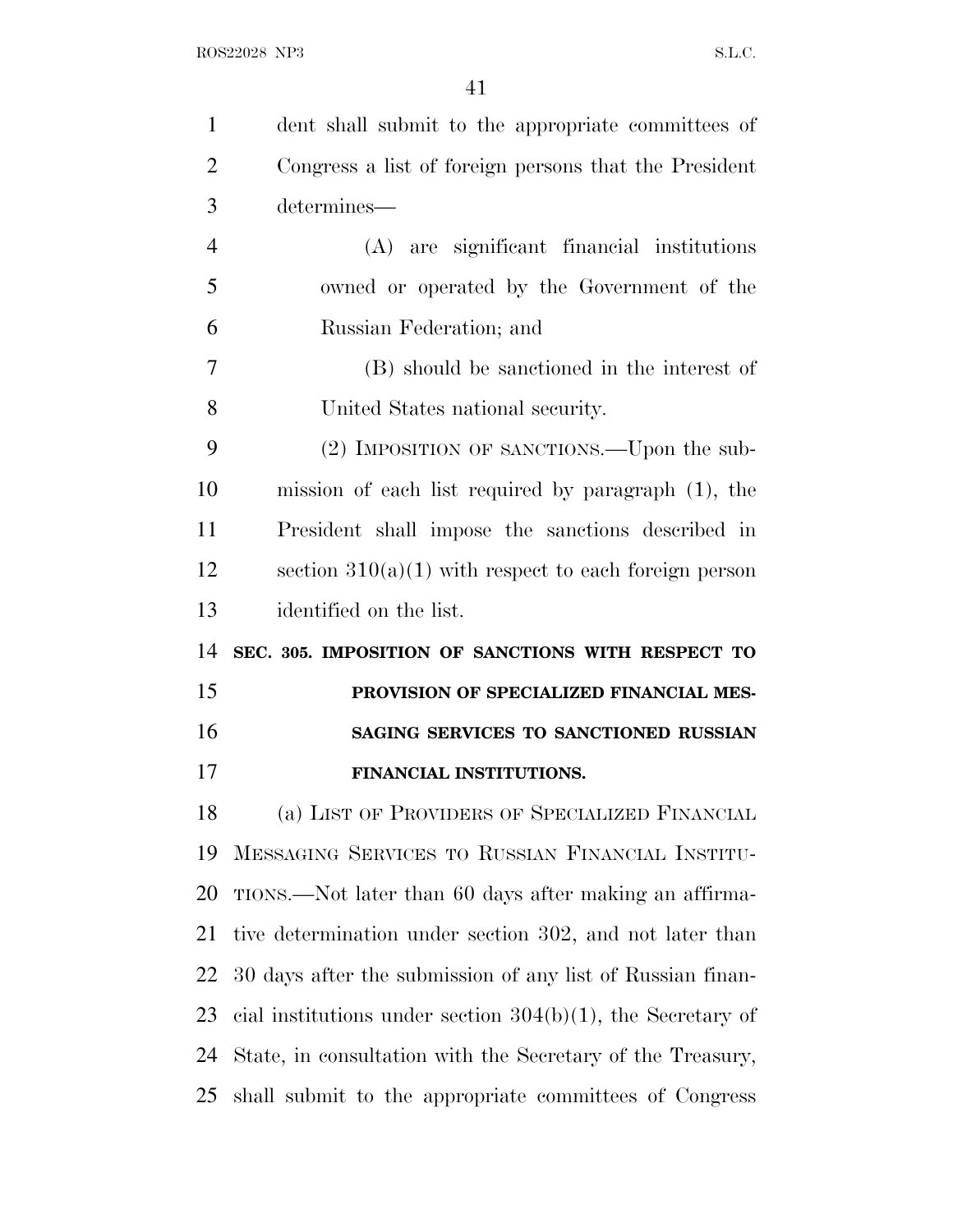a list of all known persons that provide specialized finan- cial messaging services to, or that enable or facilitate ac- cess to such services for, any financial institution specified in subsection (a) of section 304 or on the list required by subsection (b) of that section.

 (b) REPORT ON EFFORTS T<sup>O</sup> TERMINATE THE PRO- VISION OF SPECIALIZED FINANCIAL MESSAGING SERV- ICES FOR SANCTIONED RUSSIAN FINANCIAL INSTITU- TIONS.—Not later than 90 days after the imposition of any sanctions under section 304, and every 30 days there- after as necessary, the Secretary of State, in consultation with the Secretary of the Treasury, shall submit to the appropriate committees of Congress a report that—

 (1) describes the status of efforts to ensure that the termination of the provision of specialized finan- cial messaging services to, and the enabling and fa- cilitation of access to such services for, any financial institution with respect to which sanctions are im-posed under section 304; and

 (2) identifies any other provider of specialized financial messaging services that continues to pro- vide messaging services to, or enables or facilitates access to such services for, any such financial insti-tution.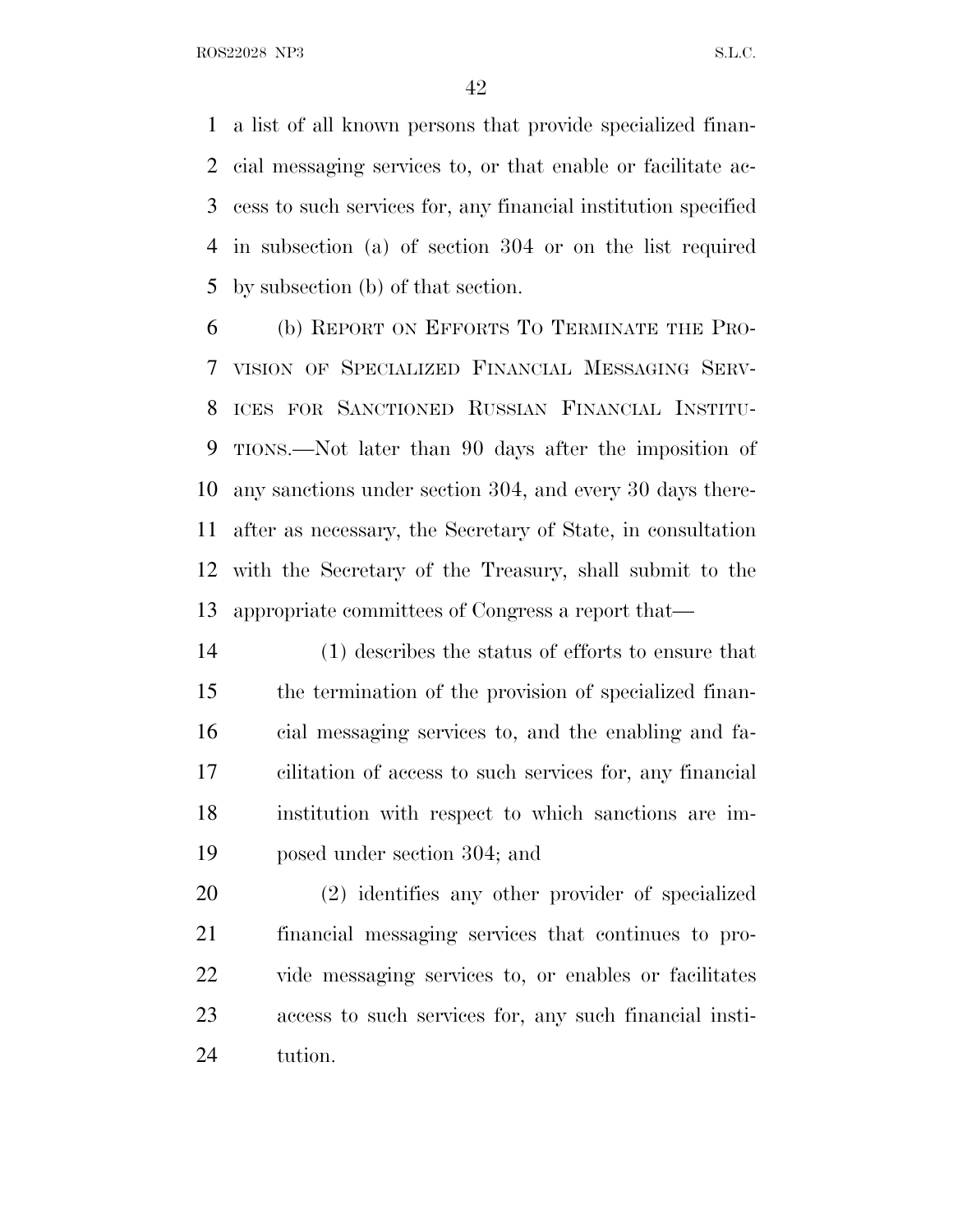(c) AUTHORIZATION FOR THE IMPOSITION OF SANC- TIONS.—If, on or after the date that is 90 days after the imposition of any sanctions under section 304, a provider of financial specialized financial messaging services con- tinues to knowingly provide specialized financial mes- saging services to, or knowingly enable or facilitate direct or indirect access to such messaging services for, any fi- nancial institution with respect to which sanctions are im- posed under section 304, the President may impose sanc- tions pursuant to that section or the International Emer- gency Economic Powers Act (50 U.S.C. 1701 et seq.) with respect to that provider.

 (d) ENABLING OR FACILITATION OF ACCESS TO SPE- CIALIZED FINANCIAL MESSAGING SERVICES THROUGH INTERMEDIARY FINANCIAL INSTITUTIONS.—For purposes of this section, enabling or facilitating direct or indirect access to specialized financial messaging services includes doing so by serving as an intermediary financial institu-tion with access to such messaging services.

 (e) FORM OF LISTS AND REPORTS.—Each list re- quired by subsection (a) and each report required by sub- section (b) shall be submitted in unclassified form, but may include a classified annex.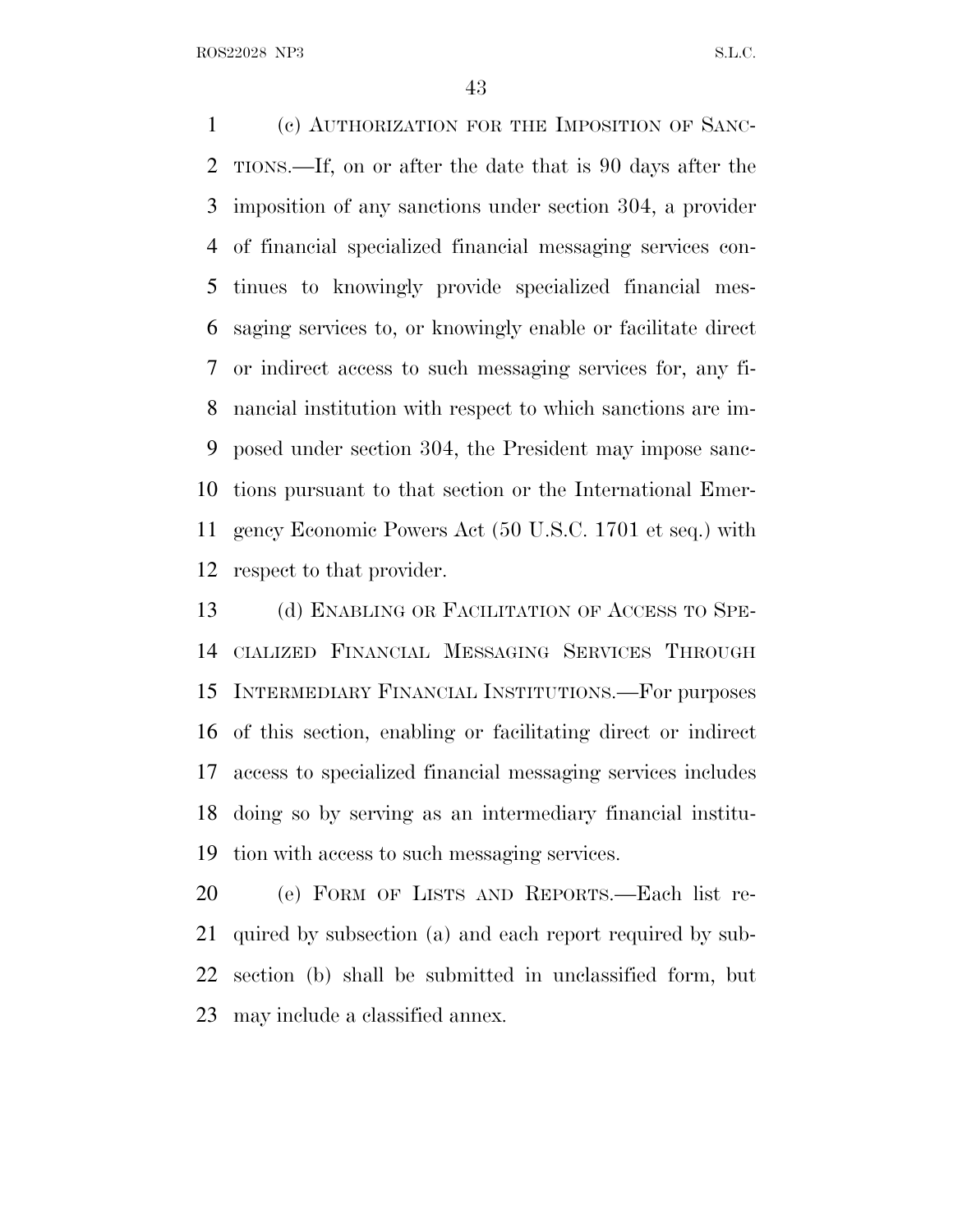|               | 1 SEC. 306. PROHIBITION ON AND IMPOSITION OF SANC- |
|---------------|----------------------------------------------------|
|               | TIONS WITH RESPECT TO TRANSACTIONS IN-             |
| $\mathcal{R}$ | VOLVING RUSSIAN SOVEREIGN DEBT.                    |

 (a) PROHIBITION ON TRANSACTIONS.—Upon making an affirmative determination under section 302 and not later than 30 days following such a determination, the President shall prohibit all transactions by United States persons involving the sovereign debt of the Government of the Russian Federation issued on or after the date of the enactment of this Act, including governmental bonds.

 (b) IMPOSITION OF SANCTIONS WITH RESPECT TO STATE-OWNED ENTERPRISES.—

13 (1) IN GENERAL.—Not later than 60 days after making an affirmative determination under section 302, the President shall identify and impose the sanctions described in section 310 with respect to foreign persons that the President determines en-gage in transactions involving the debt—

 (A) of not less than 10 entities owned or controlled by the Government of the Russian Federation; and

22 (B) that is not subject to any other sanc-23 tions imposed by the United States.

 (2) APPLICABILITY.—Sanctions imposed under paragraph (1) shall apply with respect to debt of an entity described in subparagraph (A) of that para-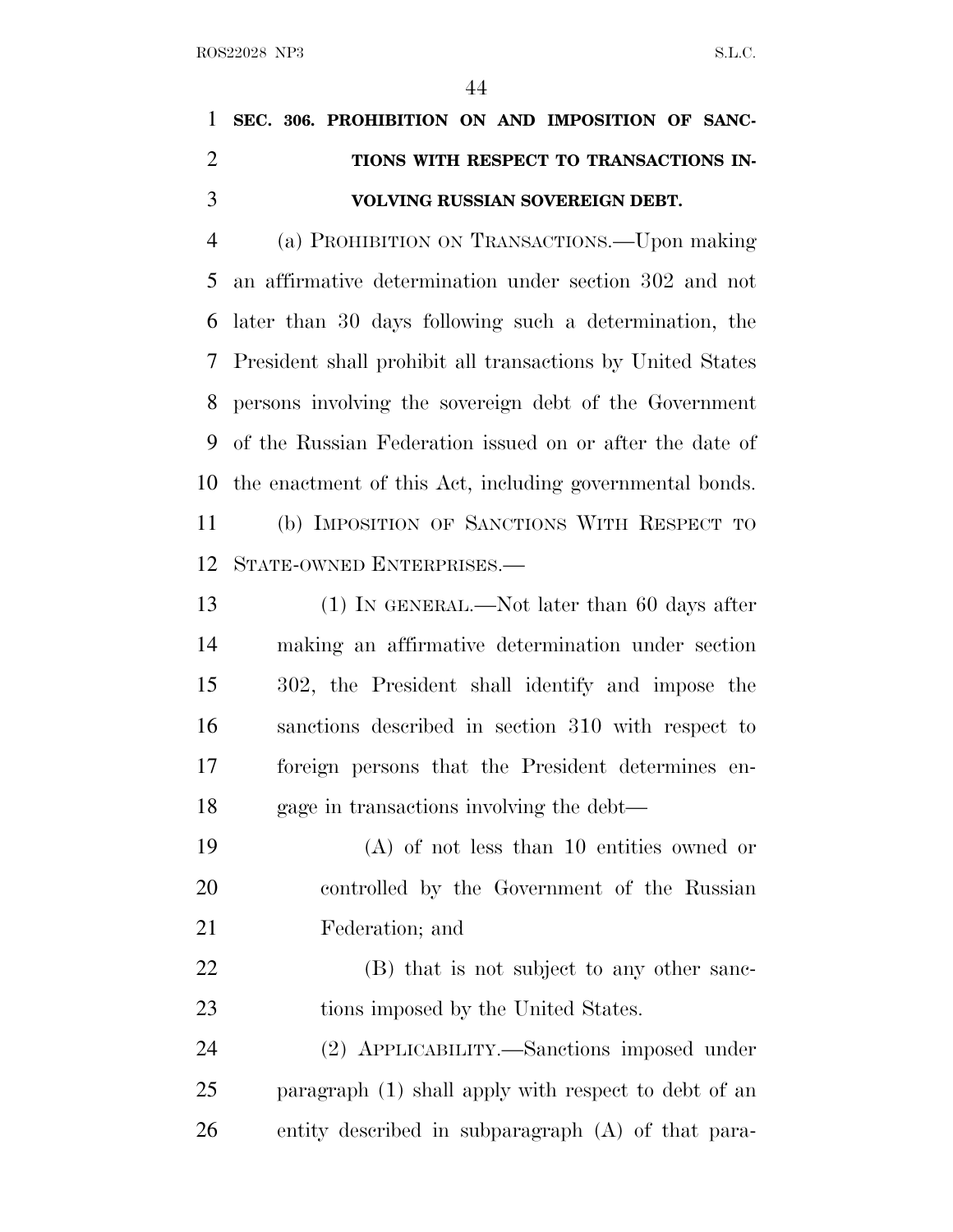graph that is issued after the date that is 90 days after the President makes an affirmative determina- tion under section 302. (c) LIST; IMPOSITION OF SANCTIONS.—Not later than 30 days after making an affirmative determination under section 302, and every 90 days thereafter, the Presi- dent shall— (1) submit to the appropriate committees of Congress a list of foreign persons that the President determines are engaged in transactions described in subsection (a); and (2) impose the sanctions described in section 310 with respect to each such person. **SEC. 307. DEPARTMENT OF STATE REVIEW OF SANCTIONS WITH RESPECT TO NORD STREAM 2.** (a) SENSE OF CONGRESS.—It is the sense of Con- gress that— (1) the Nord Stream 2 pipeline is a tool of ma- lign influence of the Russian Federation and if it be- comes operational, it will embolden the Russian Fed- eration to further pressure and destabilize Ukraine; and (2) the United States should consider all avail-able and appropriate measures to prevent the Nord

Stream 2 pipeline from becoming operational, in-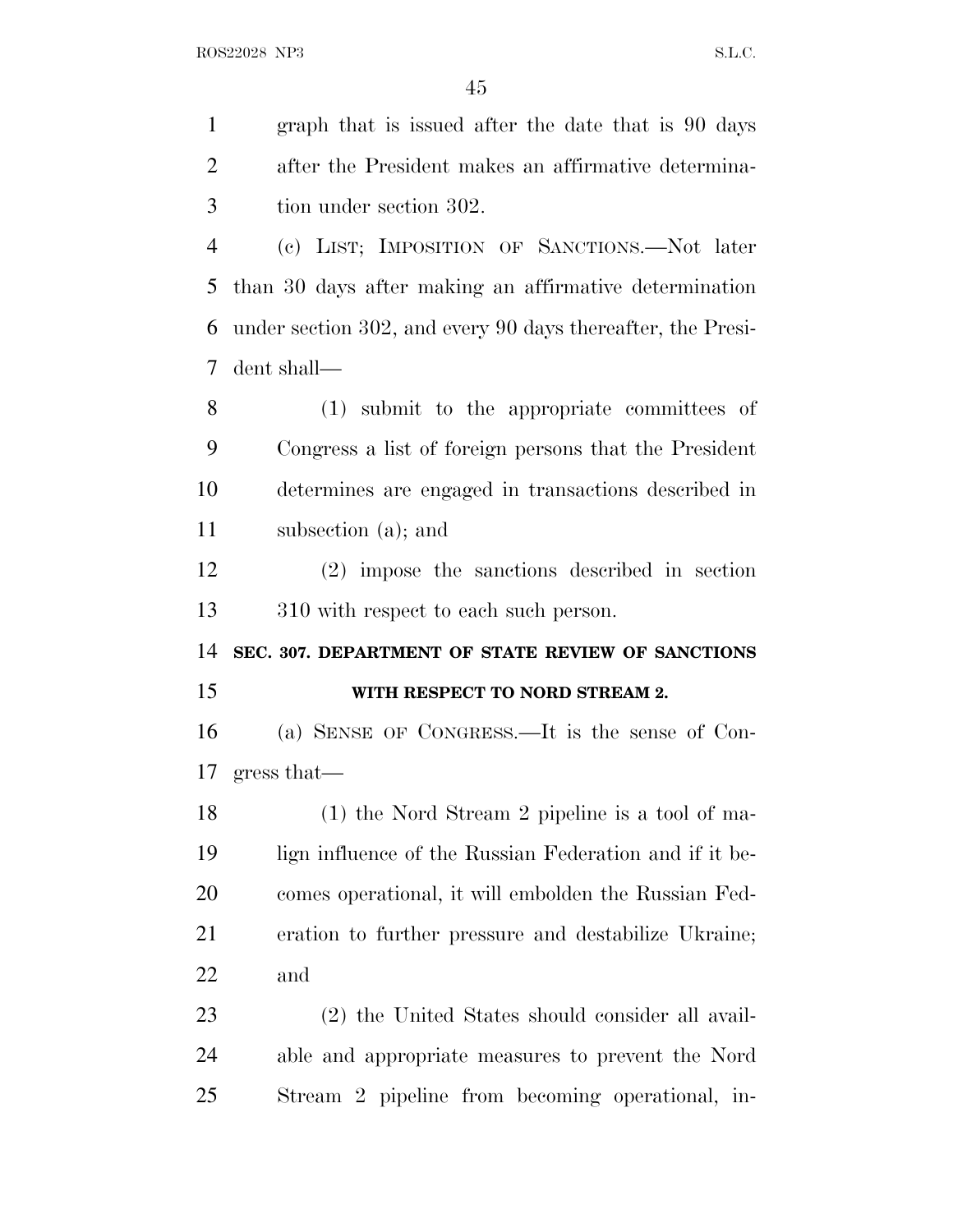cluding through sanctions with respect to entities and individuals responsible for planning, con- structing, or operating the pipeline, and through diplomatic efforts.

 (b) DEPARTMENT OF STATE REVIEW OF SANCTIONS ON NORD STREAM 2.—Not later than 30 days after the date of the enactment of this Act, the Secretary of State shall review whether the May 19, 2021, waiver regarding sanctions with respect to Nord Stream 2 AG and the chief executive officer of Nord Stream 2 AG remains in the best interest of United States national security, especially in light of the Russian Federation's military build-up along the border of Ukraine.

## **SEC. 308. IMPOSITION OF SANCTIONS WITH RESPECT TO NORD STREAM 2.**

 Upon making an affirmative determination under section 302 and not later than 30 days following such a determination, the President shall impose the sanctions described in section 310 with respect to a foreign person that is—

 (1) any entity established for or responsible for the planning, construction, or operation of the Nord Stream 2 pipeline or a successor entity; and

 (2) any corporate officer of an entity described in paragraph (1).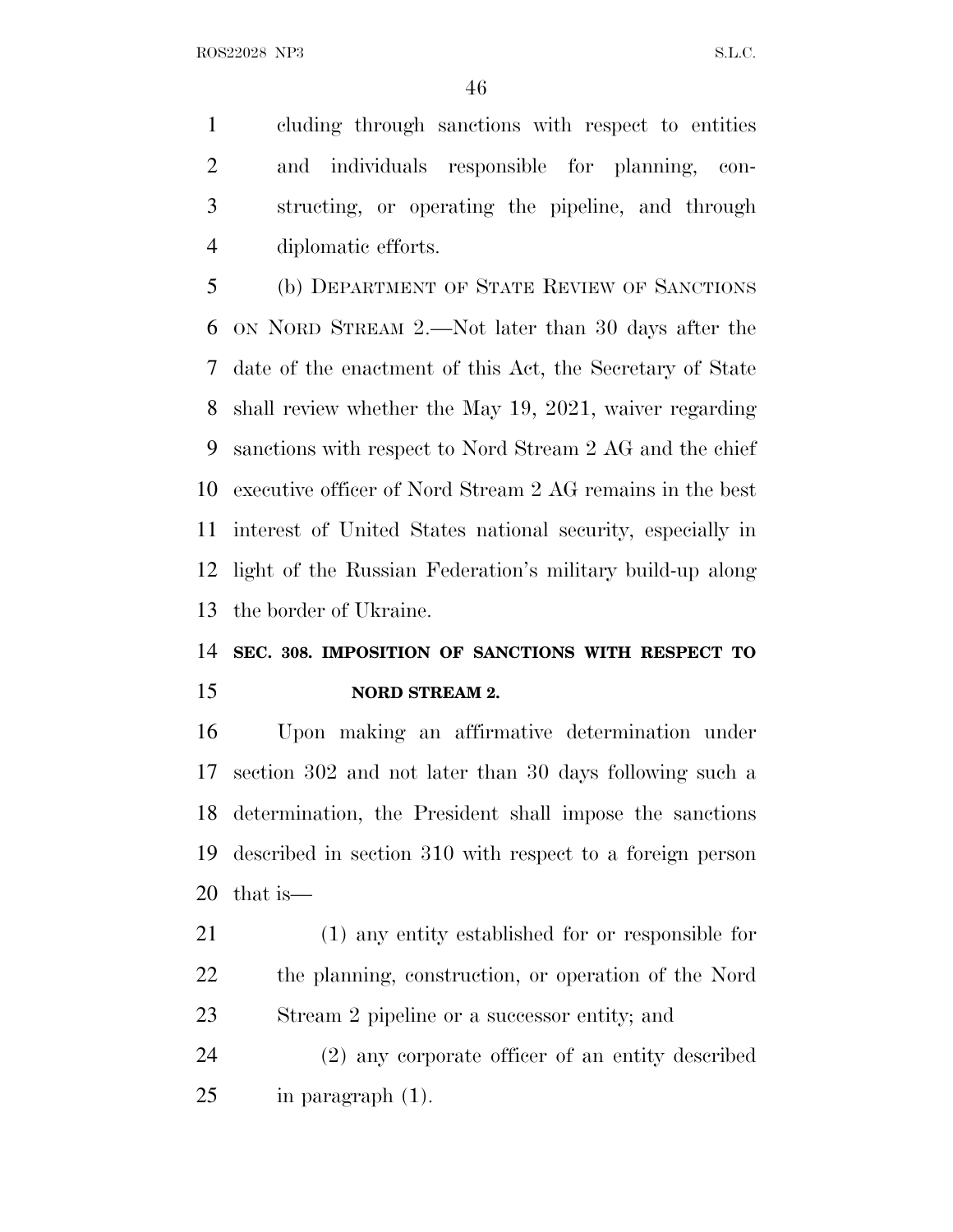|                | 47                                                          |  |
|----------------|-------------------------------------------------------------|--|
| 1              | SEC. 309. IMPOSITION OF SANCTIONS WITH RESPECT TO           |  |
| $\overline{2}$ | RUSSIAN EXTRACTIVE INDUSTRIES.                              |  |
| 3              | (a) IDENTIFICATION.—Not later than 60 days after            |  |
| 4              | making an affirmative determination under section 302,      |  |
| 5              | the President shall identify foreign persons in any of the  |  |
| 6              | sectors or industries described in subsection (b) that the  |  |
| 7              | President determines should be sanctioned in the interest   |  |
| 8              | of United States national security.                         |  |
| 9              | (b) SECTORS AND INDUSTRIES DESCRIBED.—The                   |  |
| 10             | sectors and industries described in this subsection are the |  |
| 11             | following:                                                  |  |
| 12             | (1) Oil and gas extraction and production.                  |  |
| 13             | (2) Coal extraction, mining, and production.                |  |
| 14             | (3) Minerals extraction and processing.                     |  |
| 15             | (4) Any other sector or industry with respect to            |  |
| 16             | which the President determines the imposition of            |  |
| 17             | sanctions is in the United States national security         |  |
| 18             | interest.                                                   |  |
| 19             | (c) LIST; IMPOSITION OF SANCTIONS.—Not later                |  |
| 20             | than 90 days after making an affirmative determination      |  |
| 21             | under section 302, the President shall—                     |  |
| 22             | (1) submit to the appropriate committees of                 |  |
| 23             | Congress a list of the persons identified under sub-        |  |
| 24             | section (a); and                                            |  |
| 25             | (2) impose the sanctions described in section               |  |
| 26             | 310 with respect to each such person.                       |  |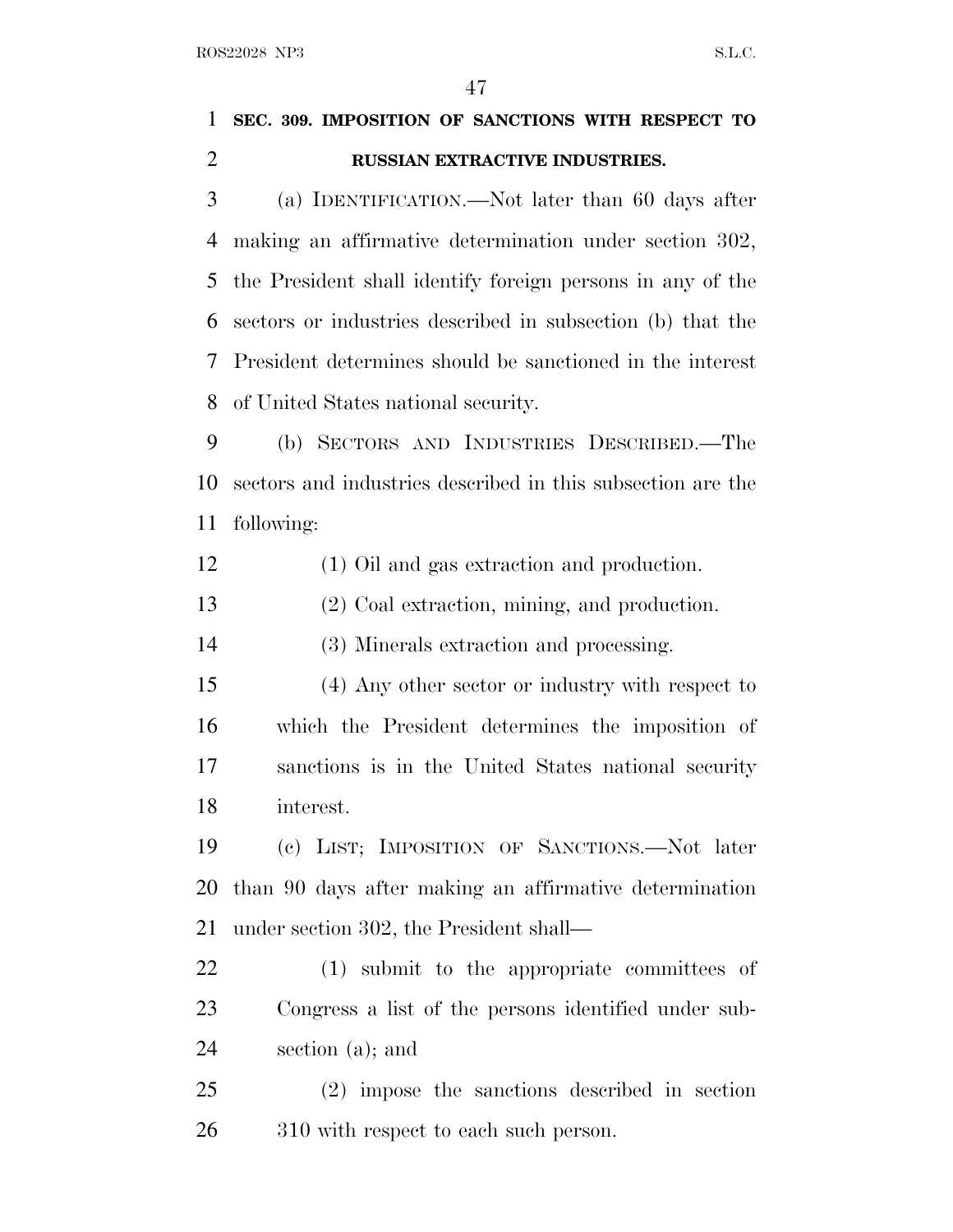## **SEC. 310. SANCTIONS DESCRIBED.**

 The sanctions to be imposed with respect to a foreign person under this title are the following:

| $\overline{4}$ | (1) PROPERTY BLOCKING.—The President shall            |
|----------------|-------------------------------------------------------|
| 5              | exercise all of the powers granted by the Inter-      |
| 6              | national Emergency Economic Powers Act (50            |
| 7              | U.S.C. 1701 et seq.) to the extent necessary to block |
| 8              | and prohibit all transactions in all property and in- |
| 9              | terests in property of the foreign person if such     |
| 10             | property and interests in property are in the United  |
| 11             | States, come within the United States, or are or      |
| 12             | come within the possession or control of a United     |
| 13             | States person.                                        |
| 14             | (2) ALIENS INADMISSIBLE FOR VISAS, ADMIS-             |
| 15             | SION, OR PAROLE.-                                     |
| 16             | (A) VISAS, ADMISSION, OR PAROLE.—In                   |
| 17             | the case of an alien, the alien is—                   |
| 18             | (i) inadmissible to the United States;                |
| 19             | (ii) ineligible to receive a visa or other            |
| 20             | documentation to enter the United States;             |
| 21             | and                                                   |
| 22             | (iii) otherwise ineligible to be admitted             |
| 23             | or paroled into the United States or to re-           |
| 24             | ceive any other benefit under the Immigra-            |
| 25             | tion and Nationality Act (8 U.S.C. 1101 et            |
| 26             | seq.).                                                |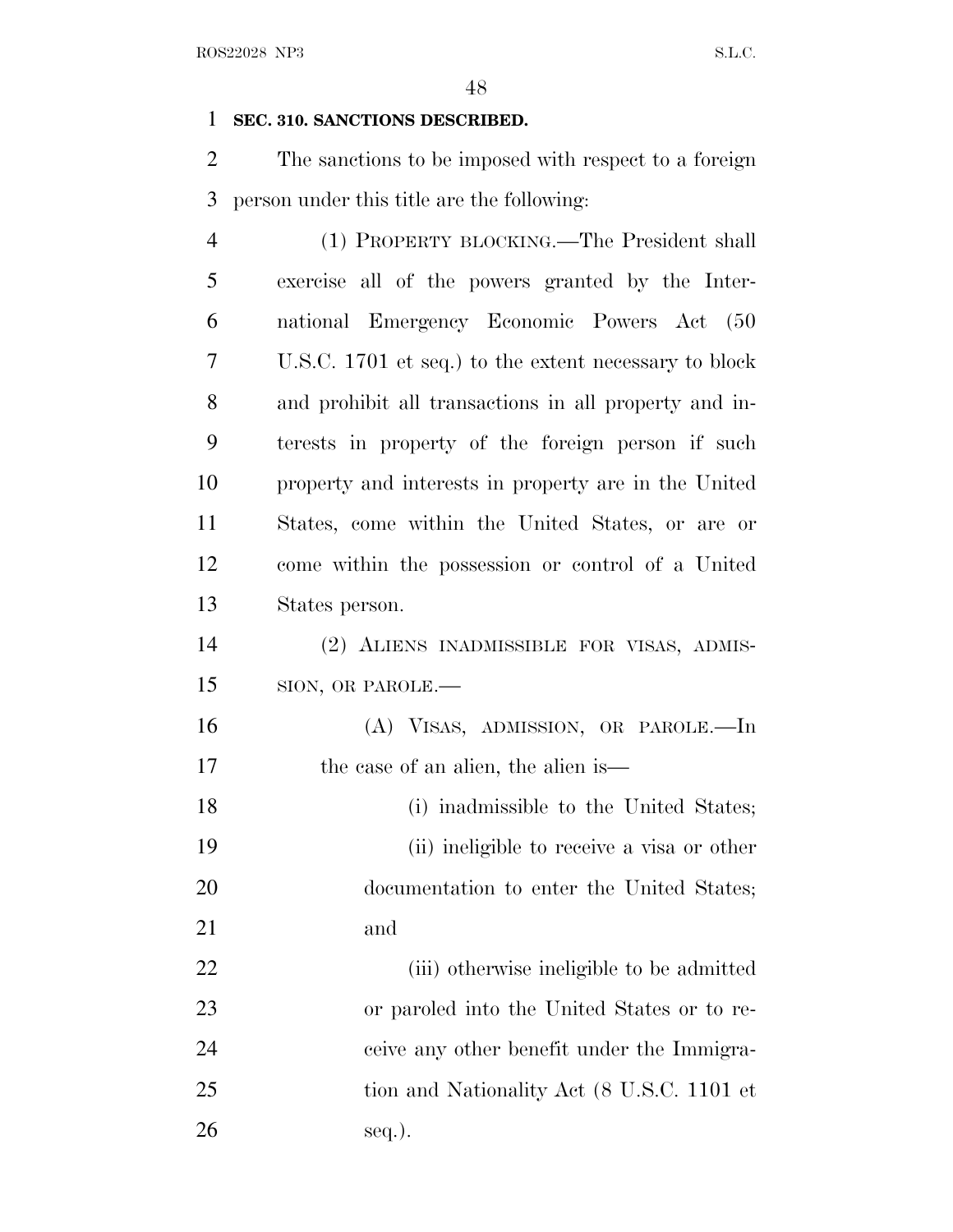| $\mathbf{1}$   | (B) CURRENT VISAS REVOKED.—                                    |
|----------------|----------------------------------------------------------------|
| $\overline{2}$ | (i) IN GENERAL.—The visa or other                              |
| 3              | entry documentation of an alien described                      |
| $\overline{4}$ | in subparagraph (A) shall be revoked, re-                      |
| 5              | gardless of when such visa or other entry                      |
| 6              | documentation is or was issued.                                |
| $\overline{7}$ | (ii) IMMEDIATE EFFECT.—A revoca-                               |
| 8              | tion under clause (i) shall—                                   |
| 9              | (I) take effect immediately; and                               |
| 10             | (II) automatically cancel any                                  |
| 11             | other valid visa or entry documenta-                           |
| 12             | tion that is in the alien's possession.                        |
| 13             | SEC. 311. IMPLEMENTATION; REGULATIONS; PENALTIES.              |
| 14             | (a) IMPLEMENTATION.—The President may exercise                 |
| 15             | all authorities provided to the President under sections       |
|                | 16 203 and 205 of the International Emergency Economic         |
|                | 17 Powers Act (50 U.S.C. 1702 and 1704) to carry out this      |
| 18             | title.                                                         |
| 19             | (b) REGULATIONS.—The President shall issue such                |
| 20             | regulations, licenses, and orders as are necessary to carry    |
| 21             | out this title.                                                |
| 22             | (c) PENALTIES.—A person that violates, attempts to             |
| 23             | violate, conspires to violate, or causes a violation of this   |
| 24             | Act or any regulation, license, or order issued to carry out   |
| 25             | this title shall be subject to the penalties set forth in sub- |
|                |                                                                |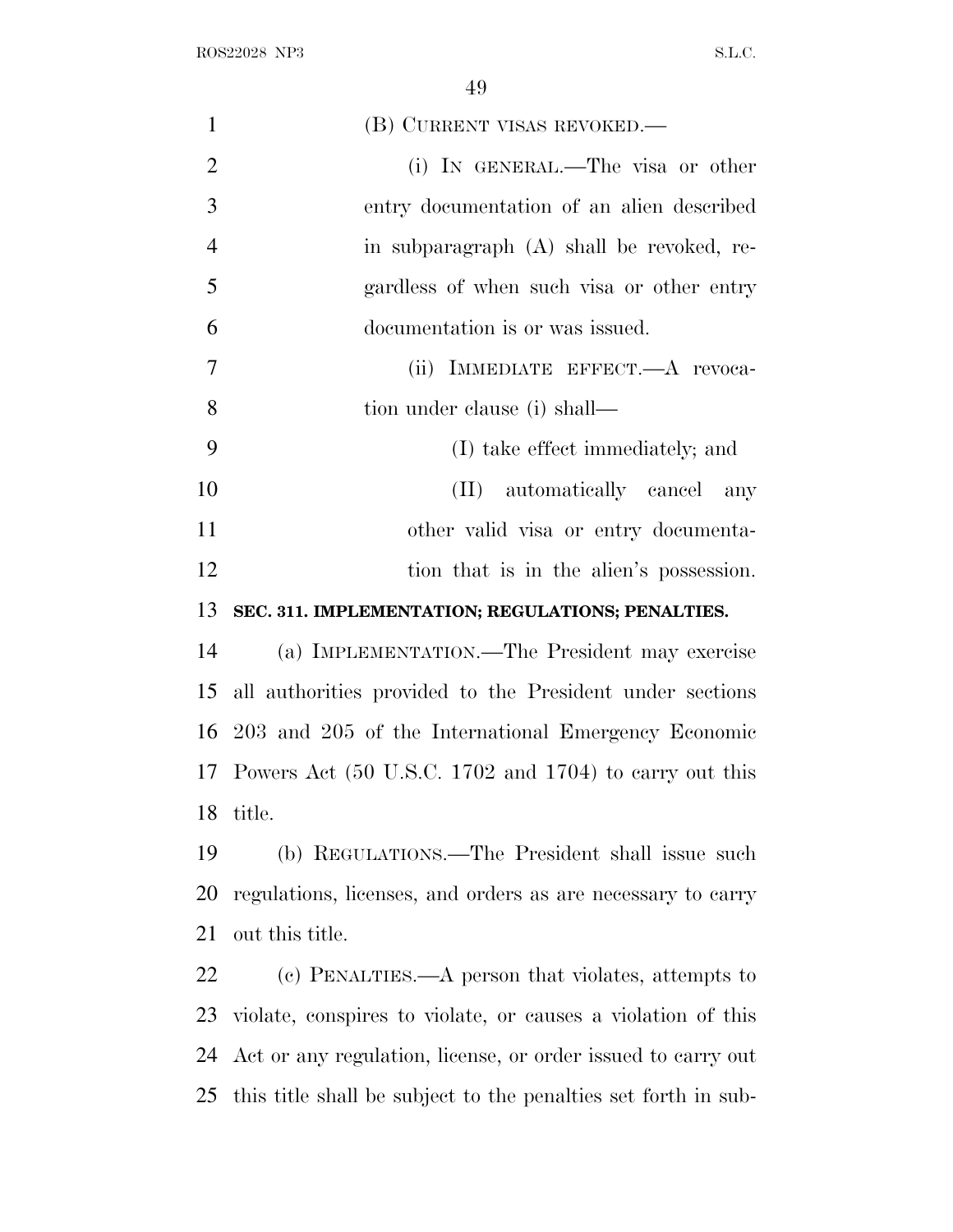sections (b) and (c) of section 206 of the International Emergency Economic Powers Act (50 U.S.C. 1705) to the same extent as a person that commits an unlawful act de-scribed in subsection (a) of that section.

### **SEC. 312. EXCEPTIONS; WAIVER.**

(a) EXCEPTIONS.—

 (1) EXCEPTION FOR INTELLIGENCE ACTIVI- TIES.—This title shall not apply with respect to ac- tivities subject to the reporting requirements under title V of the National Security Act of 1947 (50 U.S.C. 3091 et seq.) or any authorized intelligence activities of the United States.

 (2) EXCEPTION FOR COMPLIANCE WITH INTER- NATIONAL OBLIGATIONS AND LAW ENFORCEMENT ACTIVITIES.—Sanctions under this title shall not apply with respect to an alien if admitting or parol-ing the alien into the United States is necessary—

 (A) to permit the United States to comply with the Agreement regarding the Head- quarters of the United Nations, signed at Lake Success on June 26, 1947, and entered into force November 21, 1947, between the United Nations and the United States, or other appli- cable international obligations of the United States; or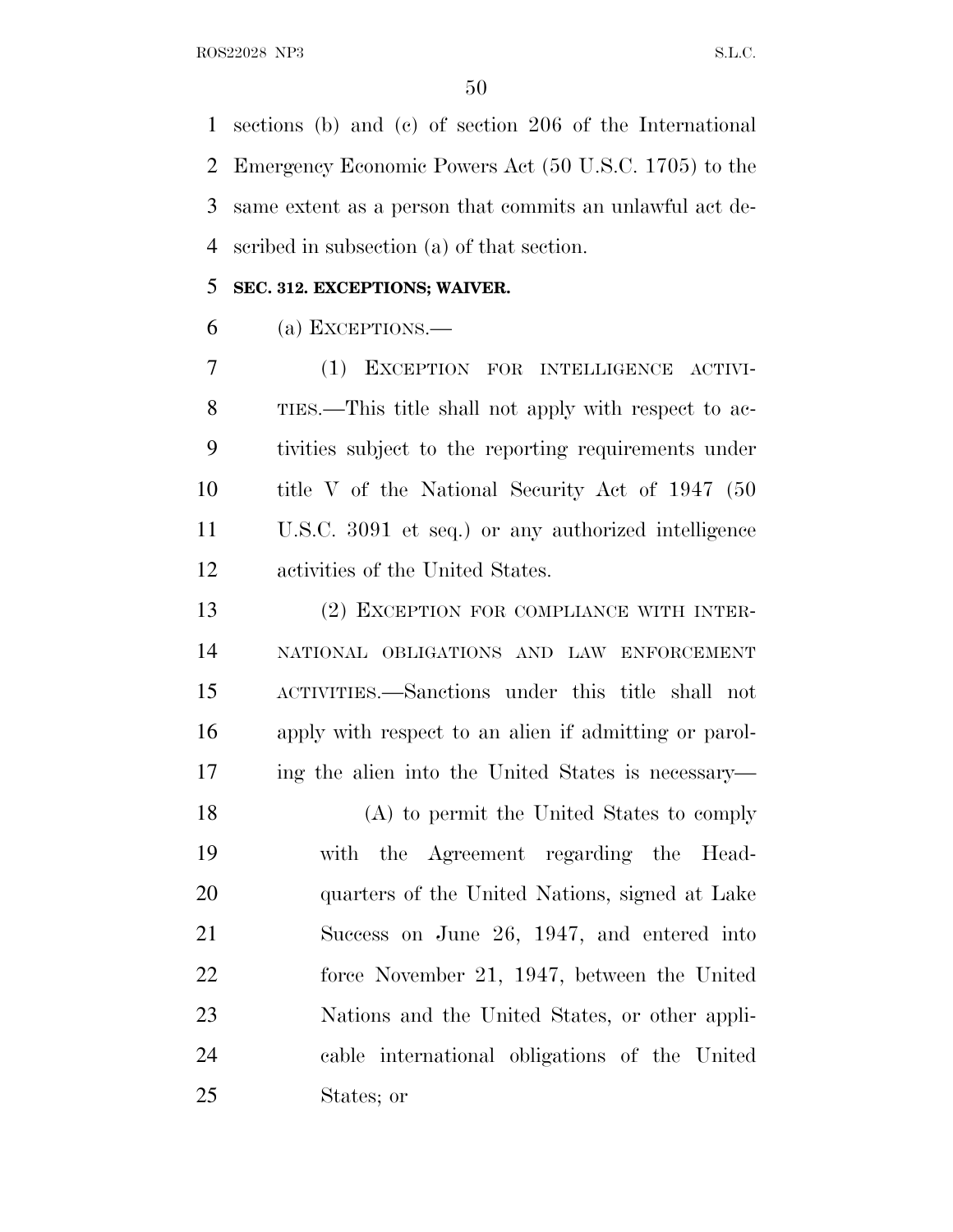(B) to carry out or assist law enforcement activity in the United States.

 (b) NATIONAL SECURITY WAIVER.—The President may waive the imposition of sanctions under this title with respect to a person if the President—

 (1) determines that such a waiver is in the na-tional security interests of the United States; and

 (2) submits to the appropriate committees of Congress a notification of the waiver and the rea-sons for the waiver.

### **SEC. 313. TERMINATION.**

 The President may terminate the sanctions imposed under this title after determining and certifying to the ap- propriate committees of Congress that the Government of the Russian Federation has—

 (1) verifiably withdrawn all of its forces from Ukrainian territory that was not occupied or subject to control by forces or proxies of the Government of the Russian Federation prior to December 1, 2021; (2) ceased supporting proxies in Ukrainian ter-

21 ritory described in paragraph (1); and

 (3) entered into an agreed settlement with a le-gitimate democratic government of Ukraine.